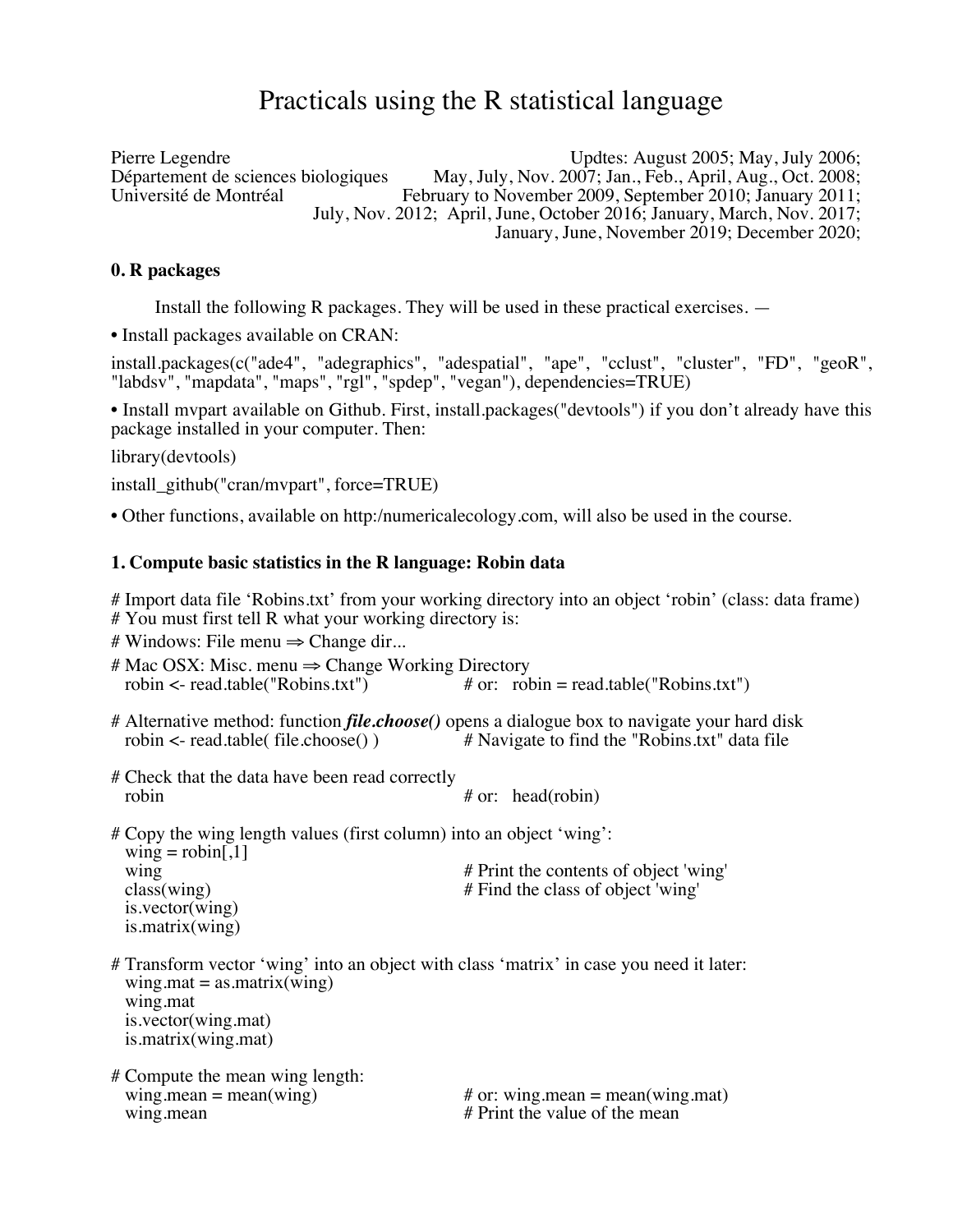# Compute the median wing length:<br>wing med = median(wing) wing.med = median(wing)  $#$  or: wing.med = median(wing.mat)<br>wing.med  $#$  Print the value of the median  $#$  Print the value of the median # Compute the variance of the wing lengths:<br>wing var =  $var(wing)$ # or: wing.var $2 = \text{var}( \text{wing.mat})$ # Print the value of the variance: wing.var <br>  $\#$  or: wing.var <br>
is.vector(wing.var)  $\#$  or: is.vector(v is.vector(wing.var)  $\#$  or: is.vector(wing.var2)<br>is.matrix(wing.var)  $\#$  or: is.matrix(wing.var2)  $#$  or: is.matrix(wing.var2) # Compute the sample size 'n':<br>  $n = length(wing)$  $n = length(wing)$ <br>  $(n = length(wing))$  # Shortcut: compute the value of 'n'<br>
# Shortcut: compute the value ( n = length(wing) ) <br>  $\#$  Shortcut: compute the value of 'n' and print it<br>
( n1 = nrow(wing.mat) ) <br>  $\#$  or: ( n1 = dim(robin)[1] )  $\#$  or: ( n1 = dim(wing.mat)[1] # or:  $(n! = dim(robin)[1])$  # or:  $(n! = dim(wing_matrix)[1])$ # Compute the skewness A3. # # First, compute an unbiased estimate of the moment of order 3, k3: k3 = (n\*sum((wing.mat-mean(wing.mat) $\frac{\lambda}{3}$ )/((n-1)\*(n-2))<br>k3 # Print the valu # Print the value of  $k3$ # # Then, compute the skewness, A3:  $A3 = k3/((sqrt(wing.var))^3)$ <br>A3  $#$  Print the value of A3 # Compute the kurtosis A4. # # First, compute an unbiased estimate of the moment of order 4, k4, and print it:  $k4 = (n*(n+1)*(sum((wing.math-mean(wing.math))<sup>4</sup>))-3*(n-1)*(sum((wing.math-mean(wing.math))<sup>4</sup>))$  $(\frac{n-2}{2})^{\wedge}2)/((n-1)*(n-2)*(n-3))$  $k4$ # # Then, compute the kurtosis, A4, and print it:  $A4 = k4/((sqrt(wing.var))^{4})$  $A<sub>4</sub>$ # Compute the width of the range of values: wing.range = max(wing)-min(wing)  $\#$  or: wing.min.max = range(wing)<br>wing.range  $\#$  wing.min.max  $#$  wing.min.max # Compute the standard deviation:  $(sx = sd(wing))$ # Plot a histogram

# The most simple way is to use the function 'hist' with all the default values: hist(robin[,1])

# The histogram appears in the graphics window. It can be saved in different formats for future use (menu File: "save as...")

# One can specify the presentation details of the histogram

par(mai =  $c(1.5, 0.75, 0.5, 0.5)$  # Modify the margins of the graph. See ?par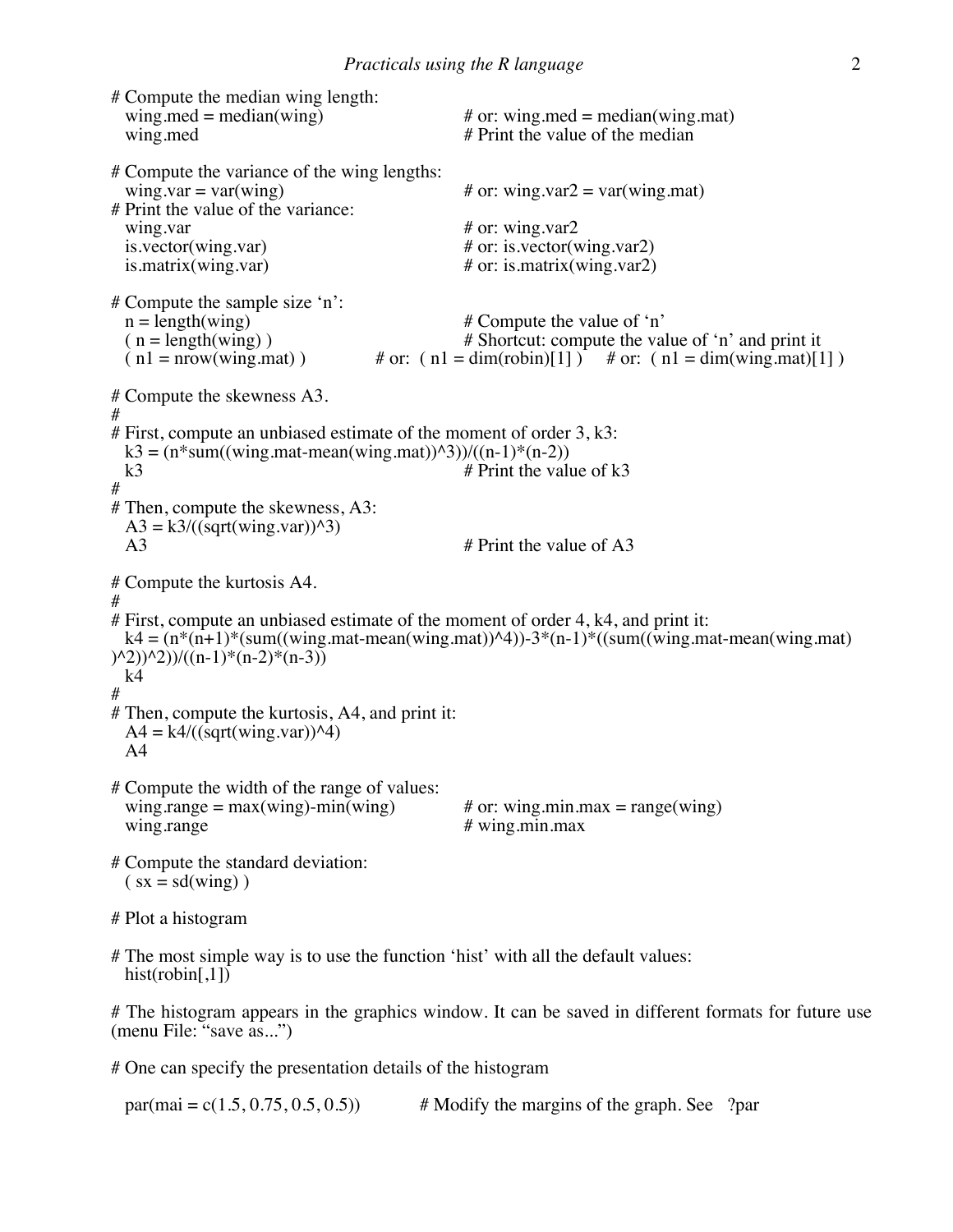hist(robin[,1], breaks = "Sturge", freq = TRUE, right =FALSE, main = NULL, xlab = NULL, ylab  $=$  NULL, axes  $=$  TRUE)

# Look up these specifications in the documentation file of 'hist' ?hist

# Add axis labels and a title

 mtext(text="Frequency", side=2, line=3, cex=1, font=1) mtext(text="Wing length (mm)", side=1, line=2, cex=1, font=1) mtext(text="Histogram of Robin wing length", side=1, line=4, cex=1.5, font=1)

 $# = = = = = = = = =$ 

# Repeat this exercise for variable Mass(kg), Height(cm) or Length(cm) of file 'Bears.txt'. Call your file 'bears'. Be careful when reading the data!  $-$  Is that file difficult to read in the R window? Why?

- # Check that the data have been read correctly! For that, type head(bears)
- # Check section "Importing a data file to be analysed by R" on pp. 3-4 of "Introduction\_to\_R.pdf"
- # After you have completed the exercise, try the following commands for the 'bears' data: summary(bears) plot( bears[, 2:5] )

**# ========**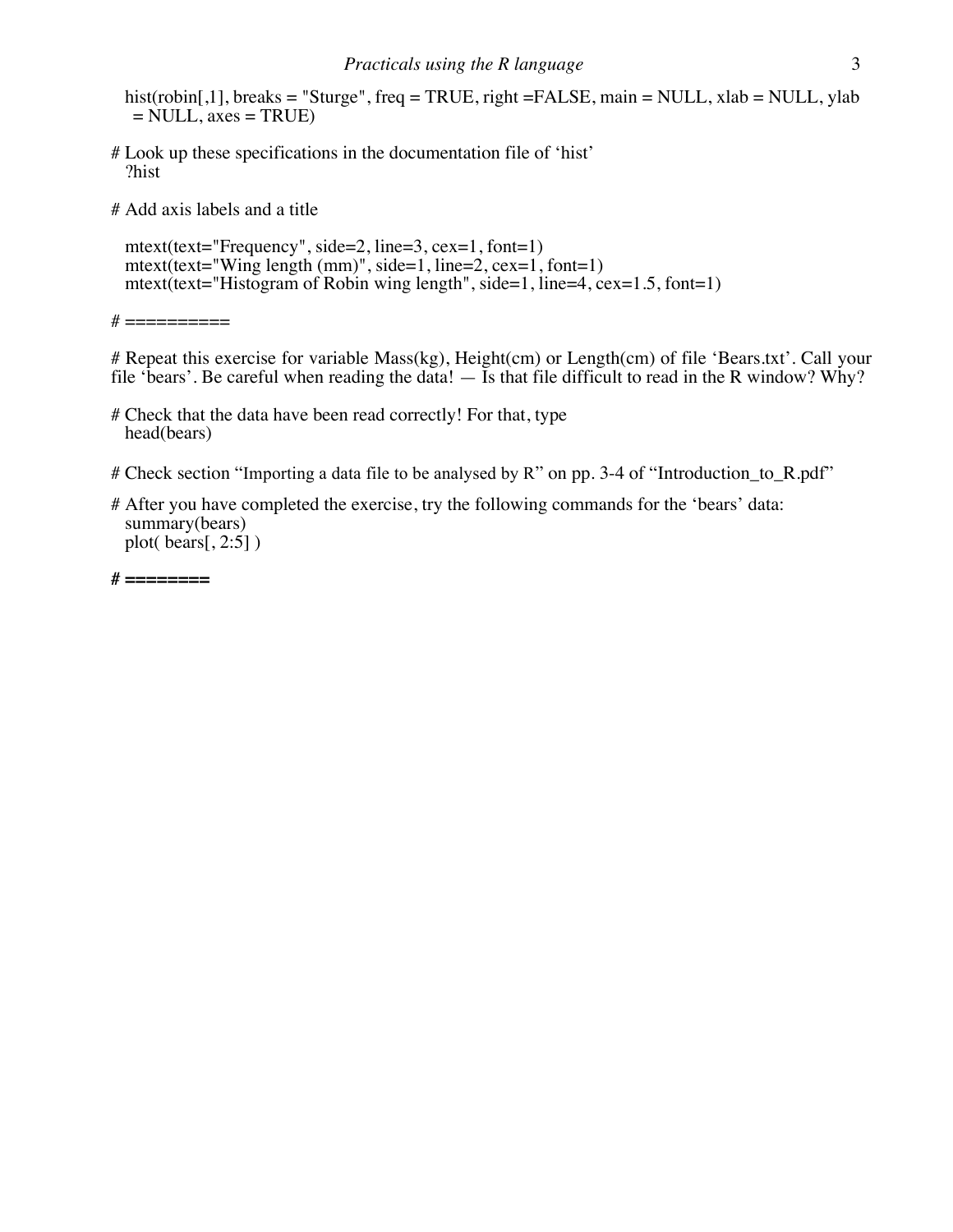# # **How to attribute values to the parameters of an R function**

# R functions may have several parameters (see for example ?read.table or ?hist) and these parameters often have default values in the function. For example, the following function

 $add3 < -$  function( $a = 0, b = 10, c = -5$ )  $a+b+c$ 

# has three parameters, a, b and c, which represent numbers. Default values have been given to these parameters:  $a = 0$ ,  $b = 10$ ,  $c = -5$ . The function adds the three numbers. Example:

 $add3()$ 

# gives for result the sum of the three numbers.

# Users can replace the default values by other values that they provide. Example of replacement according to the positions of the parameters:

 $add3(2, 4, 6)$  # The order determines the attribution of values to the parameters.

# Same result if values are explicitly given to parameters *a*, *b* et *c*:

add3(a=2, b=4, c=6)  $\#$  Equivalent command: add3(b=4, c=6, a=2)

# Can you anticipate the results of the following calls to the function?

# 1. Attribution according to positions. What is the value taken by *c*? What will the sum be?  $add3(2, 4)$ 

# 2. Explicit attribution of a value to *b*. What are the values taken by *a* and *c*? What will the sum be?  $add3(b=7)$ 

========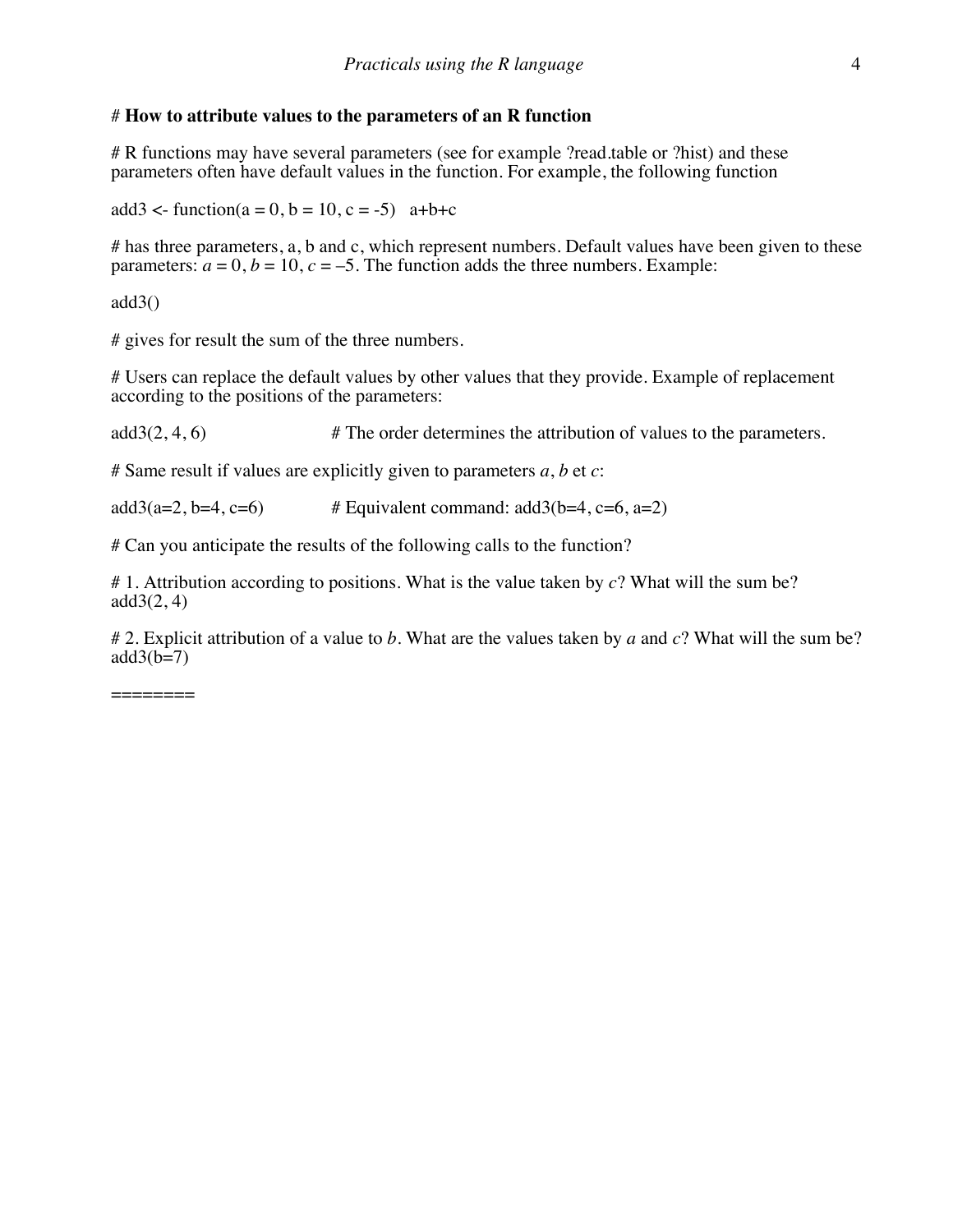# Examine the output object produced by  $rda()$  or cca $()$  of  $\{vegan\}$

# Example: create an output object of function **rda()**

rda.object.name <- rda(a.data.file)

# List the first-level elements of the output object, which is rather complex

attributes(rda.object.name)

# You can then examine the contents of the separate elements as follows. Examples:

rda.object.name\$call rda.object.name\$CA rda.object.name\$tot.chi

# The structure of **rda()** and **cca()** output objects is described in a documentation file:

?cca.object

# You can also examine the *detailed structure* of a given rda or cca output object (a long list):

str(rda.object.name)

# In the PCA exercise on pp. 7-8, we will use vegan's **summary.cca()** function to print the PCA results

summary(rda.out, scaling=1)

# Note that the function is called by typing **summary()** and not **summary.cca()**. The function recognizes the class of the rda.out object, which is "rda" "cca".

# If the output says "Total inertia: 0" followed by an error message, that could be due to the fact that the package {ade4} has been loaded after {vegan} and function **cca()** of {ade4} is masking vegan's same-name function. If you loaded {adespatial} after {vegan}, {adespatial} has loaded {ade4} and you have the same problem. To solve the issue and make **summary.cca()** print the PCA or RDA results correctly, you have to completely detach {vegan} and load it again:

unloadNamespace("vegan") library("vegan")

# Following this operation, the **cca()** function of {vegan} is masking ade4's same-name function and **summary.cca()** should work correctly.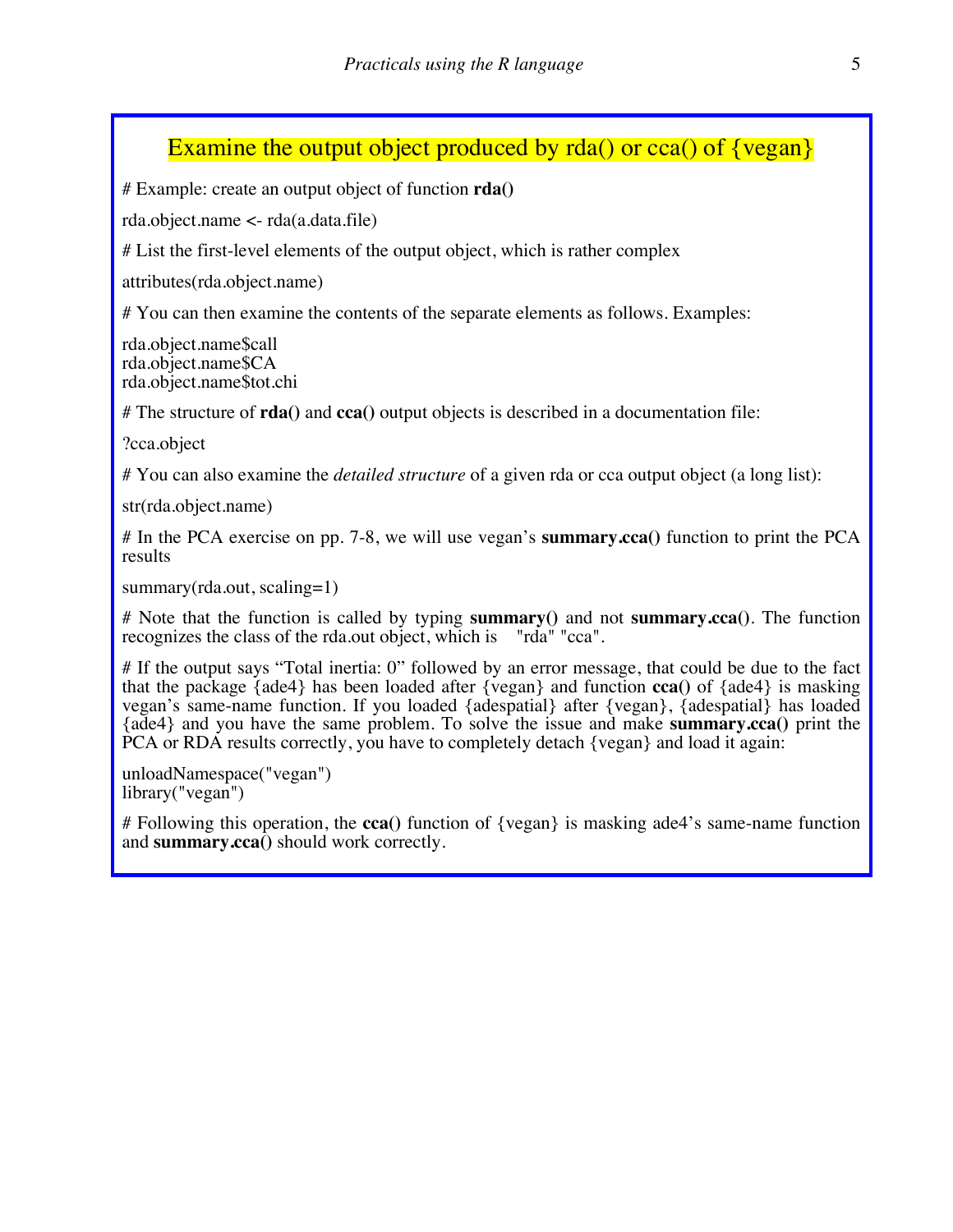#### **2. Simple ordination methods: PCA, CA, PCoA, nMDS**

# 2.1. Principal component analysis (PCA) # 2.1.1. Principal component analysis (PCA) through matrix algebra

# Create the data matrix:

Y.mat = matrix(c(2,3,5,7,9,1,4,0,6,2), 5, 2)<br>class(Y.mat) # C  $#$  Check the class attached to object Y.mat

# Center matrix Y.mat by columns using function 'scale':

Y.cent = scale(Y.mat, center=TRUE, scale=FALSE) # Data centered but not standardized

# Compute the covariance matrix:

 $Y.cov = cov(Y.cent)$ 

# If the data *are not standardized* (scale=FALSE), the following command is equivalent:

 $Y.cov = cov(Y.mat)$  # but that is not the case if scale=TRUE.

# Compute the eigenvalues and eigenvectors:

 $Y.eig = eigen(Y.cov)$  # Compare with the result of Ycov.svd = svd(Y.cov) # Compare with the result of  $Y$ .svd = svd(Y.cent)

# Check the eigenvalues and eigenvectors:

 Y.eig\$values Y.eig\$vectors

# Transfer the eigenvectors to U. It will be used to represent the variables in scaling type 1 plots:

 $U = Y.eig$vectors$ 

# Compute matrix F. It will be used to represent the objects in scaling type 1 plots:

 $F = Y$ .cent %\*% U  $#$  Check the contents of F

# Compute matrix U2. It will be used to represent the variables in scaling type 2 plots:

 $U2 = U \%$ \*% diag(Y.eig\$values^(0.5))

# Compute matrix G. It will be used to represent the objects in scaling type 2 plots:

 $G = F \%^* \%$  diag(Y.eig\$values^(-0.5))

# Scaling type 1 biplot —  $\#$  Dispersion diagram of the first 2 columns of F produced using the general plot() function:

plot(F[,1], F[,2], xlim=c(-4,4), ylim=c(-3,3), asp=1, xlab="Axis 1", ylab="Axis 2")

# Notes:  $(-4,4)$  = limits of the plot abscissa,  $(-3,3)$  = limits of the plot ordinate.

- $#$  asp=1 : the ratio of the dimensions abscissa/ordinate is fixed to 1<br> $#$  to obtain a correct representation of the distances among the obje
- to obtain a correct representation of the distances among the objects.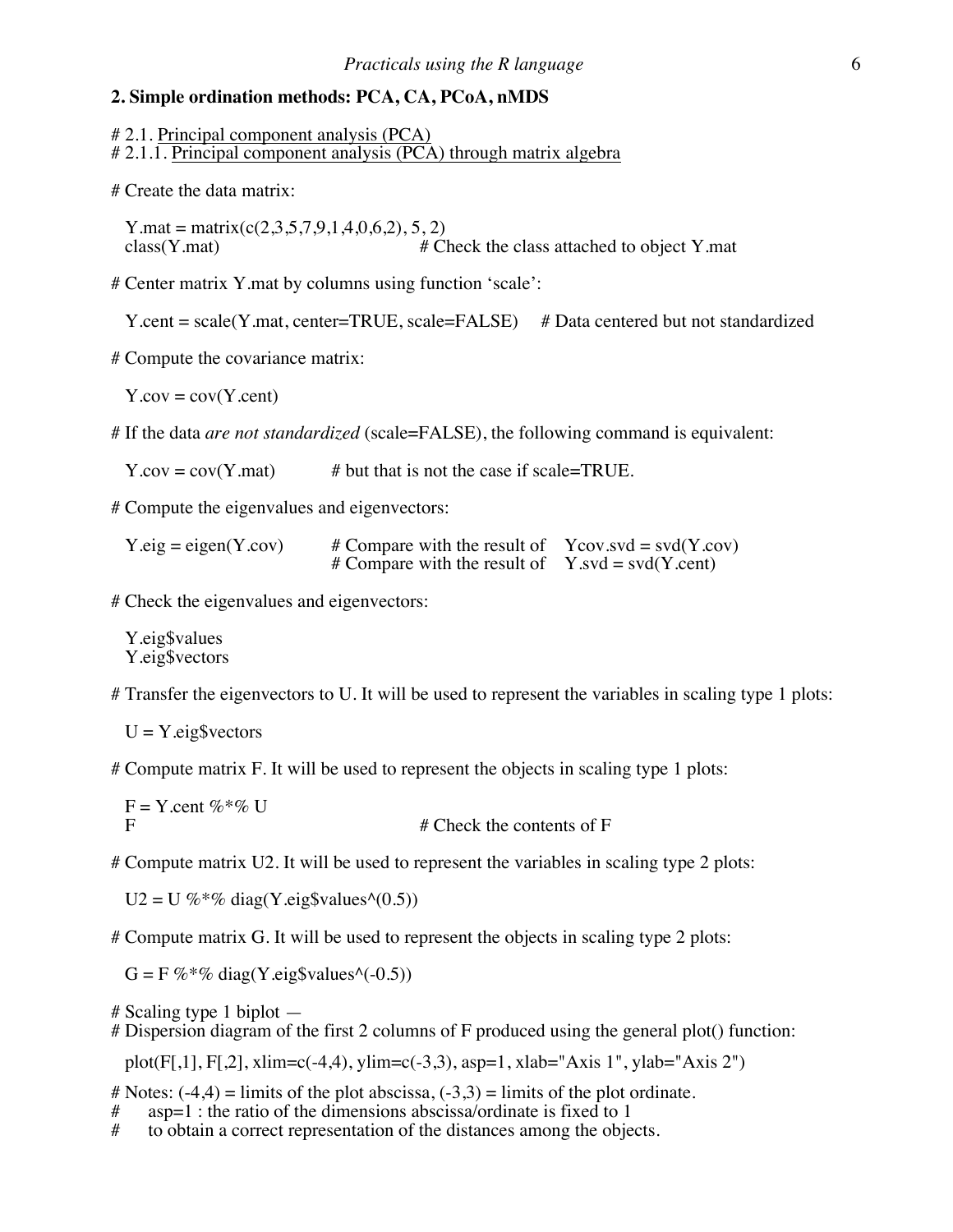# Here is another method to obtain the limits of the abscissa and ordinate for the graph. The function "range" provides the min and max values along axes 1 and 2. It can be applied to the columns of F by "apply":

 $F\text{.range} = apply(F, 2, range)$ F.range

# Create vectors "xlim" and "ylim" giving the limit values for the plot axes:

 $xlim = c(F.random[1,1], F.random[2,1])$  $vlim = c(F.random[1,2], F.random[2,2])$ 

plot(F[,1], F[,2], xlim=xlim, ylim=ylim, asp=1, xlab="Axis 1", ylab="Axis 2")

# Add to the diagram arrows representing the first two columns of matrix U: arrows(x0=0, y0=0, U[,1]\*3, U[,2]\*3)

# Note: for this example, the coordinates of the variables (from matrix U) are multiplied by 3.

# Exercice : plot the diagram for scaling type 2.

# This time, **use function biplot() of {stat}**, designed specifically for PCA, with matrices G and U2

 $biplot(G, U2)$ 

 $#$  =========

```
# 2.1.2. Principal component analysis (PCA) of the example data using the 'vegan' package
```
- # First, load the 'vegan' package into your work space: library(vegan)
- # For this example, the data are found in object Y mat created at the beginning of section 2.1.1.<br>rda.out = rda(Y mat) <br># Default option: scale=FALSE # Default option: scale=FALSE

# PCA is calculated by the rda() function. That function can also compute canonical RDA.

- # The rda() function produces a PCA when a single data file is provided.
- # With the argument "scale=FALSE", the data are centred by columns but not standardized.

# Examine the object produced by function rda(). See the notes entitled "Examine the output object produced by rda() or cca() of  $\{vegan\}$  on page 5.

# Examine the PCA results – eigenvals(rda.out) # Eigenvalues

 $#$  Scaling  $= 1$ : preserves the Euclidean distances among objects

# Scaling = 2: preserves the correlations among descriptors

| $# PCA$ with scaling 1:<br>$summary(rda.out, scaling=1)$<br>$biplot(rda.out, scaling=1)$ | # Species scores, site scores (modified by vegan)<br>$#$ Function biplot.rda() of 'vegan' is used |
|------------------------------------------------------------------------------------------|---------------------------------------------------------------------------------------------------|
| $# PCA$ with scaling 2:                                                                  | # This is also the default value of the biplot rda function                                       |
| $summary(rda.out, scaling=2)$                                                            | # Species scores, site scores (modified by vegan)                                                 |
| $biplot(rda.out, scaling=2)$                                                             | # Function biplot.rda() of 'vegan' is used                                                        |

# Note – Vegan's function **summary.cca()** transforms the numerical results before printing them. In scaling=1, the species coordinates  $(U)$  are multiplied by the "General scaling constant" and the site coordinates (F) are divided by that constant. In scaling=2, the transformations are more complex; see the document "decision-vegan.pdf". In a nutshell, the species and site coordinates are linear transformations of the coordinates computed in matrices U2 and G of the exercise.

Function **cleanplot.pca.R** of the NEwR book can also be used to draw biplots from vegan's rda() output. Examine the easy-to-use graphical options available in that function.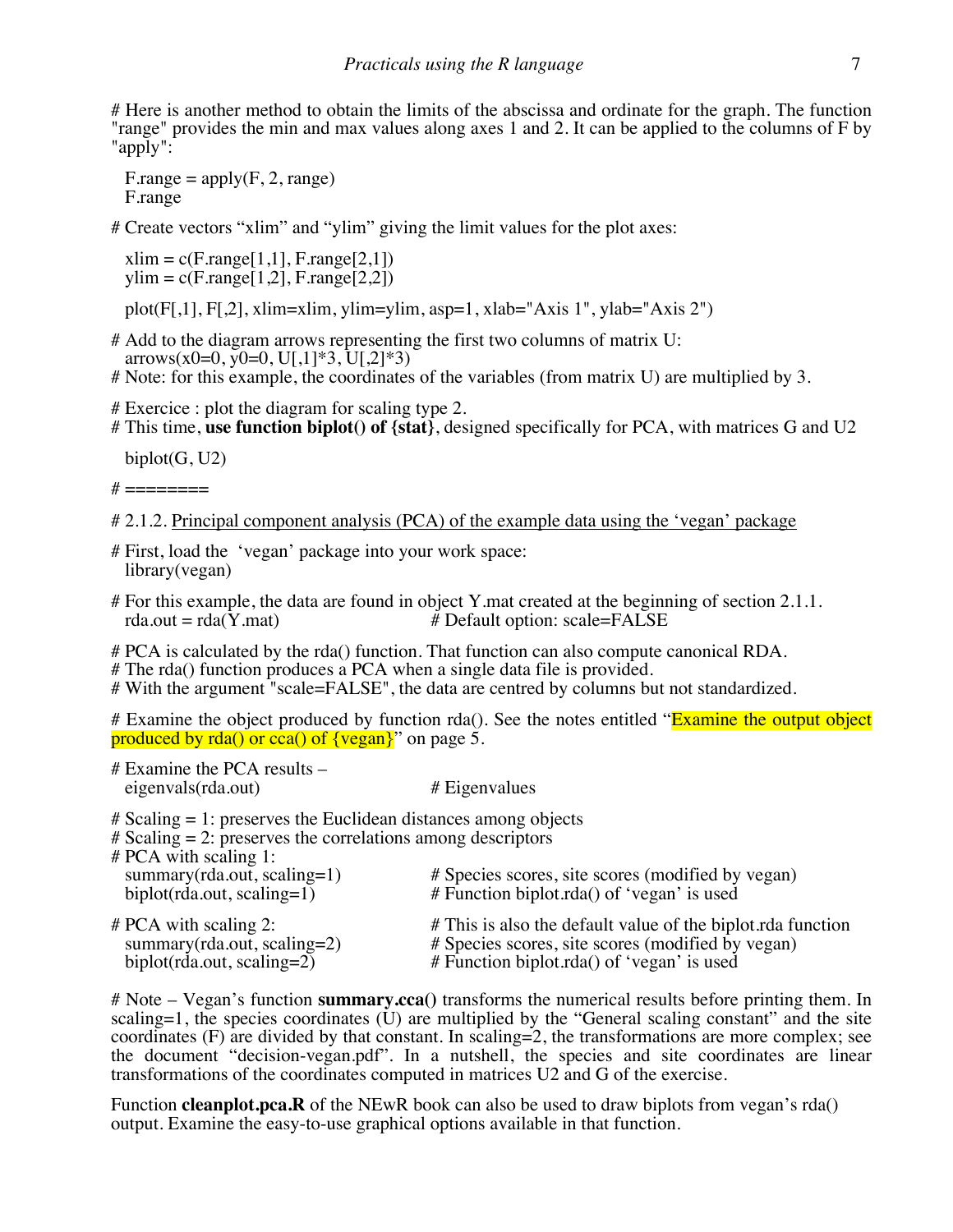# # 2.1.3. Principal component analysis (PCA) of the spider data using 'vegan'

# PCA of hunting spider data of the Netherlands<sup>1</sup> (file "spiders" in data set "spiders.RData"). Then, compute the cumulative inertias of the species and sites to the PCA axes using goodness(). Load the data set "spiders.RData" by dragging it out to the R console, or using the load() command.

# Species abundances: it is necessary to transform the data before PCA, because PCA preserves the Euclidean distance among the objects and this distance is inappropriate for community composition data. See section "**4. Transformations**" lower down.

spiders.hel  $\leq$  decostand(spiders, "hellinger")  $\qquad$  # Hellinger transformation

# Function rda() computes a PCA when a single input file is provided.

res <- rda(spiders.hel)

# Examine the structure of the object generated by this function: str(res). See page 5.

# Function goodness(x, display="species") computes the cumulative  $R^2$  of each **species** on axis 1, then on axes  $1+2$ , axes  $1+2+3$ , and so on. The  $\mathbb{R}^2$  values of column PC2, for example, indicate how well each species is represented in the plane of the first two PCA axes. In the last column (PC12 in this example), all species are perfectly represented and have an  $R^2$  of 1.

spi.good.sp <- goodness(res, display="species", model="CA")

# The argument model="CA" indicates that the analysis is a simple ordination, a PCA. One can obtain the same statistics from goodness() for a canonical ordination using argument model="CCA"; In canonical ordination, the last column of the output file contains values smaller than or equal to 1. Refer to the manual (*Numerical ecology*, 2012) p. 442.

# Compare these results to the PCA ordination graph biplot(res)

# Function goodness(x, display="sites") computes the proportion of the norm of each **site** vector that is represented in 1,  $1+2$ ,  $1+2+3$ , etc. dimensions. Refer to the manual p. 443. spi.good.si <- goodness(res, display="sites", model="CA")

 $# == == == ==$ 

# 2.1.4. Principal component analysis using the 'PCA.newr' function

# Repeat the spiders analysis using the 'PCA.newr.R' function available among the functions of *Numerical ecology with R*. The R code in that function is essentially that found in section 2.1.1, plus some additional features. You can open file "PCA.newr.R' using a text editor and examine the code.

# First, load the function into your work space:

# Windows clients: go to the **File** menu => **Source R Code...**

# MacOS X clients: go to the **Files** menu => **Source File...**

| $pca.out = PCA.new (spiders.hel)$ | # Default: no standardization of the variables |
|-----------------------------------|------------------------------------------------|
| biplot(pca.out)                   | # The default value is scaling type 1          |

# Compare the results: (a) those of function rda(), i.e. the eigenvalues, eigenvectors and principal components (eigenvals(rda.out), scores(rda.out, scaling=1)), and (b) those of function PCA.newr()  $(pca. outSeigenvalues, pca. out $U, pca. out $F)$ . Why are there differences?  $-$  The differences are explained in the document "decision-vegan.pdf", p. 6, Tables 1–2, available in the vegan folder.

 $1$  Aart, P.J.M. van der & N. Smeenk-Enserink. 1975. Neth. J. Zool. 25: 1-45.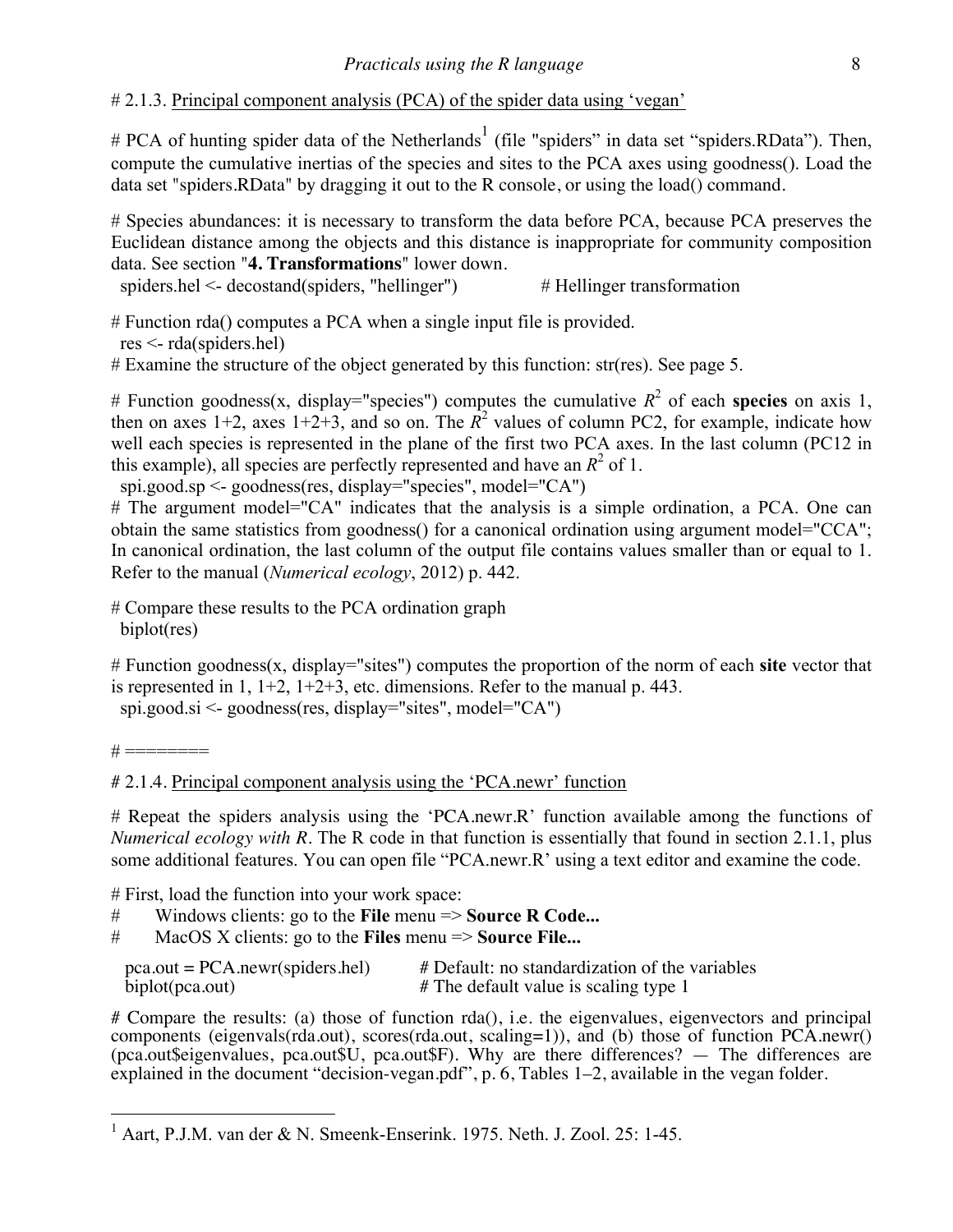# 2.2. Correspondence analysis (CA) # 2.2.1. Correspondence analysis (CA) through matrix algebra

# Read a data table that will be subjected to correspondence analysis. # You may choose 'Table\_9.11.txt' (small example from Chapter 9 of manual)

 $Y = read.title (file.close())$ 

# or 'spiders' (larger data set, real data, loaded at the beginning of section 2.1.3).

 $#$  Calculate the basic parameters of Y; save the row and column names  $n = nrow(Y)$  $p = ncol(Y)$  $n.eigval = min((n-1),(p-1))$  $site{\space}names = rownames(Y)$  $sp.$  names = colnames(Y)

# Construct the Qbar matrix (contributions to chi-square)  $fi = matrix(apply(Y,1,sum),n,1)$  $f.j = matrix(apply(Y,2,sum),1,p)$  $f<sub>r</sub> = sum(f<sub>i</sub>)$  $pi =$  as.vector(fi./f.)  $\bar{p}$ . $\bar{p}$  = as.vector(f. $\bar{j}$ /f.)  $E = (fi. %*% f.)/f.$  $Qbar = (Y - E) * E^(-0.5) / sqrt(f.)$ 

# Analyse Qbar by 'svd'  $svd.res = svd(Qbar)$ eigenvalues = svd.res\$d $[1:n.eigval]$ <sup>^2</sup>  $U = svd,res\$  [, 1:n.eigval] Uhat  $=$  svd.res\$u[,1:n.eigval]

# Alternative analysis or Qbar by 'eigen'  $Qbar =$  as matrix $(Qbar)$ QprQ.eig = eigen( $t$ (Qbar) %\*% Obar) eigenvalues = QprQ.eig\$values[1:n.eigval]  $U = QprQ.eig$vectors[, 1:n.eigval]$ Uhat = Qbar %  $\%$  U % % diag(eigenvalues^(-0.5))

# Construct matrices V, Vhat, F, and Fhat for the ordination biplots  $V = diag(p.j \land (-0.5))$  %\*% U Vhat = diag(pi.^(-0.5)) %\*% Uhat  $F = \text{Vhat } \% \frac{1}{\sqrt{6}}$  diag(eigenvalues^(0.5)) Fhat = V %<sup>\*</sup>% diag(eigenvalues^(0.5))

# Find the limits of the plots V.range =  $\text{apply}(V[,1:2],2,\text{range})$ Vhat.range = apply(Vhat[, $1:2$ ], $2$ ,range)  $F\text{.range} = \text{apply}(\overline{F}[\,1:2]\,\text{.2}$ , range) Fhat.range =  $\text{apply}(\text{Flat}[1:2], 2, \text{range})$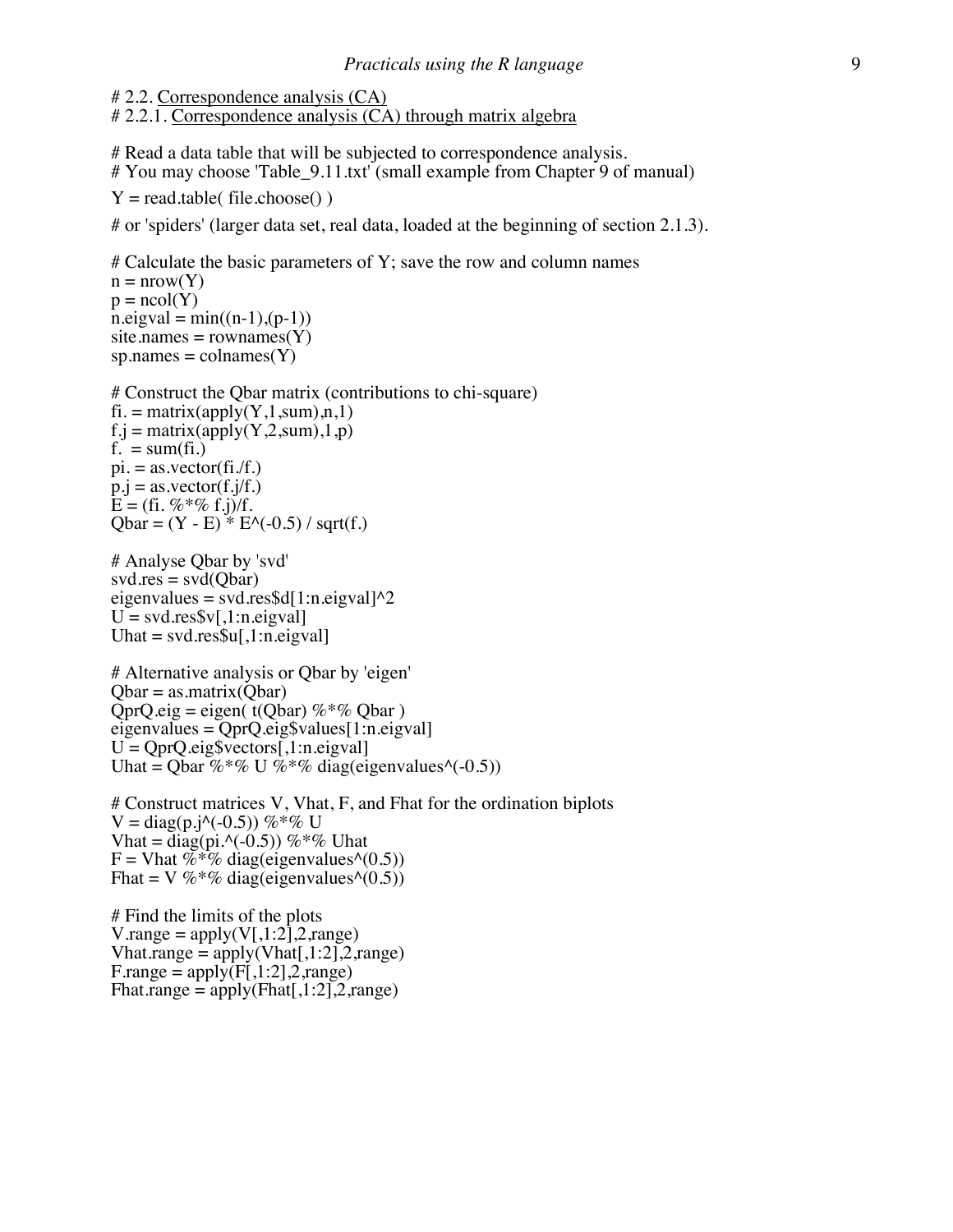$par(mfrow=c(1,2))$  # Create a drawing window for two graphs

# Biplot, scaling type  $= 1$ : plot F for sites, V for species # The sites are at the centroids (barycentres) of the species # This projection preserves the chi-square distance among the sites

 $xmin = min(V.random[1,1], France[1,1]) - 0.5$  $xmax = max(V.random[2,1], F.random[2,1]) + 0.5$  $ymin = min(V.random[1,2], F.random[1,2]) - 0.5$  $y$ max = max(V.range[2,2], F.range[2,2]) + 0.5

plot(F[,1:2], asp=1, pch=20, cex=2, xlim=c(xmin,xmax), ylim=c(ymin,ymax), xlab="CA axis 1", ylab="CA axis 2")  $text(F[,1:2], labels = site.name, pos = 4, offset = 0.5)$ points(V[,1:2], pch=22, cex=2)  $text(V[,1:2], labels=sp.name, pos=4, offset=0.5)$ title(main =  $c("CA~biplot", "scaling type 1"), family="serif")$ 

# Biplot, scaling type  $= 2$ : plot Vhat for sites, Fhat for species # The species are at the centroids (barycentres) of the sites # This projection preserves the chi-square distance among the species

 $xmin = min(Vhat_range[1,1], Fhat_range[1,1]) - 0.5$  $x$ max = max(Vhat.range[2,1], Fhat.range[2,1]) + 0.5 ymin = min(Vhat.range[1,2], Fhat.range[1,2]) -  $0.5$ ymax = max(Vhat.range[2,2], Fhat.range[2,2]) +  $0.5$ plot(Vhat[,1:2], asp=1, pch=20, cex=2, xlim=c(xmin,xmax), ylim=c(ymin,ymax), xlab="CA axis 1", ylab="CA axis 2")  $text(Vhat[, 1:2], labels = site.name, pos = 4, offset = 0.5)$ points(Fhat[, $1:2$ ], pch=22, cex=2)

 $text(Fhat[, 1:2], labels = sp.name, pos = 4, offset = 0.5)$ 

title(main =  $c("CA~biplot", "scaling type 2"), family="serif")$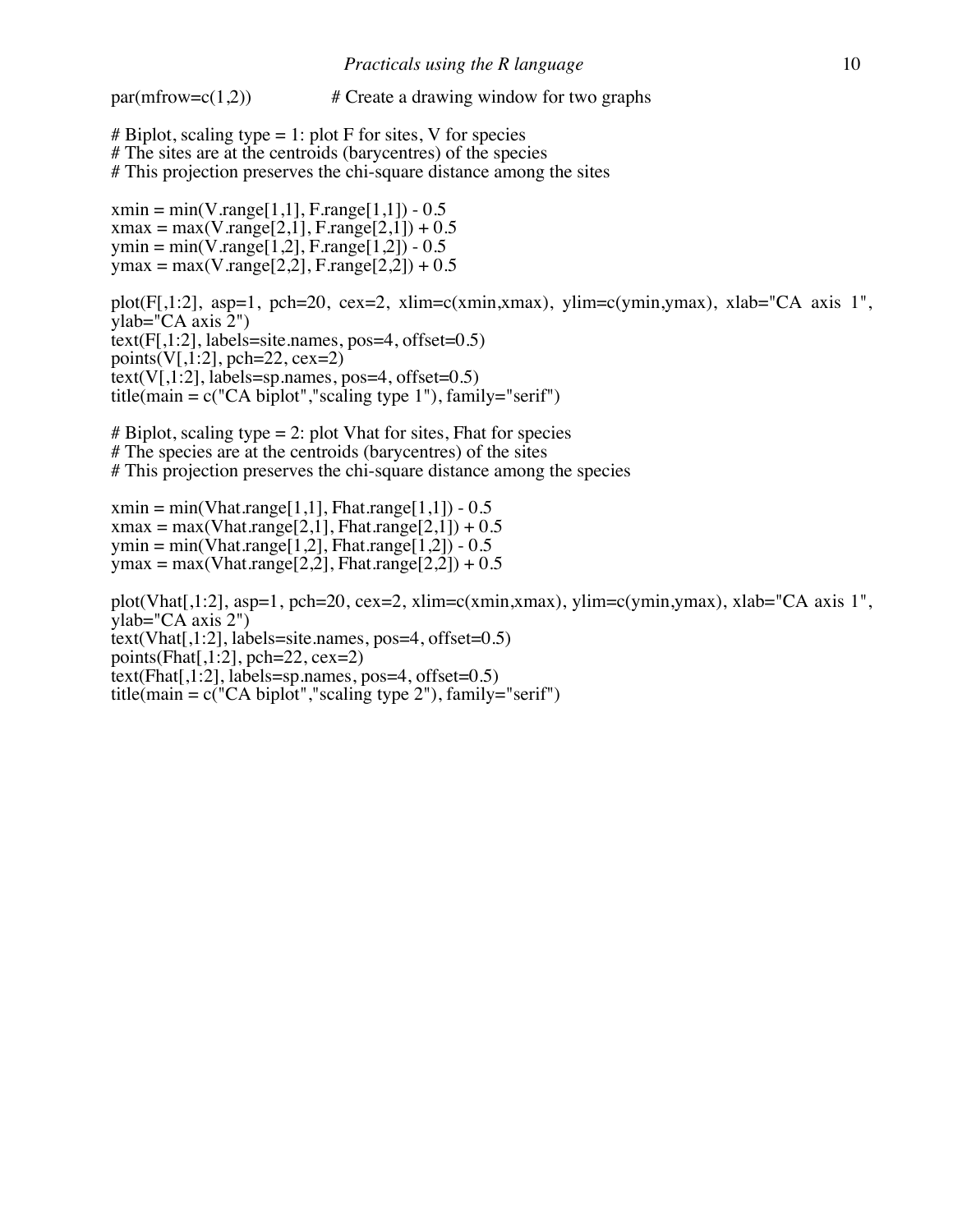# 2.2.2 Correspondence analysis (CA) using the 'vegan' package

 $#$  Scaling = 1: preserves the chi-square distances among objects.<br> $#$  Uses matrices F and V as in Canoco. Uses matrices  $F$  and  $V$ , as in Canoco.  $#$  Scaling  $= 2$ : preserves the chi-square distances among species. Uses matrices V-hat and F-hat, as in Canoco.

# Exemple 1: CA of Aart's (1973) spider data.

# Load the data set "spiders.RData" by dragging it out to the R console, or using the load() command. The data frame "spiders" will appear among the files of your R console.

 library(vegan) spiders.ca=cca(spiders) summary(spiders.ca, scaling=1) plot(spiders.ca, scaling=1)

# Note: CA cannot be computed if there are rows or columns that sum to 0 in the data file. This is due to the transformation of Y into matrix Q-bar, which is the first step of CA. # If there are rows or columns that sum to 0, the function 'c' ("combine") allows users to select the row or column numbers that have sums larger than 0 and use only those in the analysis.

# Exemple 2 (if time allows): CA of the cafés of Neuchâtel data. Data file: "Cafes\_10x6 spe.txt". The data represent the clientele in 10 restaurants of the town of Neuchâtel in Switzerland. The restaurant names are real; the clientele data were made up by Daniel Borcard to illustrate the properties of CA.

 cafes.spe=read.table( file.choose() ) cafes.afc=cca(cafes.spe) cafes.afc plot(cafes.afc, scaling=2) summary(cafes.afc, scaling=2, axes=5)

# CA can also be computed using function 'CA.newr.R' available among the functions of the *Numerical ecology with R* book.

 $\#$  ===========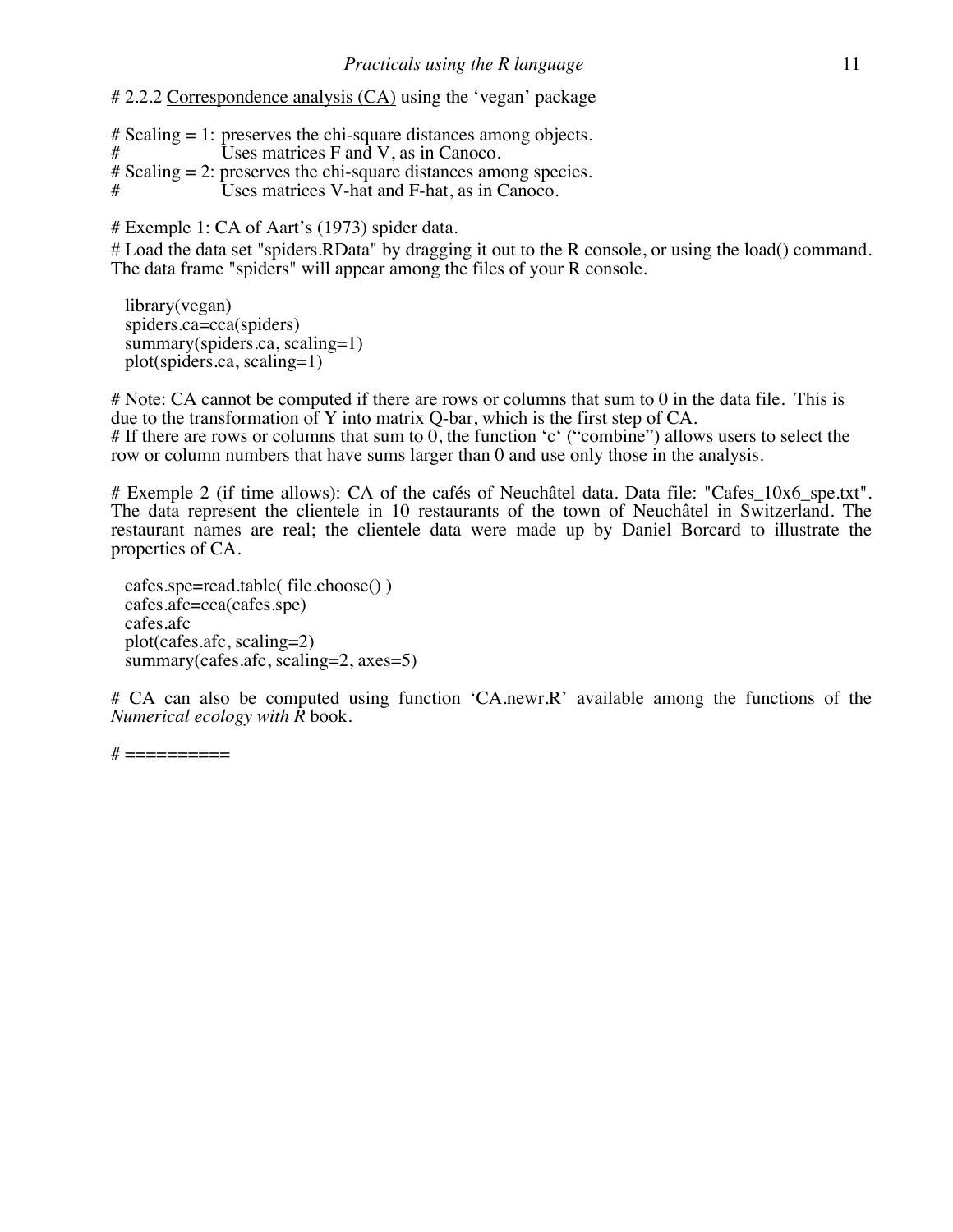#### # 2.3. Principal coordinate analysis (PCoA)

# One can use the function **cmdscale** of the 'stats' package to carry out this analysis. "cmds" is the acronym of "classical multidimensional scaling".

# Functions for PCoA are also available in packages **ape** (function **pcoa**), **ade4** (function **dudi.pco**) **ecodist** and **labdsv** (functions **pco**) and **vegan** (function **wcmdscale**).

# PCoA starts with a distance (or dissimilarity) matrix. Distance functions will be studied in Section 3. The Euclidean distance will be used to illustrate how to use PCoA. The Euclidean distance is the default option when using function **dist** of the 'stats' package. This distance is not the optimal choice for PCoA ordination of community data.

# Example: analysis of the spider data.

# Load the data set "spiders.RData" by dragging it out to the R console, or using the load() command. The data file "spiders" will appear among the files of your R console.

- # First analysis: compute the matrix of Euclidean distances spiders.  $D1 = dist(spiders)$  # or: spiders. # or: spiders.D1 = dist(spiders, method="eucl")
- # Principal coordinate analysis. Save k=5 axes. Plot a graph of axes 1 and 2. toto4=cmdscale(spiders.D1, 5, eig=TRUE) plot(toto4\$points[,1], toto4\$points[,2], asp=1, xlab="Axis 1", ylab="Axis 2")

# Note: "asp=1" constrains the two axes to the same scale. This ensures that the distances

|  |  |  |  |  |  |  |  |  |  |  |  | # among objects on the plot are projections of their real distances in multivariate space. |  |
|--|--|--|--|--|--|--|--|--|--|--|--|--------------------------------------------------------------------------------------------|--|
|--|--|--|--|--|--|--|--|--|--|--|--|--------------------------------------------------------------------------------------------|--|

|                | # among objects on the plot are projections of their real distances in multivariate space. |
|----------------|--------------------------------------------------------------------------------------------|
| ?cmdscale      | # consult the documentation file of function <b>cmdscale</b>                               |
| summary(toto4) | # to obtain a list of the elements in file toto4                                           |
| toto4\$points  | $\#$ contains the coordinates of the objects along the k=5 requested dimensions            |
| toto4\$eig     | # contains the eigenvalues of the principal axes                                           |

# Repeat the analysis after applying the Hellinger transformation (using function **decostand** of the **vegan** package) to the spider abundance data. The transformations are described in Section 4.

# Hellinger transformation of species abundances, followed by calculation of Euclidean distances.

| # As a consequence, the "spiders. DHel" matrix will contain Hellinger distances. |                            |
|----------------------------------------------------------------------------------|----------------------------|
| library(vegan)                                                                   |                            |
| spiders.hel = $decostand(spiders, "hel")$                                        | # Hellinger transformation |

spiders. DHel = dist(spiders.hel)  $\#$  Compute the Hellinger distance matrix

# Alternative way: obtain the Hellinger **D** matrix in one step with function dist.ldc() of **adespatial** library(adespatial)

spiders. DHel = dist.ldc(spiders, method="hel")  $#$  Compute the Hellinger distance matrix

- # Principal coordinate analysis. res = cmdscale(spiders.DHel, 5, eig=TRUE)
- # Plot the ordination (axes 1 and 2) using the ordiplot() function of package vegan ordiplot(scores(res, choices=c(1,2)), type="t", main = "PCoA plot") abline(h=0,  $v=0$ ,  $col="grey"$ )

# PCoA can also be computed using the *pcoa()* function of the **ape** package. The *biplot.pcoa()* function of that package produces ordination plots on which the species can be projected if desired.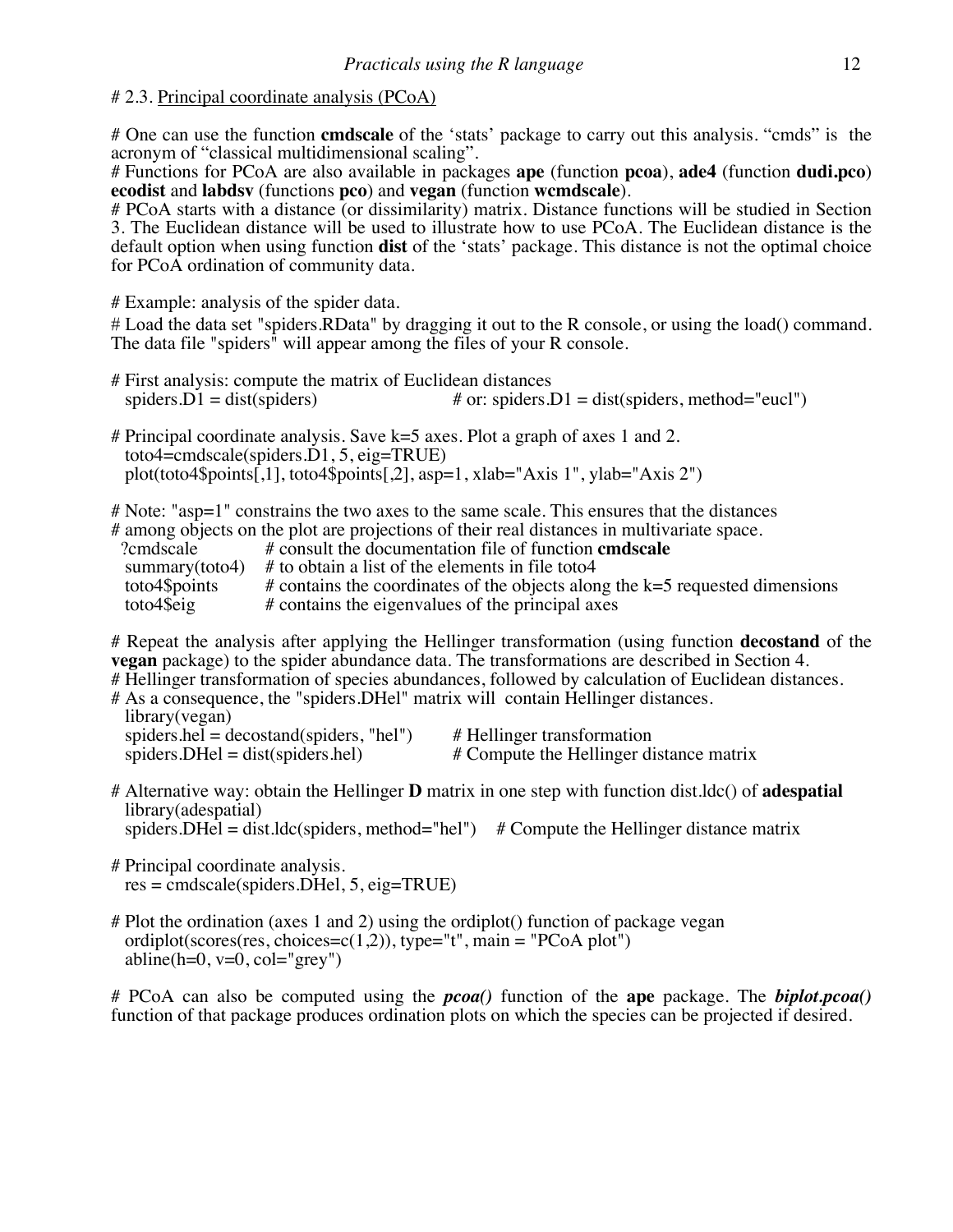# # 2.4. Non-metric multidimensional scaling (nMDS)

# We will first use fonctions **nmds** and **bestnmds** of the **labdsv** package. These functions, written by David W. Roberts, are *wrappers* for the function **isoMDS** of Brian D. Ripley' **MASS** package. # nMDS starts with a distance matrix. Distance functions will be studied in Section 3.

# Example: analysis of the spider data.

# Load the data set "spiders.RData" by dragging it out to the R console, or using the load() command. The data file "spiders" will appear among the files of your R console.

# Hellinger transformation of species abundances, followed by calculation of Euclidean distances.

# As a consequence, the "spiders.DHel" matrix will contain Hellinger distances. library(vegan)  $spiders.hel = decostand(spiders, "hel")$ <br>spiders.DHel = dist(spiders.hel)  $#$  Compute the Hellinger distance matrix

# Alternative way: obtain the Hellinger **D** matrix in one step with function dist.ldc() of **adespatial** library(adespatial) spiders. DHel = dist.ldc(spiders, method="hel")  $#$  Compute the Hellinger distance matrix

# Compute an nMDS solution in k=2 dimensions. If no initial configuration of the points is provided, a PCoA is computed and the first two axes of that solution form the initial configuration for nMDS. library(labdsv)  $\text{toto2} = \text{nmds}(\text{spiders.DHel}, k=2)$ <br>plot(toto2)

# The **bestnmds** wrapper provides a list of the successive solutions (paramètre "itr") obtained by using several random configurations as starting points for nMDS. toto2 = bestnmds(spiders. DHel,  $k=2$ , itr=20)

# The solution with lowest stress is kept in the output object. We plot it. plot(toto2)

 $\#$  ===========

# The **vegan** package contains function **metaMDS**. This wrapper of **isoMDS** carries our nMDS following the recommendations of ecologist Peter Minchin. The function automatically looks for a stable solution after several random starting configurations (by default, trymax  $= 20$ ).

# At the end of the analysis, a PCA of the final configuration is computed, so that the variance of the objects is maximum along the first axis. The species are projected in the site ordination graph as weighted averages, in the same way as in correspondence analysis.

# The documentation of **metaMDS** is quite detailed.

# The Bray-Curtis dissimilarity (or percentage difference) is the default in **metaMDS**. Instead, we will use Hellinger distance matrix obtained above.

# Compute an nMDS solution in k=2 dimensions (default value). toto3 = metaMDS(spiders.hel, distance="euclidean")<br>plot(toto3, type="t") # type="t" adds spee # type="t" adds species to the graph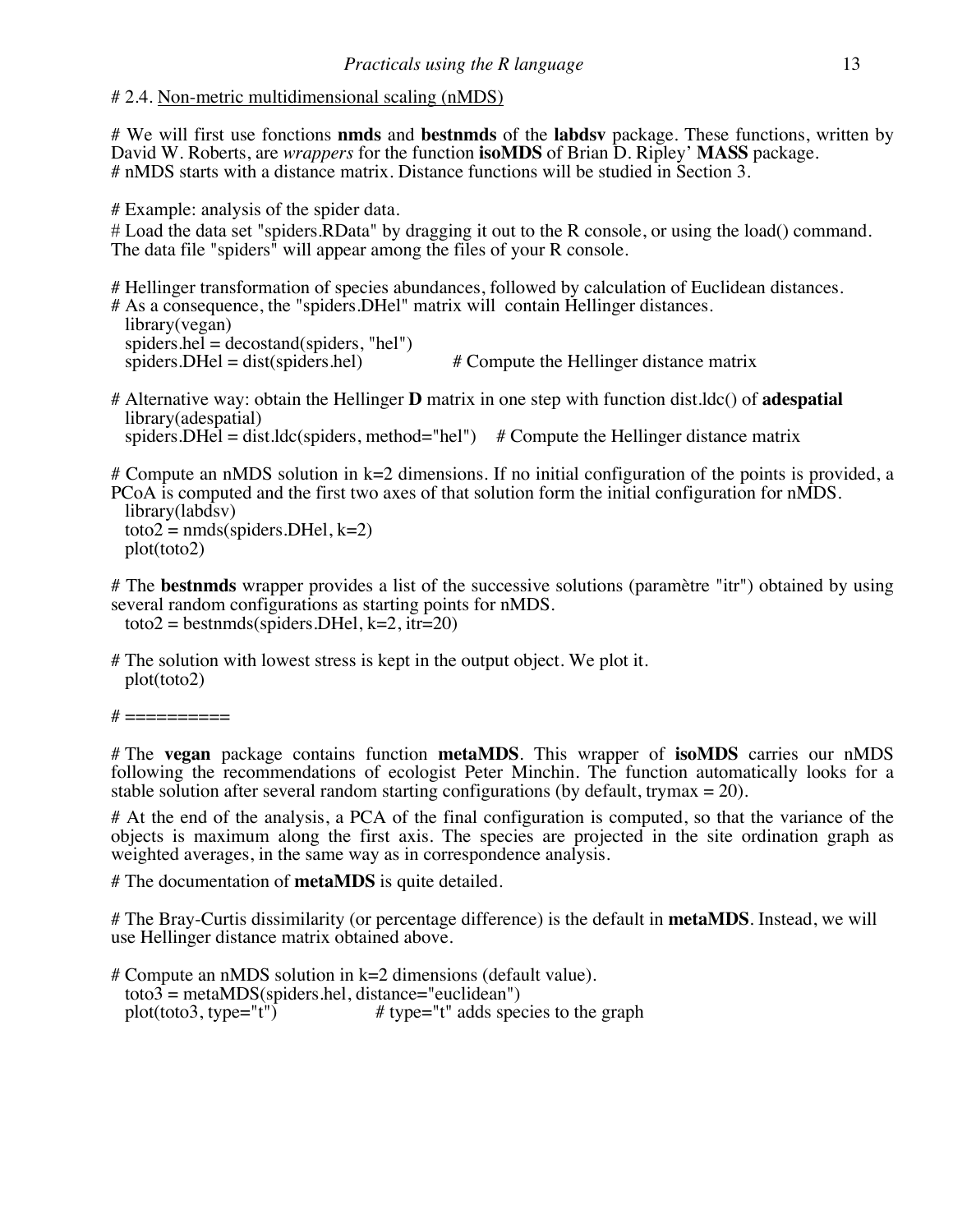#### **3. Dissimilarities**

Dissimilarity (or distance) functions are available in several packages of the R language.

- 3.1. Package **stats**, function **dist** : 6 distances (documentation: **?dist**)
- **euclidean**: Usual Euclidean distance between the two vectors (2 norm). This is the default value.
- **maximum**: Maximum distance between two components of *x* and *y* (supremum norm).

**manhattan**: Absolute distance between the two vectors (1 norm).

- **canberra**: *sum(|x\_i y\_i| / |x\_i + y\_i|)*. Terms with zero numerator and denominator are omitted from the sum and treated as if the values were missing.
- **binary**: (aka *asymmetric binary*): The vectors are regarded as binary bits, so non-zero elements are 'on' and zero elements are 'off'. The distance is the *proportion* of bits in which only one is on amongst those in which at least one is on. — *This coefficient is (1 – Jaccard)*.
- **minkowski**: The *p* norm, the *p*th root of the sum of the *p*th powers of the differences of the components.

The choice of coefficient is done by typing its name in quotes. Example: dist(data, method="binary") *or* dist(data, "binary")

 $\Rightarrow$  In practice, function dist() is mostly used to compute a Euclidean distance matrix.

3.2. Package **vegan**, function **vegdist** : 10 distances (documentation: **?vegdist**)

| euclidean  | $d[ik] = sqrt(sum(x[i]-x[i],\)^2)$                                                                   |
|------------|------------------------------------------------------------------------------------------------------|
| manhattan  | $d[ik] = sum(abs(x[i]) - x[ik]))$                                                                    |
| gower      | $d[ik] = (1/M)$ sum $(abs(x[ij] - x[ik])/(max(x[i]) - min(x[i]))); M =$ number of variables          |
| altGower   | $d[jk] = (1/NZ) sum(abs(x[ij] - x[ik]))$ ; $NZ = n$ . columns excluding double-zeros                 |
| canberra   | $d[ik] = (1/NZ)$ sum $((x[i] \cdot x[ik])/(x[i] \cdot x[ik]))$ ; exclude double-zeros; NZ as above   |
| bray       | $d[i k] = (sum abs(x[i] - x[ik])/(sum (x[i] + x[ik])) =$ Bray & Curtis distance(default)             |
| kulczynski | $d[ik]$ 1 - 0.5 <sup>*</sup> ((sum min(x[ij],x[ik])/(sum x[ij]) + (sum min(x[ij],x[ik])/(sum x[ik])) |
| morisita   | ${d(jk) = 1 - 2*sum(x[ij]*x[ik])}/((lambda[j]+lambda[k]))*sum(x[ij))*sum(x[ik]))}$                   |
|            | where $lambda[i] = sum(x[i][*(x[i]-1))/sum(x[i]) * sum(x[i]-1))$                                     |
| horn       | Like morisita, but <i>lambda[j]</i> = $sum(x[i]/^2)/(sum(x[i]/^2)$                                   |
| binomial   | $d[ik] = sum(x[i]i^*log(x[ij]/n[i]) + x[ik]^*log(x[ik]/n[i]) - n[i]^*log(1/2))/n[i]$                 |
|            | where $n[i] = x[i] + x[i]$                                                                           |
| jaccard    | $d[ik] = 1 - (a/(a+b+c))$ ; binary=TRUE to obtain the Jaccard coeff. for binary data.                |

"mountford" (Mountford index), "raup" (Raup-Crick probabilistic index), "chao" (Chao index), "cao" and "mahalanobis" can also be obtained. See **?vegdist**.

The choice of coefficient is done by typing its name in quotes. Example:

vegdist(data, method="bray") *or* vegdist(data, "bray")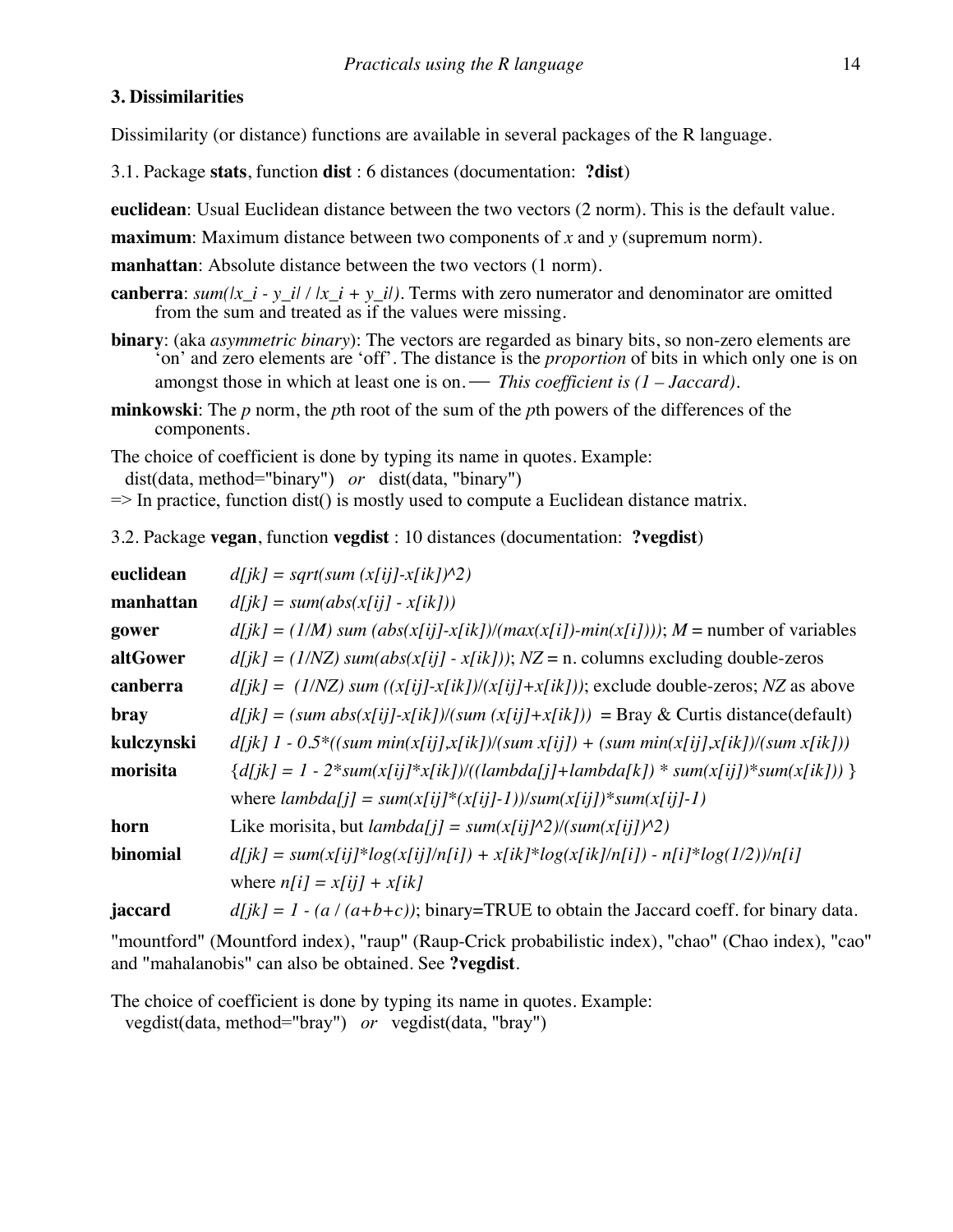# 3.3. Package **ade4**, function **dist.binary** : 10 binary distances (documentation: **?dist.binary**)

- $\Rightarrow$  These similarities (*S*) are converted to distances through the transformation *D* = *sqrt(1 S*).
- 1 = Jaccard index (1901) [S3 coefficient of Gower & Legendre] :  $sI = a/(a+b+c)$
- $2 =$  Sokal & Michener index (1958)

[S4 coefficient of Gower & Legendre] :  $s2 = (a+d)/(a+b+c+d)$ 

- $3 =$  Sokal & Sneath(1963) [S5 coefficient of Gower & Legendre] :  $s3 = a/(a + 2(b + c))$
- $4 = \text{Rogers} \& \text{Tanimoto} (1960)$

[S6 coefficient of Gower & Legendre] :  $s4 = (a + d)/(a + 2(b + c) + d)$ 

5 = Czekanowski (1913) or Sørensen (1948)

[S7 coefficient of Gower & Legendre] :  $s5 = 2a/(2a + b + c)$ 

- 6 = [S9 index of Gower & Legendre (1986)] :  $s6 = (a (b + c) + d)/(a + b + c + d)$
- 7 = Ochiai (1957) [S12 coefficient of Gower & Legendre] :  $s7 = a / sqrt((a + b)(a + c))$
- $8 =$  Sokal & Sneath (1963)

[S13 coefficient of Gower & Legendre] :  $s8 = ad /sqrt((a + b)(a + c)(d + b)(d + c))$  $9 =$ Phi of Pearson

[S14 coefficient of Gower & Legendre] :  $s9 = (ad - bc) / sqrt((a + b)(a + c)(d + b)(d + c))$ 10 = [S2 coefficient of Gower & Legendre] :  $s/0 = a/(a + b + c + d)$ 

# The choice of coefficient is done by typing its number in the list above. Examples: dist.binary(data, method=1) *or* dist.binary(data, 1) *or* dist.binary(data, "1")

3.4. Package **adespatial**, function **dist.ldc()**: 21 dissimilarity indices (information: **?dist.ldc**)

# The function allows users to compute 18 quantitative dissimilarity indices:

"hellinger", "chord", "chisquare", "profiles", "percentdiff", "ruzicka", "divergence", "canberra", "whittaker", "wishart", "kulczynski", "ab.jaccard", "ab.sorensen", "ab.ochiai", "ab.simpson", "euclidean", "manhattan", "modmeanchardiff", as well as 3 binary indices: "jaccard", "sorensen", "ochiai".

# These measures are described and analysed in the Legendre  $\&$  De Cáceres (2013) paper.

# Details about the 21 dissimilarity indices are found in the *Details* of the documentation file.

--------

Group 1 – The **D** matrix is computed by transformation of **Y** followed by Euclidean distance.

Hellinger D,  $D[ik]$  = sqrt(sum((sqrt(y[ij]/y[i+])-sqrt(y[kj]/y[k+]) $\land$ 2))

chord D,  $D[ik]$  = sqrt(sum((y[ij]/sqrt(sum(y[ij]^2))-y[kj]/sqrt(sum(y[kj]^2)))^2))

chi-square D, D[ik] = sqrt(y[++] sum((1/j[+j])(y[ij]/y[i+]-y[kj]/y[k+])^2))

species profiles D,  $D[ik] = sqrt(sum((y[ij]/y[i+] - y[kj]/y[k+])^2))$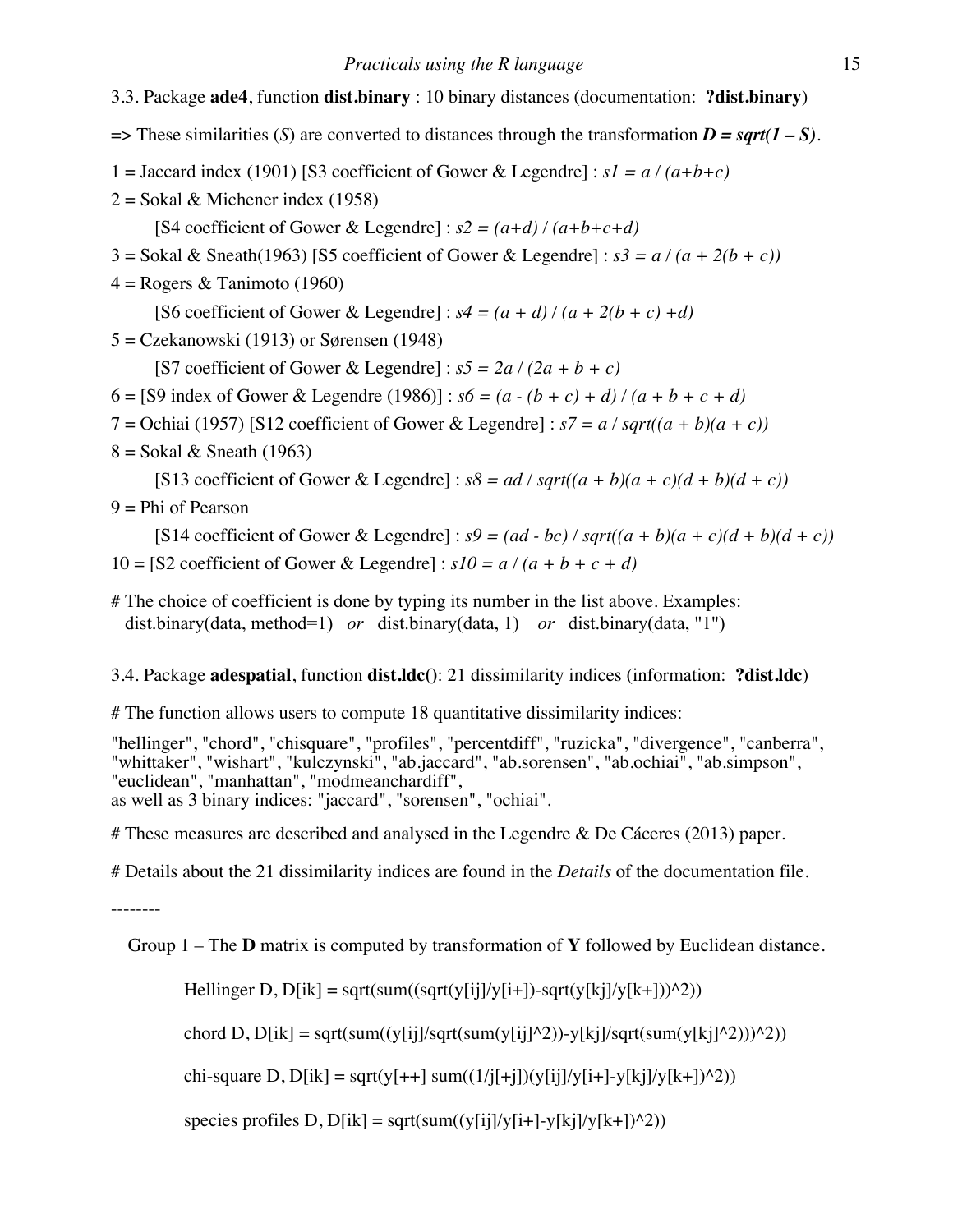Group 2 – Other *D* functions appropriate for the study of beta diversity. In the first two functions,  $A = sum(min(y[i], y[k],))$ ,  $B = y[i+]-A$ ,  $C = y[k+]-A$ .

percentage difference D,  $D[ik] = (sum(abs(y[ij]-y[k,j])))/(y[i+]+y[k+])$  or else,  $D[ik] =$ (B+C)/(2A+B+C) (aka Bray-Curtis dissimilarity)

Ružička D, D[ik] = 1-(sum(min(y[ij],y[kj])/sum(max(y[ij],y[kj])) or else, D[ik] =  $(B+C)/(A+B+C)$ 

coeff. of divergence D,  $D[ik] = sqrt((1/pp)sum(((y[i] - y(kj))/(y[i] + y(kj]))^2))$ 

Canberra metric D,  $D[ik] = (1/pp)sum(abs(y[i]-y(kj))/(y[i]+y(kj]))$ 

Whittaker D,  $D[ik] = 0.5*sum(abs(y[i]/y[i+]-y(kj]/y[k+]))$ 

Wishart D,  $D[ik] = 1$ -sum(y[ij]y[kj])/(sum(y[ij]^2)+sum(y[kj]^2)-sum(y[ij]y[kj]))

Kulczynski D, D[ik] = 1-0.5((sum(min(y[ij],y[kj])/y[i+]+sum(min(y[ij],y[kj])/y[k+]))

Group 3 – Classical *D* indices for presence-absence data; these indices are appropriate for beta diversity studies. The **D** matrices are square-root transformed, as in dist.binary() of  $\{ade4\}$ .

Jaccard D,  $D[ik] = sqrt((b+c)/(a+b+c))$ 

Sørensen D, D[ik] = sqrt( $(b+c)/(2a+b+c)$ )

Ochiai D,  $D[ik]$  = sqrt(1 - a/sqrt((a+b)(a+c)))

Group 4 – Abundance-based indices of Chao et al. (2006) for quantitative abundance data. These functions correct the index for species that have not been observed due to sampling errors. On output, the **D** matrices are not square-rooted, contrary to the Jaccard, Sørensen and Ochiai indices in group 3, which are square-root transformed.

abundance-based Jaccard D,  $D[ik] = 1-(UV/(U+V-UV))$ 

abundance-based Sørensen D,  $D[ik] = 1-(2UV/(U+V))$ 

abundance-based Ochiai D,  $D[ik] = 1$ -sqrt(UV)

abundance-based Simpson D,  $D[ik] = 1-(UV/(UV+min((U-UV), (V-UV))))$ 

Group 5 – General-purpose dissimilarities that do not have an upper bound (maximum *D* value). These indices are inappropriate for beta diversity studies.

Euclidean D,  $D[ik]$  = sqrt(sum(y[i]-y[kj])^2)

Manhattan D,  $D[ik] = sum(abs(y[i]) - y[ik])$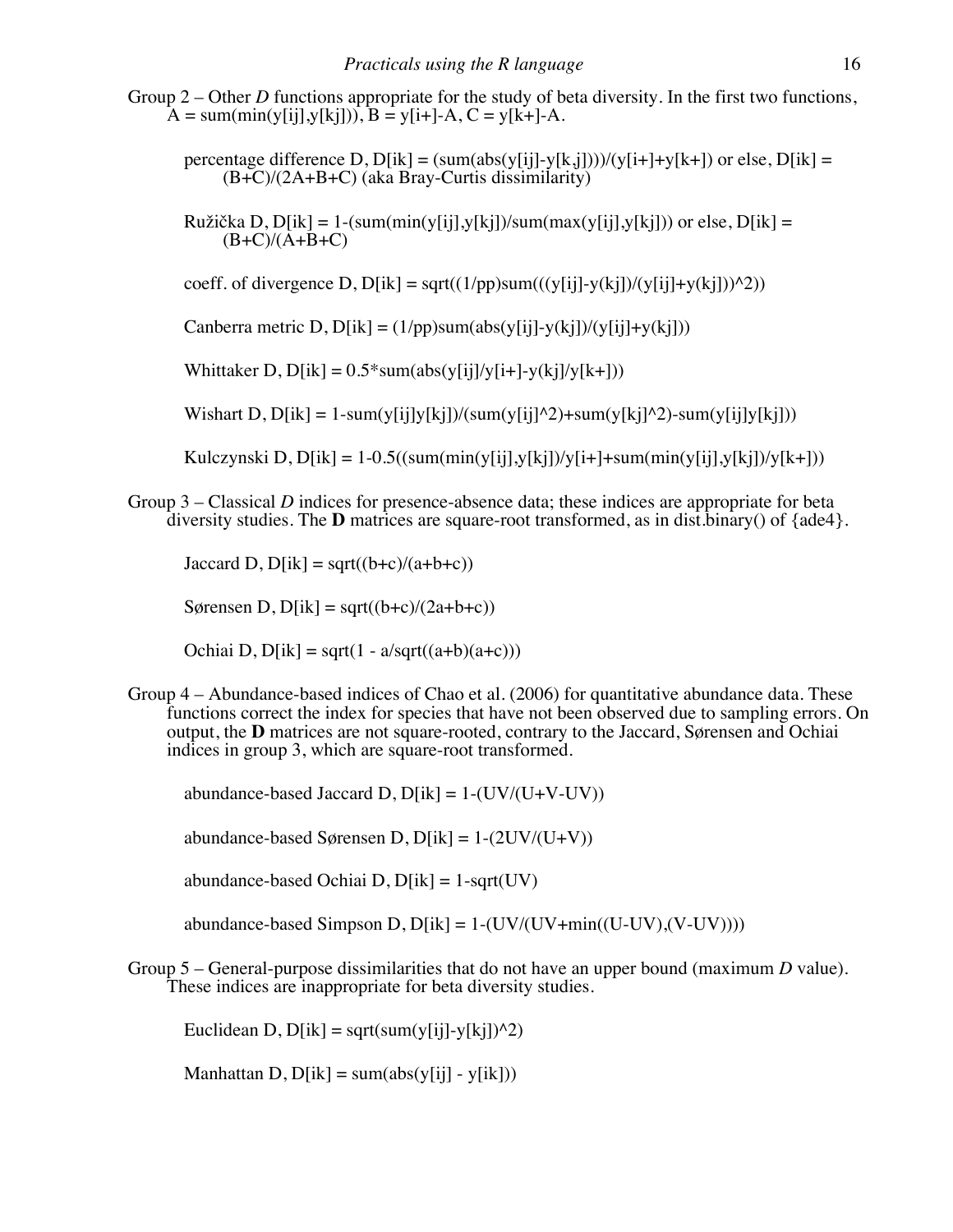modified mean character difference,  $D[ik] = (1/pp)$  sum(abs(y[ij] - y[ik]))

--------

# The indices are computed by functions written in C for greater computation speed, especially for large data matrices. These same indices are available in function beta. $div()$  to compute beta diversity and LCBD indices.

3.5. Package **cluster**, function *daisy()*: 3 quantitative dissimilarities (documentation: **?daisy**)

# Dissimilarities among objects can be computed from environmental variables using coefficients in the function 'daisy' which correctly handles missing values (NA). The available coefficients are: Euclidean distance, Manhattan distance, and **Gower dissimilarity**. The choice of coefficient is done by typing its name in quotes.

# When computing the Gower coefficient, *daisy()* recognizes and handles differently variables belonging to different types: quantitative, semi-quantitative ("ordered factor") and binary variables on the one hand, qualitative multiclass variables ("factors") on the other. Missing values (NA) are allowed.  $D = 1 - S$ . Example:

| data(dune env) | # available in package 'vegan' |
|----------------|--------------------------------|
| ?dune          | # Information about these data |

# The first variable is quantitative. Variables #2, 4, and 5 are "ordered factors"; they will be treated as if they were quantitative. Variable #3 is a "factor".

 $mat.gower = \text{daisy(dune.env, "gower")}$ 

# Method 'gower' in vegan's function *vegdist()* does not handle missing values nor factors. It only uses quantitative variables. Example:

mat.gower. $2 = \text{vegetist(dune.env, "gower")}$ 

# Example of data with missing values, NA (*Numerical ecology* 2012, p. 280)

 $ex.p260 = matrix(c(2,1,1,2,3,6,NA,3,1,2,1,5,2,2,3,4,2,5,2,2,4,6,5,10),3,8)$  $ex.p260$  $res.gower = \text{daisy}(ex.p260, "gower")$ 

# Function *vegdist()* in 'vegan' cannot handle the missing values (NA) in variable #3

res.gower. $2 = \text{vegetist}(\text{ex.p260}, \text{"gower")}$ res.gower.2 = vegdist(ex.p260[,-3], "gower")

3.6. Package **FD**, function *gowdis()*: Gower dissimilarity (documentation: **?gowdis**)

This is the most complete function to compute Gower's coefficient. It computes the dissimilarity for variables of mixed types, including quantitative, ordered, factor, and binary variables. Variable weights can be specified in that function. Missing values (NA) are allowed.  $D = 1$ – *S*. Run in *gowdis()* and *daisy()* the example data set 'dummy\$trait' used as example in the *gowdis()* help file.

 $\#$  ===========

# Some tricks of the trade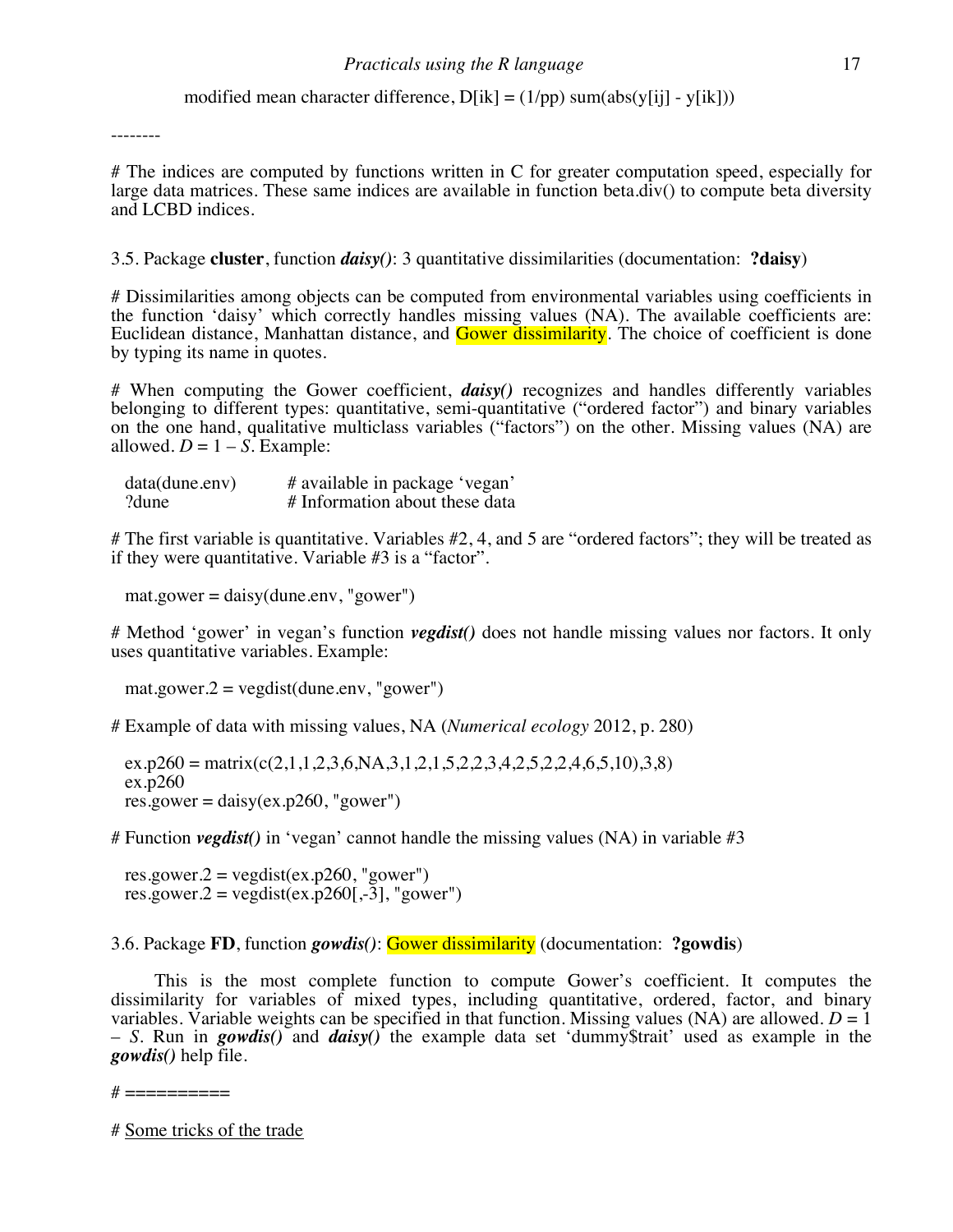# If a **similarity** matrix computed by another program is imported into the R console, it can be transformed into a dissimilarity by:

 $mat.D = 1-mat.S$ 

# or (better in many cases, to avoid negative eigenvalues in PCoA):  $mat.D = sqrt(1-mat.S)$ 

# That object is a 'data.frame'. Its type can be changed as follows to the type 'dist', required by *hclust()*, *cmdscale()*, and the nMDS functions:  $mat.DD = as.dist(mat.D)$ 

# A function in 'ade4' tells users whether or not a dissimilarity matrix 'mat.D' is Euclidean. If it is not, it will produce negative eigenvalues in principal coordinate analysis (PCoA). See *Numerical ecology* (2012), pp. 296-298 and 500-506.

is.euclid(mat.D)

# Examples<br>is euclid(mat.gower)

is.euclid(mat.gower) # Matrix 'mat.gower' computed above using *daisy()* is.euclid(sqrt(mat.gower)) # Matrix 'mat.gower' computed above using *daisy()* # Matrix 'mat.gower' computed above using *daisy()*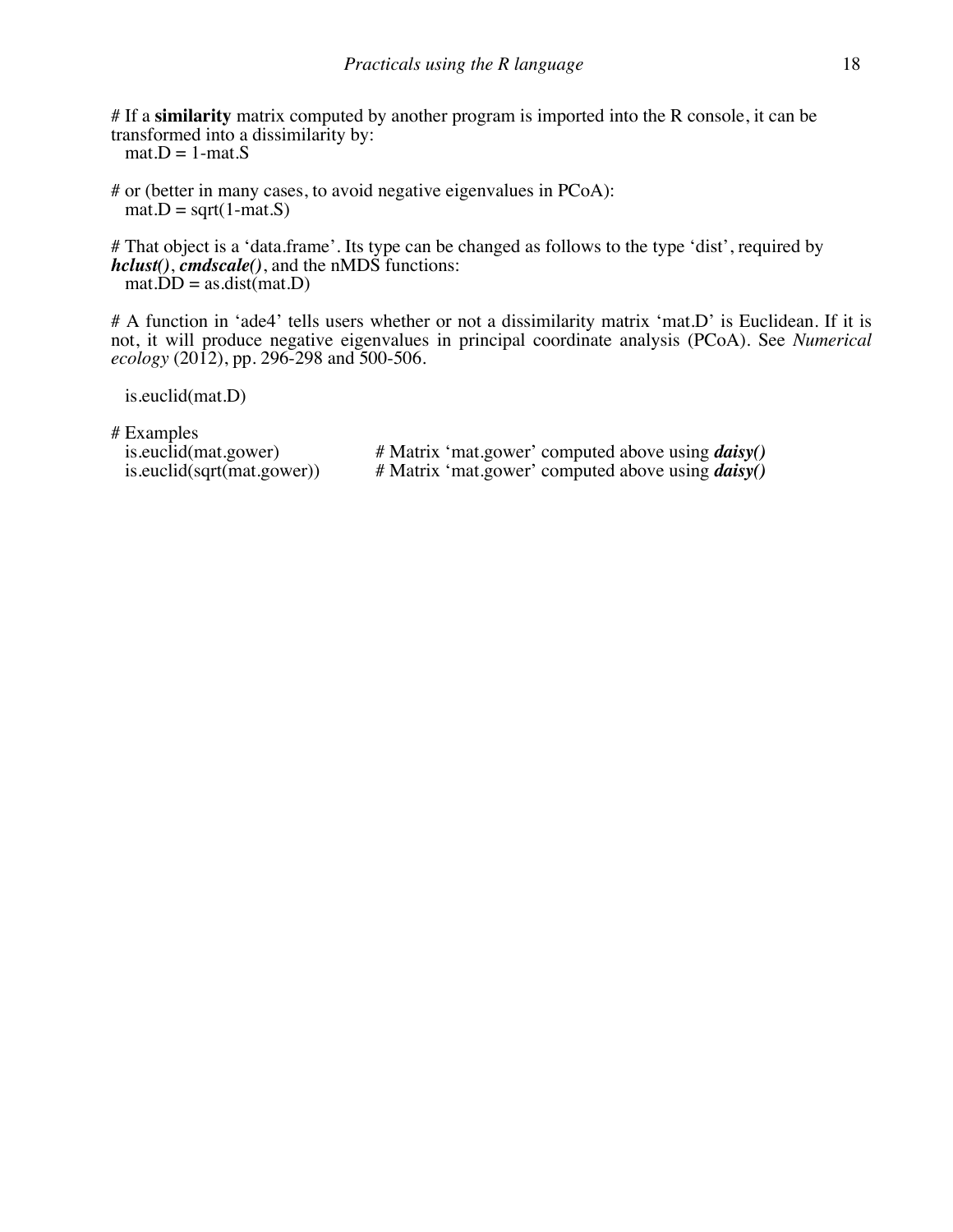# **4. Transformations**

# Transform the data. In particular, one may want to transform species presence-absence or abundance data before linear analyses that preserve the Euclidean distance among the objects (PCA, RDA, *k*-means partitioning),

# Load Yari Oksanen's **vegan** package.

library(vegan)

# The **vegan** function for transformations is **decostand**. Info : **?decostand**

# Transformations for species presence-absence or abundance data:

- **total**: divide by margin total (default MARGIN = 1). *MARGIN = 1 means "by rows".*
- **normalize**: make margin sum of squares equal to one (default MARGIN = 1).
- **chi.square**: divide by row sums and square root of column sums, and adjust for square root of matrix total (Legendre & Gallagher 2001). When used with Euclidean distance, the matrix should be similar to the Chi-square distance used in correspondence analysis. However, the results from **cmdscale** would still differ, since CA is a weighted ordination method (default MARGIN  $= 1$ ).
- **hellinger**: square root of method = "total" (Legendre & Gallagher 2001).
- **log**: logarithmic transformation suggested by Anderson et al. (2006). This is **not**  $log(y+1)$ .
- **pa**: scale into presence/absence scale (0/1).

# Other transformations for physical variables:

- **max**: divide by margin maximum (default MARGIN = 2). *MARGIN = 2 means "by columns".*
- **freq**: divide by margin maximum and multiply by number of non-zero items, so that the average of non-zero entries is one (Oksanen 1983; default MARGIN = 2).
- **range**: standardize values into range 0 ... 1 (default MARGIN = 2). If all values are constant, they will be transformed to 0.
- **standardize**: scale into zero mean and unit variance (default MARGIN = 2).
- **pa**: scale into presence/absence scale (0/1).

# Examples for species abundance data:

| $spiders. transf = decostand(spiders," total")$      | # transf. to profiles of relative abundances |
|------------------------------------------------------|----------------------------------------------|
| spiders.transf = $decost$ (spiders, "norm")          | # chord transformation                       |
| spiders.transf = $decost$ (spiders,"hel")            | # Hellinger transformation                   |
| spiders.transf = $decostand(log1p(spiders), "norm")$ | $# \log$ -chord transformation               |
| spiders.transf = $decostand(spiders,"chi.sq")$       | # chi-square transformation                  |
| spiders.transf = decostand(spiders,"pa")             | # transformation to presence-absence data    |
| # Examples for physical data:                        |                                              |

| $data.transpose = decostand(data,"range")$ | $#$ range variables to the [0, 1] interval |
|--------------------------------------------|--------------------------------------------|
| $data.transpose = decostand(data,"stand")$ | # variable standardization                 |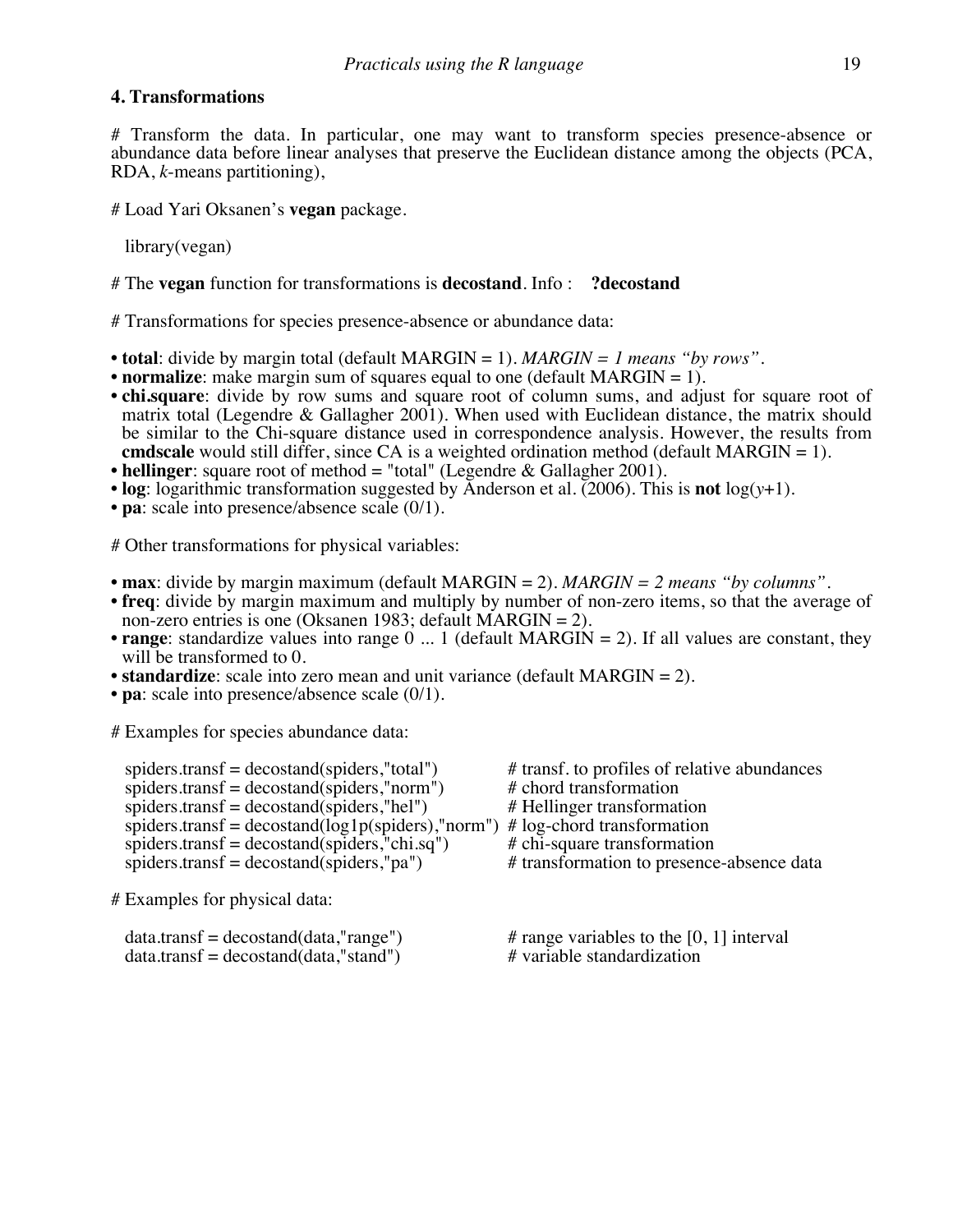# **5. Multiple regression**

- # Read file 'Bears.txt' to produce a 'data frame' bears: bears = read.table(file.choose(), header=TRUE, row.names=1) bears
- # The last column of the table is a factor (sex) represented by characters (letters  $M, F$ ).
- # Create a matrix-type file containing only the numerical portion of the 'data frame':

 $bears.math = as.mathix(bears[1:4])$ 

- # A regression model (function 'lm') can be written for the data frame 'bears',
- $\#$  with notation  $\sim$  to indicate the columns used in the model (response and explanatory variables).
- $#$  'lm' stands for 'linear model' and  $\sim$  means 'function of'. toto =  $\text{Im}(\text{bears}[.2] \sim \text{bears}[.1] + \text{bears}[.3] + \text{bears}[.4])$
- # The regression coefficients are found in the output object 'toto'. toto
- # The regression coefficients and tests of significance are obtained by the command 'summary': summary(toto)
- # In the model, one can use directly the names of the variables found in the data frame. # It is useful to have short names for the variables. toto =  $lm(Mass.kg \sim Estimated.age + Height.cm + Length.cm, data=bears)$ summary(toto)
- # One can also write the model using the matrix-type file 'bears.mat': toto =  $\text{Im}(\text{bears}.\text{mat}[,2] \sim \text{bears}.\text{mat}[,1] + \text{bears}.\text{mat}[,3] + \text{bears}.\text{mat}[,4])$ summary(toto)
- # For the matrix-type file 'bears.mat', the same command can also be written as: toto =  $\text{Im}(\text{bears}.\text{mat}[, 2] \sim \text{bears}.\text{mat}[, c(1,3,4)]$ summary(toto)
- # The  $5<sup>*</sup>$  variable of file bears is a qualitative variable with two classes, M and F.
- # If that variable is transformed into a factor  $\text{bears}[, 5] = \text{as}.\text{factor}(\text{bears}[, 5])$
- # it can be used directly in the regression, which becomes an analysis of covariance: toto = lm(bears[,2]  $\sim$  bears[,1] + bears[,3] + bears[,4] + bears[,5]) summary(toto)
- # The fitted values of the regression model are obtained as follows:<br>Fitted = predict(toto) # or else Fitted = fitted values(to Fitted = predict(toto)  $\#$  or else Fitted = fitted.values(toto) Fitted
- # The residuals of the regression model are obtained as follows:  $Resid = residuals(toto)$ Resid
- # For the analysis of residuals, four graphs are produced in sequence by the command: plot(toto)
- # These graphs are described in the documentation file ?plot.lm
- # The two most interesting graphs plot the residuals as a function of the fitted values: plot(toto, which= $c(1,3)$ )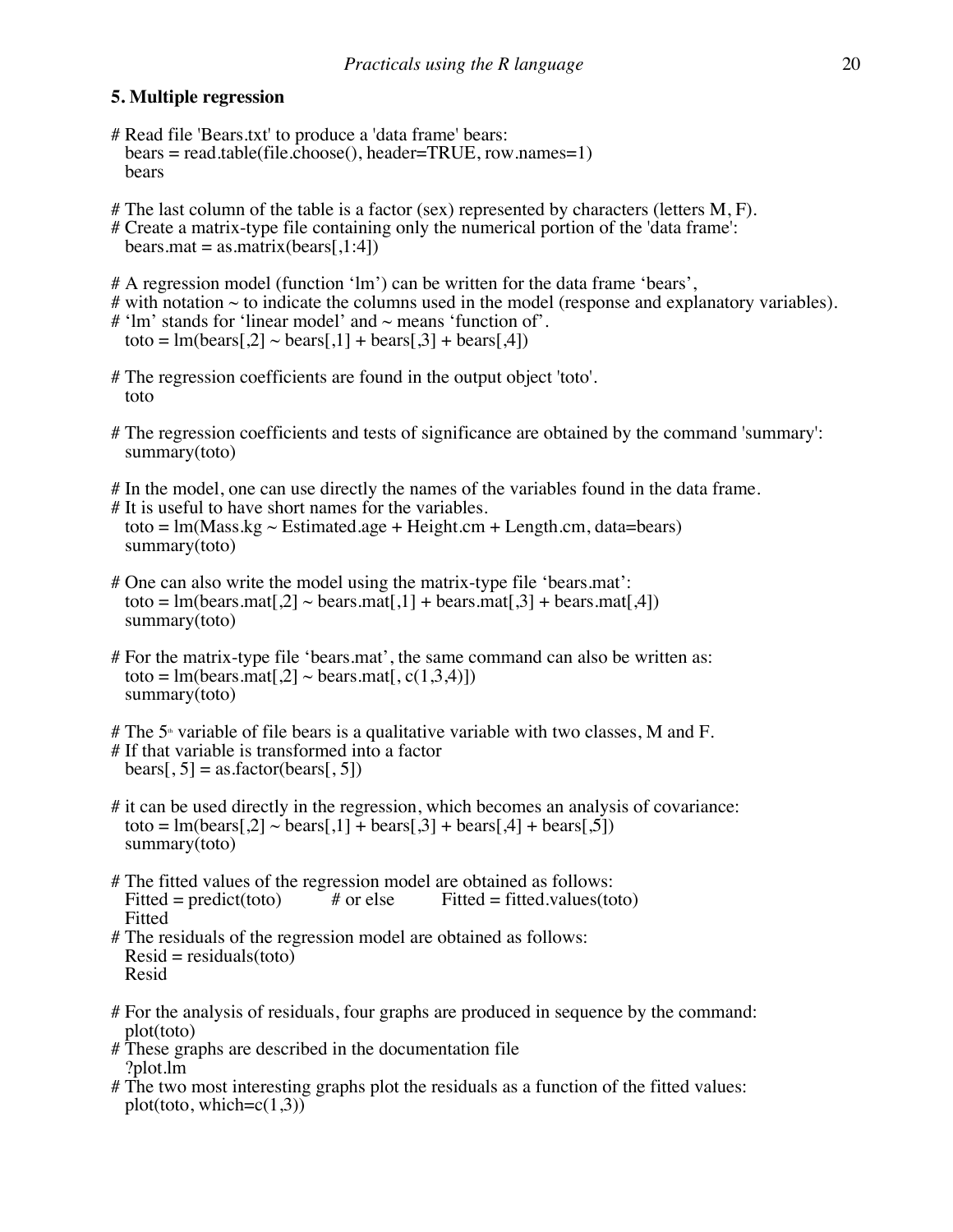# In the case of a **simple linear regression** (with a single explanatory variable), one can produce as follows a graph of the data points showing the regression line:

toto =  $\text{Im(Mass.kg} \sim \text{Estimated age}, \text{data} = \text{bears})$  summary(toto)  $a = \text{summary}(\text{toto})\text{%coefficients}[1,1]$  # Intercept<br>  $b = \text{summary}(\text{toto})\text{%coefficients}[2,1]$  # Slope b = summary(toto)\$coefficients[2,1]  $\qquad$  # Slope<br>plot(bears[,1], bears[,2], xlab="Age", ylab="Mass") # Plot the data points plot(bears[,1], bears[,2], xlab="Age", ylab="Mass")  $abline(a, b, col='red")$  $#$  Plot the regression line

 $#$  Special tests of significance  $- A$  table of additional tests can be obtained by: anova(toto)

# Warning: That table is difficult to interpret. The order of the variables in the model is important. The table tests the **additional effects** of the variables in their order of inclusion in the model.

- # Nested models can be statistically compared as follows:  $\text{model1} = \text{Im}(\text{bears}[\cdot, 2] \sim \text{bears}[\cdot, 1] + \text{bears}[\cdot, 3] + \text{bears}[\cdot, 4] + \text{bears}[\cdot, 5])$  $model2 = Im(bears[0,2] \sim bears[0,1] + bears[0,3])$ anova(model1, model2)
- # That function can be used to test the partial effect of a single variable:  $\text{model1} = \text{Im}(\text{bears}[\cdot, 2] \sim \text{bears}[\cdot, 1] + \text{bears}[\cdot, 3] + \text{bears}[\cdot, 4] + \text{bears}[\cdot, 5])$  $model2 = Im(bears[0.2] ~ bears[1] + bears[0.3] + bears[0.4])$ anova(model1, model2)
- # Compare this result with that of the test of the partial regression coefficient of variable 5 # computed above. Remember that for a single variable,  $t = \text{sqrt}(F)$ summary(model1)

 $\#$  ===========

# Function 'lm' can be used to carry out regression, single-classification analysis of variance, and analysis of covariance. The function 'aov' may, however, provide a more convenient interface for these more complex analyses.

# Function 'aov' is a wrapper for function 'lm', for fitting linear models to balanced or unbalanced experimental designs, simple or crossed. It can also produce analyses of covariance mixing factors with quantitative variables. The factor(s) must be declared "as factor". Details of the analysis of variance or covariance results are given by 'summary.aov'.

# Multivariate analysis of variance is obtained by the function 'manova'. Manova result details are given by 'summary.manova'.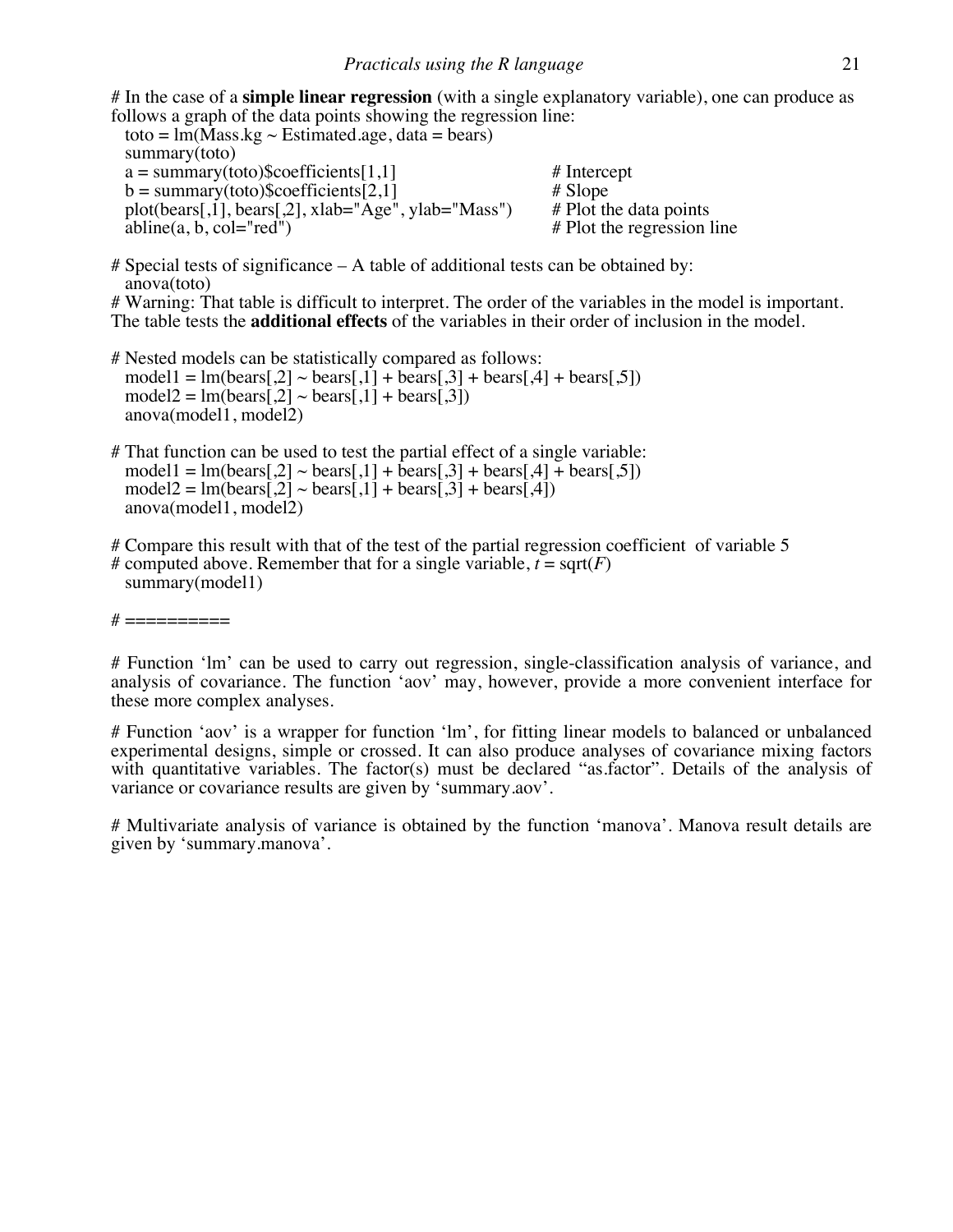# **6. Canonical analyses (RDA and CCA)**

# 6.1. Canonical redundancy analysis (RDA) # 6.1.1. Canonical redundancy analysis (RDA) through matrix algebra

# Read the data from file "Table\_11-3.txt" and transfer them to matrices

| $Table 11.3 = read_table$ (file.choose()) |  |
|-------------------------------------------|--|
| Table11.3.mat = as.matrix(Table11.3)      |  |
| Y.mat = Table $11.3$ .mat[.1:6]           |  |
| $X$ mat = Table 11.3 mat [ .7:10]         |  |

 $#$  Check the contents of Y.mat  $#$  Check the contents of YX.mat

# Center matrix Y, standardize matrix X.

# Note: parameter '2' indicates to apply the function 'center' by columns

 $Y = scale(Y.mat, center = TRUE, scale = FALSE) \# or: Y = apply(Y.mat,2, scale, center = T, scale = F)$ <br> $X = scale(X.mat, center = TRUE, scale = TRUE) \# or: X = apply(X.mat,2, scale, center = T, scale = T)$ 

# Note that column #4 is collinear to columns #2 and 3.

 $#$  Create matrix X3, which only contains the first 3 columns of X:

 $X3 = X[,1:3]$ 

### First part of RDA: multivariate regression

# Create  $X'X$  and compute inv $[**X**'X]$ :

invX3 = solve(  $t(X3)$  %\*% X3)

- # Compute the projector matrix:  $proj(nx) = X inv[X'X] X'$ projX3 = X3 %\*% invX3 %\*% t(X3)
- # Computed the matrix of regression fitted values, Yhat =  $projX * Y$ Yhat3 = projX3 %  $\%$  Y  $\qquad$  # Check the contents of Yhat3
- # The fitted values in Yhat are the same if computed from X.mat centred, not standardized  $X4 = scale(X.math, 1:3], center = TRUE, scale = FALSE)$ Yhat4 = X4 %\*% solve(t(X4)%\*%X4) %\*% t(X4) %\*% Y

# Proof: the sum of the differences between matrices Yhat3 and Yhat4 is zero

 $(diff = sum(abs(Yhat3 - Yhat4)))$ 

# Could we compute Yhat from matrix X (which contains 4 columns) instead of X3?

library(MASS)<br>invX = ginv(t(X) %\*% X) # Would "invX = solve(t(X) %\*% X)" also work? projX = X %\*% invX %\*% t(X)<br>Yhat5 = projX %\*% Y  $#$  Check the contents of Yhat5

# Are the fitted values in Yhat5 the same as in Yhat3 ?

 $(diff = sum(abs(Yhat3 - Yhat5)))$ 

# Why is it that *ginv()* (generalized inverse) works despite the collinearity in matrix X? # Look at the documentation file of function *ginv()* in package MASS.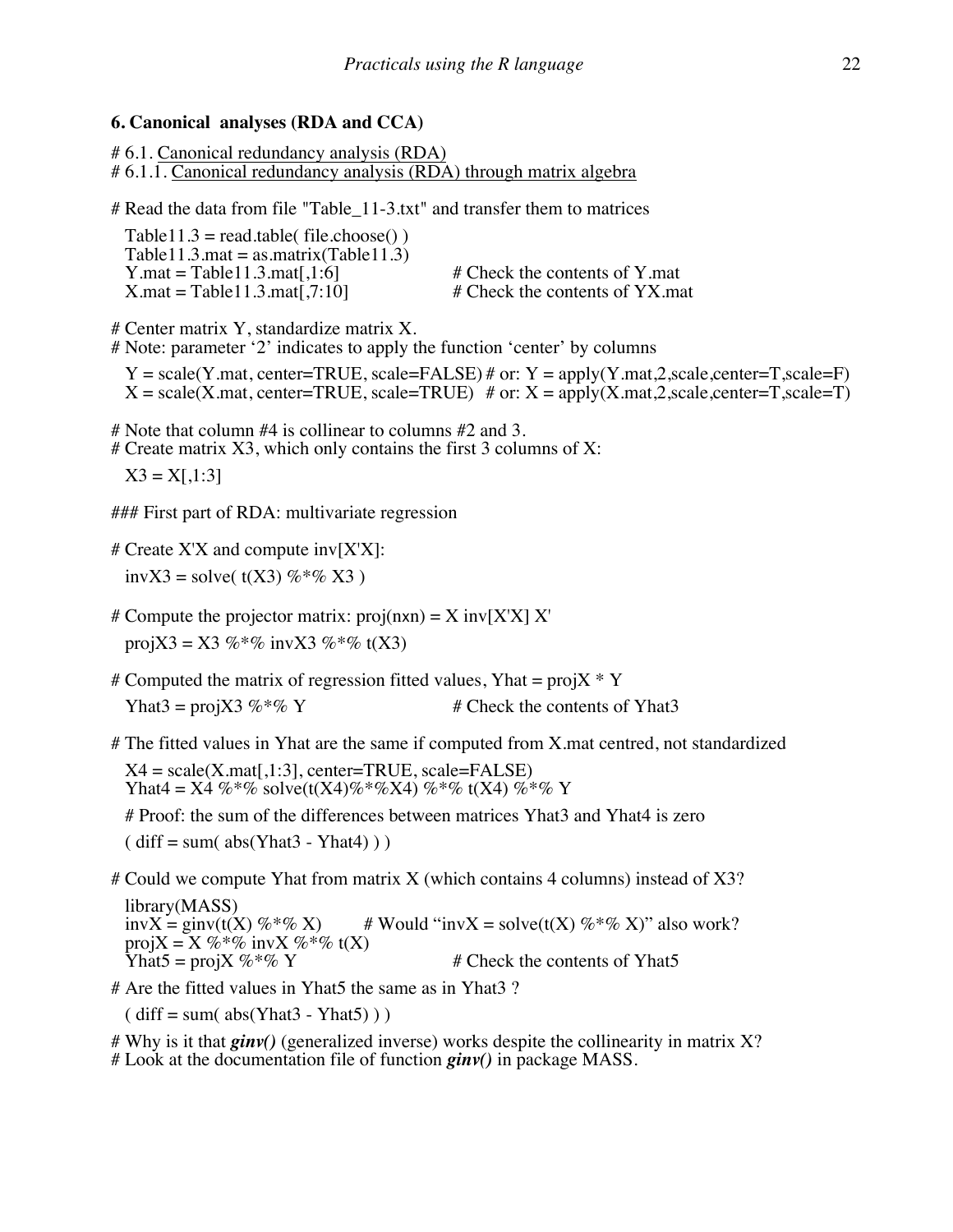### Second part of RDA: PCA of the Yhat matrix of fitted values

# Compute the covariance matrix of the fitted values:

 $Yhat3.cov = cov(Yhat3)$ 

# Compute the eigenvalues and eigenvectors:

 $Yhat3.eig = eigen(Yhat3.cov)$ 

# Examine the eigenvalues and eigenvectors:

 Yhat3.eig\$values Yhat3.eig\$vectors

# Compute the eigenvalues as fractions of the total variance in matrix Y.

# The total variance in Y can be computed in different ways.

# One way is to sum the diagonal terms of the covariance matrix, another is to compute the # sum of the squared values of Y, obtained by Hadamard product; Y is already centered.

trace = sum(diag(cov(Y))) # or: trace = (sum(Y\*Y)) / (n-1)<br>trace =  $\frac{m(Y*Y)}{n-1}$ # or: trace =  $\text{(sum}(Y^{\wedge}2)) / (n-1)$ 

EigvalPercent = Yhat3.eig\$values $[1:3]$  / trace EigvalPercent

# Scaling type 1: plots will involve matrices F.mat and U, or Z.mat and U.

# The equations are described in *Numerical ecology* (2012), p. 639.

# Transfer the first 3 eigenvectors to matrix U (element 'species' in the rda() output list):

 $U = Yhat3.eig$vectors[1:3]$ 

# Compute matrix F.mat: F.mat =  $Y * U$  (element 'sites' in the rda() output list):

F.mat =  $Y \%^* \%$  U F.mat

# Compute matrix Z.mat:  $Z$ .mat = Yhat  $*$  U (element 'constraints' in the rda() output list):

Z.mat = Yhat $3\%*$ % U Z.mat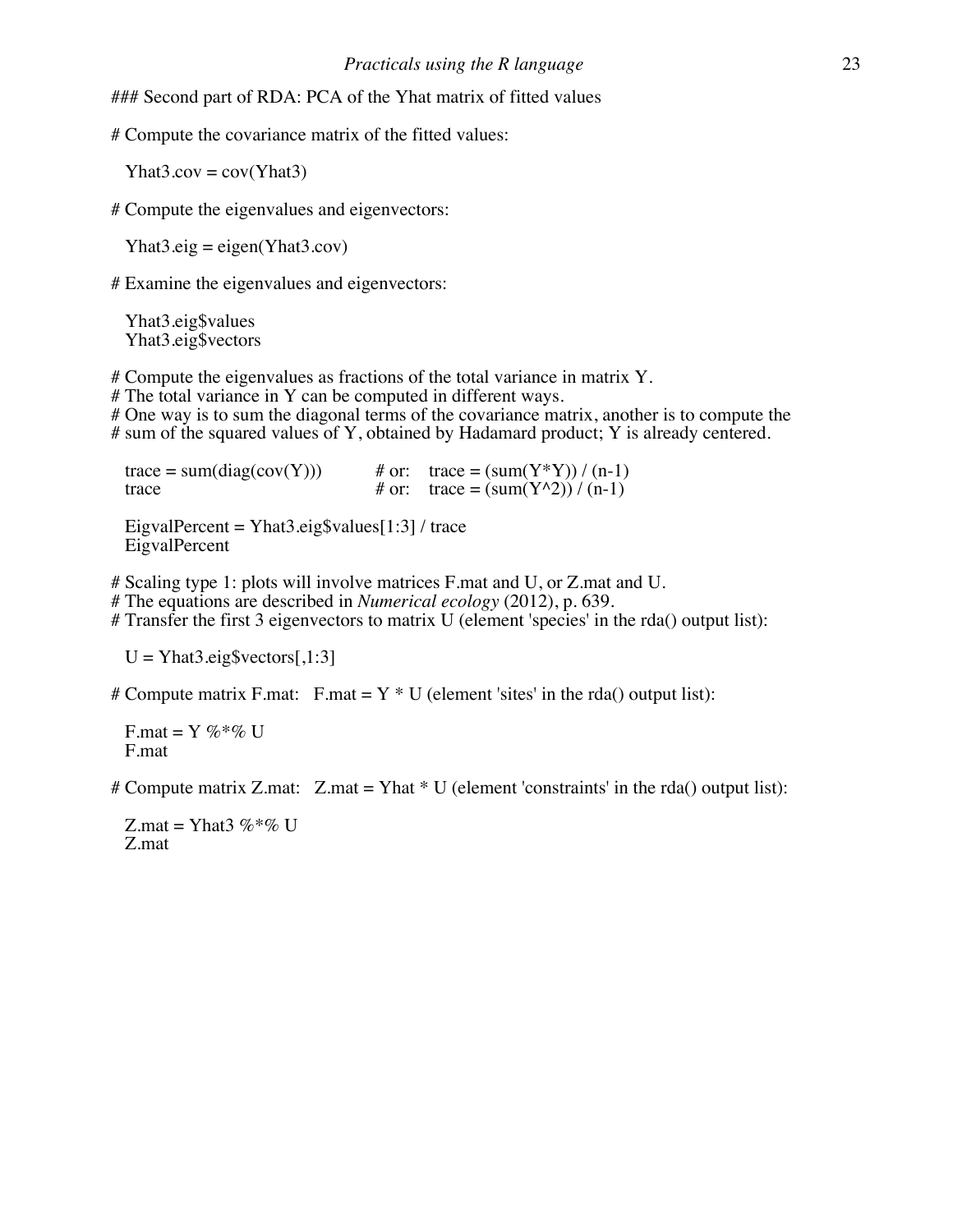# Plot the first two columns of F.mat, with axis 2 reversed; # add the first two columns of matrix  $U^*10$  to that diagram:

 plot(F.mat[,1], -F.mat[,2], xlim=c(-16,16), ylim=c(-10,10), asp=1, xlab="Axis 1", ylab="Axis 2") arrows(x0=0,y0=0,U[,1]\*10,-U[,2]\*10, code=0)

# Biplot using matrices Z.mat (with axis 2 reversed) and U:

 plot(Z.mat[,1], -Z.mat[,2], xlim=c(-16,16), ylim=c(-10,10), asp=1, xlab="Axis 1", ylab="Axis 2")  $arrows(x0=0, y0=0, U[, 1]*10, -U[, 2]*10, code=0)$ 

 $\#$  Notes: the limits set for the abscissa are  $(-16,16)$ , and  $(-10,10)$  for the ordinate.

 $\#$  asp=1 : the ratio of the dimensions abscissa/ordinate is fixed to 1

# Arrows, code=0: arrows without head; code=2: arrows with an arrowhead.

# Representation of the explanatory variables in the diagram. # First, compute the matrix containing the correlations between X and Z.mat:

 $corXZ=cor(X, Z, mat)$ corXZ

# Create the diagonal matrix 'D' of weights, sqrt(lambda(k)/trace):

 $D = diag(sqrt(Yhat3.eigSvalues[1:3]/trace))$ 

# Compute the positions of the explanatory variables in the diagram (element 'biplot' in the rda() # output list). Plot the explanatory variables in the diagram:

 $posX = corXZ \%^* \% D$  $arrows(x0=0, y0=0, posX[, 1]*10, -posX[, 2]*10, code=2)$ 

# Note: for scaling type 1, it would be incorrect to plot the explanatory variables using the values in # the correlation matrix 'corXZ': the substrate class variables would not point to the centroids of the # groups of sites containing these substrates. You can verify that by typing:

 $arrows(x0=0, y0=0, corXZ[, 1]*10, -corXZ[, 2]*10, code=2, col="red")$ 

 $\#$  ===========

# Optional exercise: write the equations in R for scaling type 2 biplots. The equations are described in *Numerical ecology* (2012), p. 640.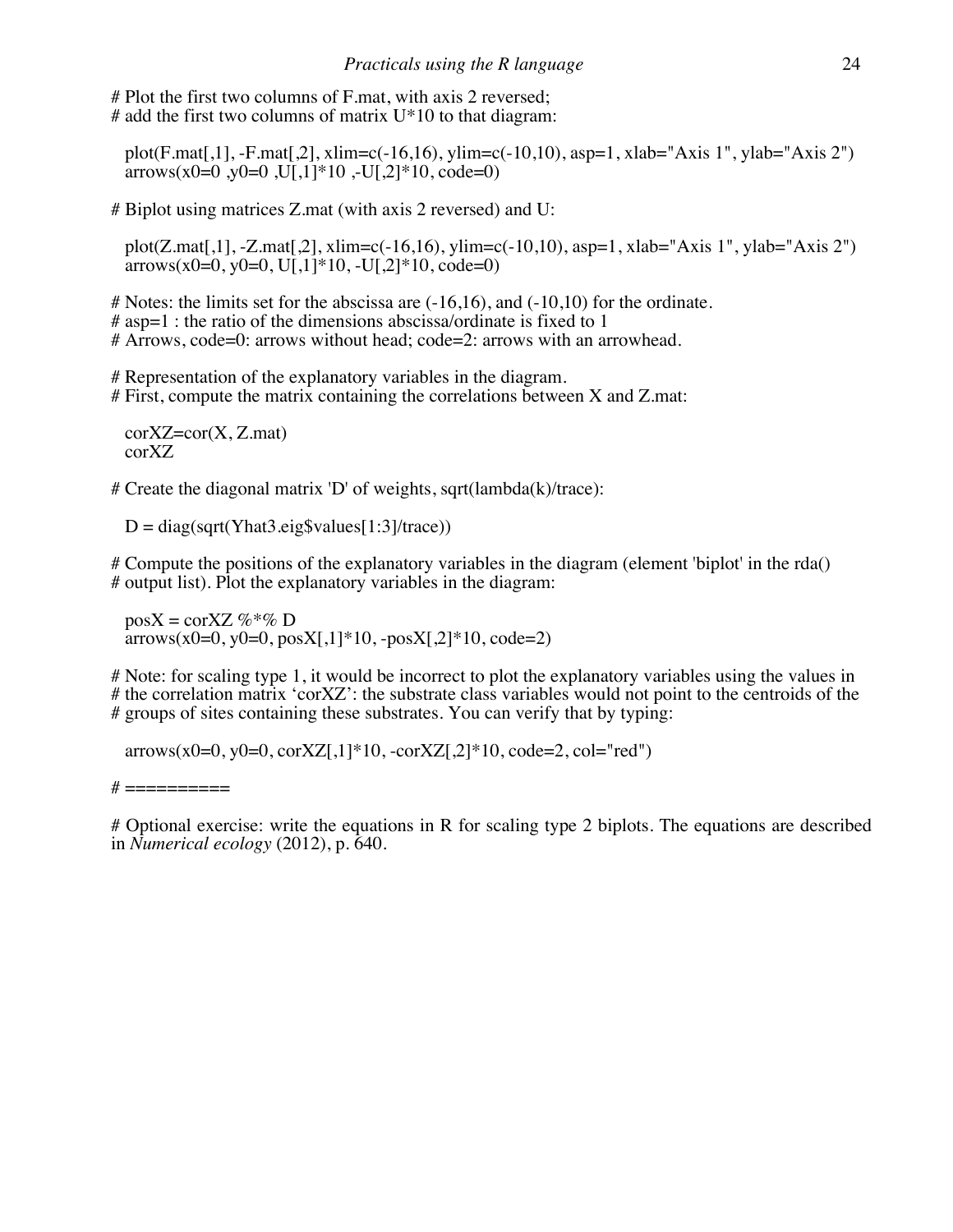#### # 6.1.2. Canonical redundancy analysis using the **vegan** package

# Data are in a text file called "Table\_11-3.txt"

# Read the data and transfer them into a matrix called Table11.3.mat,

# then into matrices Y.mat (response variables, columns 1 to 6 of Table11.3.mat) and X.mat

# (explanatory variables, columns 7 to 10):

 $Table11.3 = read_table( file.close())$  Y.mat=Table11.3[,1:6] X.mat=Table11.3[,7:10]

#### Y.mat

|        |    |   | Spec1 Spec2 Spec3 Spec4 Spec5 Spec6 |    |  |
|--------|----|---|-------------------------------------|----|--|
| Site1  |    |   |                                     |    |  |
| Site2  |    |   |                                     |    |  |
| Site3  |    |   |                                     |    |  |
| Site4  | 11 |   |                                     |    |  |
| Site5  | 11 | 5 | 17                                  |    |  |
| Site6  |    | 6 | ŋ                                   |    |  |
| Site7  |    |   | 13                                  | 10 |  |
| Site8  |    | 8 | O                                   |    |  |
| Site9  |    |   | 10                                  | 13 |  |
| Site10 |    |   |                                     |    |  |

#### X.mat

|        |   | Depth Coral Sand Other |   |   |
|--------|---|------------------------|---|---|
| Site1  |   |                        |   |   |
| Site2  | 2 |                        | 1 |   |
| Site3  | 3 | Ω                      | 1 | O |
| Site4  | 4 | ი                      | ი |   |
| Site5  | 5 | 1                      | O |   |
| Site6  | 6 |                        |   |   |
| Site7  | 7 | 1                      |   |   |
| Site8  | 8 |                        |   |   |
| Site9  | 9 |                        |   |   |
| Site10 |   |                        |   |   |

```
# Call the 'vegan' package
  library(vegan)
# Canonical redundancy analysis (RDA, function 'rda')
 rda.out = rda(Y.mat, X.mat) rda.out
Call:
rda(X = Y.mat, Y = X.mat) Inertia Rank
Total 112.889 
Constrained 108.341 3
Unconstrained 4.548 4
Inertia is variance 
Some constraints were aliased because they were collinear (redundant)
             # The binary variable "Other", which was collinear, was eliminated
Eigenvalues for constrained axes:
  RDA1 RDA2 RDA3 
74.523 24.942 8.876 
Eigenvalues for unconstrained axes:
    PC1 PC2 PC3 PC4
4.188785 0.313863 0.037037 0.008463
```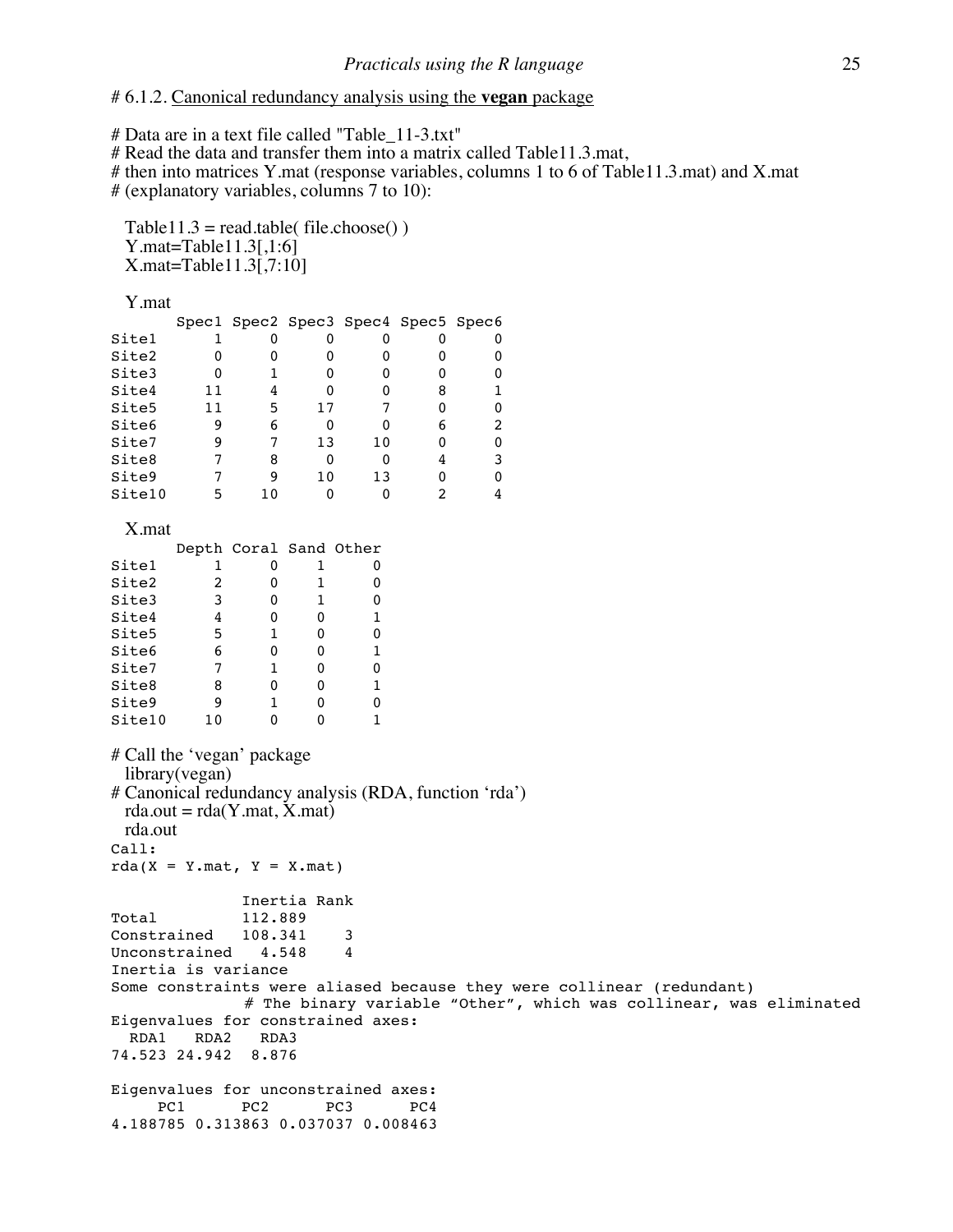# Look at the structure of the output object produced by rda(), where the detailed results of the analysis are found. See the notes entitled "Examine the output object produced by rda() or cca() of  $\{vegan\}$ " on page 5.

# Examine the RDA results

summary(rda.out, scaling=1) summary(rda.out, scaling=2)

# Plot the graph:

plot(rda.out, display=c("sp","sites","bp"))

# Compute the  $R_2$  and adjusted  $R_2$  statistics:

RsquareAdj(rda.out)

# Test of significance of the canonical relationship:

 anova(rda.out) Permutation test for rda under reduced model

```
Model: rda(X = Y.mat, Y = X.mat) Df Var F N.Perm Pr(>F) 
Model 3 108.341 47.642 199.000 0.005 **
Residual 6 4.548 
---
Signif. codes: 0 `***' 0.001 `**' 0.01 `*' 0.05 `.' 0.1 ` ' 1
```
# Information on function 'anova' for permutation tests: ?anova.cca

# Users can impose a predetermined number of permutations. For example, to obtain 9999 random # permutations, the command is written as follows:

anova(rda.out, permutations = how(nperm=9999))

# There are another ways to write the RDA model: rda.out = rda(Table11.3[,1:6]  $\sim$  Depth + Coral + Sand + Other, data=Table11.3)

# or else

rda.out =  $rda(Y.mat \sim .$ , data=X.mat)

# The character  $\sim$  means 'function of', as in multiple regression models.

# The declaration "data=" at the end of the model specification means that the variables that follow the tilde sign  $(\sim)$  are found in that file. That file must have the 'data.frame' class.

# The period (.) that follows the tilde sign  $(\sim)$  indicates that all variables in file "data" must be included as explanatory variables in the model.

# It is necessary to use the functional form of the call to obtain tests of significance by="axis",  $by="terms" or by="margin" (next page).$ 

 $\# == == == == == ==$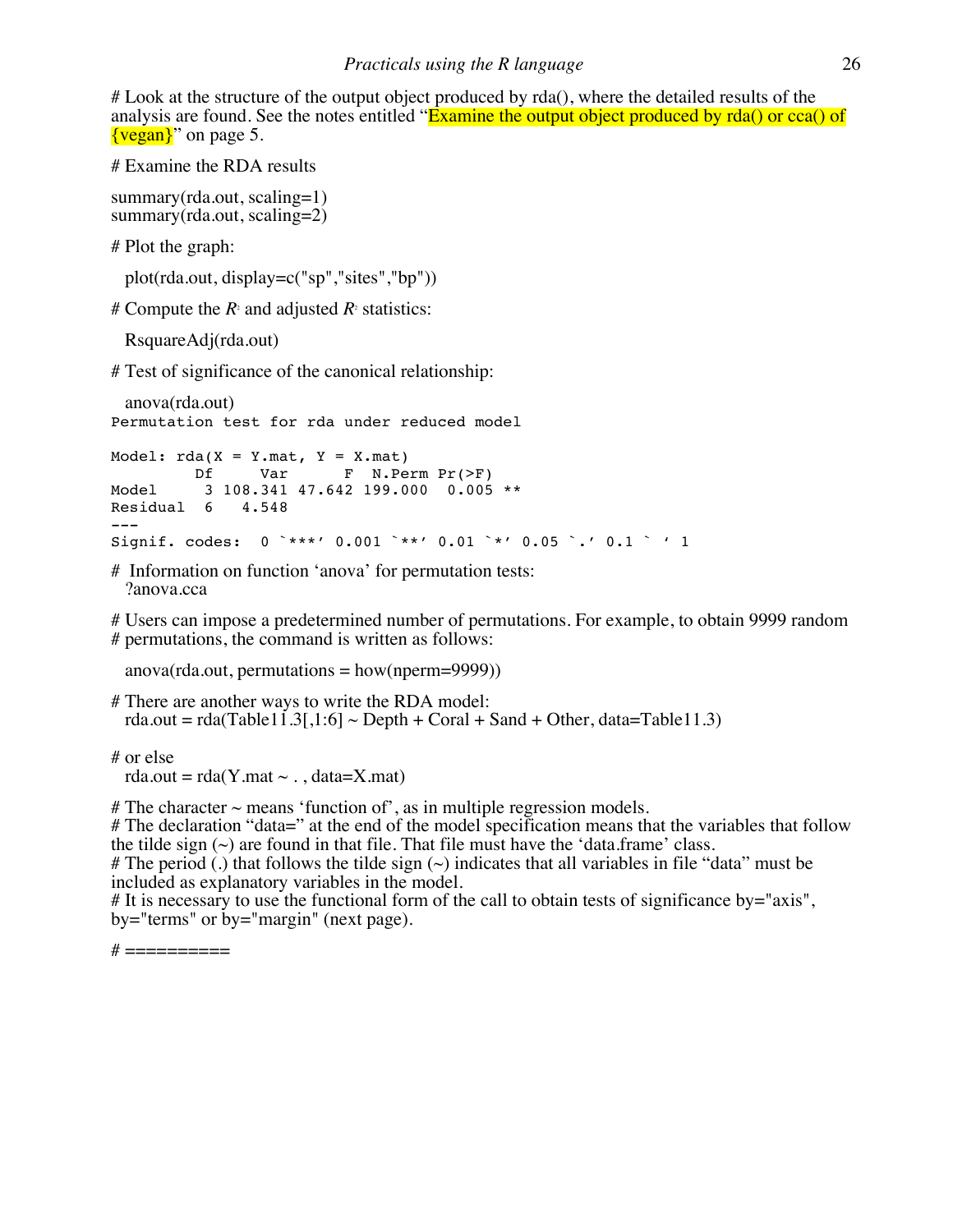# 6.1.3. Tests of individual canonical eigenvalues

Table11.3 = read.table( file.choose() ) # Read the data file "Table  $11-3.txt$ " Table.spe = Table  $11.3$ [,1:6]  $Tableenv = Table11.3[7:9]$ 

# 1. Automatic test of all individual canonical eigenvalues using vegan's 'marginal' method

toto =  $rda(Table.\text{spe} \sim \text{Depth}+\text{Coral}+\text{Sand}, data=Table.\text{env})$ anova(toto, by="axis")

# 2. How does that test work? Manual test of individual canonical eigenvalues using rda() in 'vegan' # First, look at the structure of the output object of function rda() str(toto)

# The positions of objects in canonical space are found in matrix 'toto\$CCA\$u' toto\$CCA\$u

# Test the three axes, in succession, in the presence of the previously tested axes (covariables) # This is the 'forward' method of Cajo J. F. ter Braak.

rda.axe1 =  $rda(Table.\text{spe}, \text{toto$CCA$ul}, 1)$ anova(rda.axe1)

rda.axe2 = rda(Table.spe, toto $CCA\$ u[,2], toto $CCA\$ u[,1]) anova(rda.axe2)

 $rda.axe3 = rda(Table. spe, to to $CCA$u[.3], to to $CCA$u[.1:2])$ anova(rda.axe3)

 $\# 6.1.4$ . Significance tests by="terms" and by="margin"

# Test the significance of the *additional contribution* of each explanatory variable, in a sequential way, following their inclusion order in the model. Compare the following results:

toto1 =  $rda(Table.\text{spe} \sim \text{Depth}+\text{Coral}+\text{Sand}, data=\text{Table}.\text{env})$ anova(toto1, by="terms")

 $\text{toto2} = \text{rda}(\text{Table}.\text{spe} \sim \text{Sand} + \text{Coral} + \text{Depth}, \text{data} = \text{Table}.\text{env})$  $anova(toto2, by="terms")$ 

# Test the *additional* (*marginal*) *contribution* of each explanatory variable in the presence of all the other variables in the model. Compare the results of the two following analyses:

anova(toto1, by="margin")<br>anova(toto2, by="margin")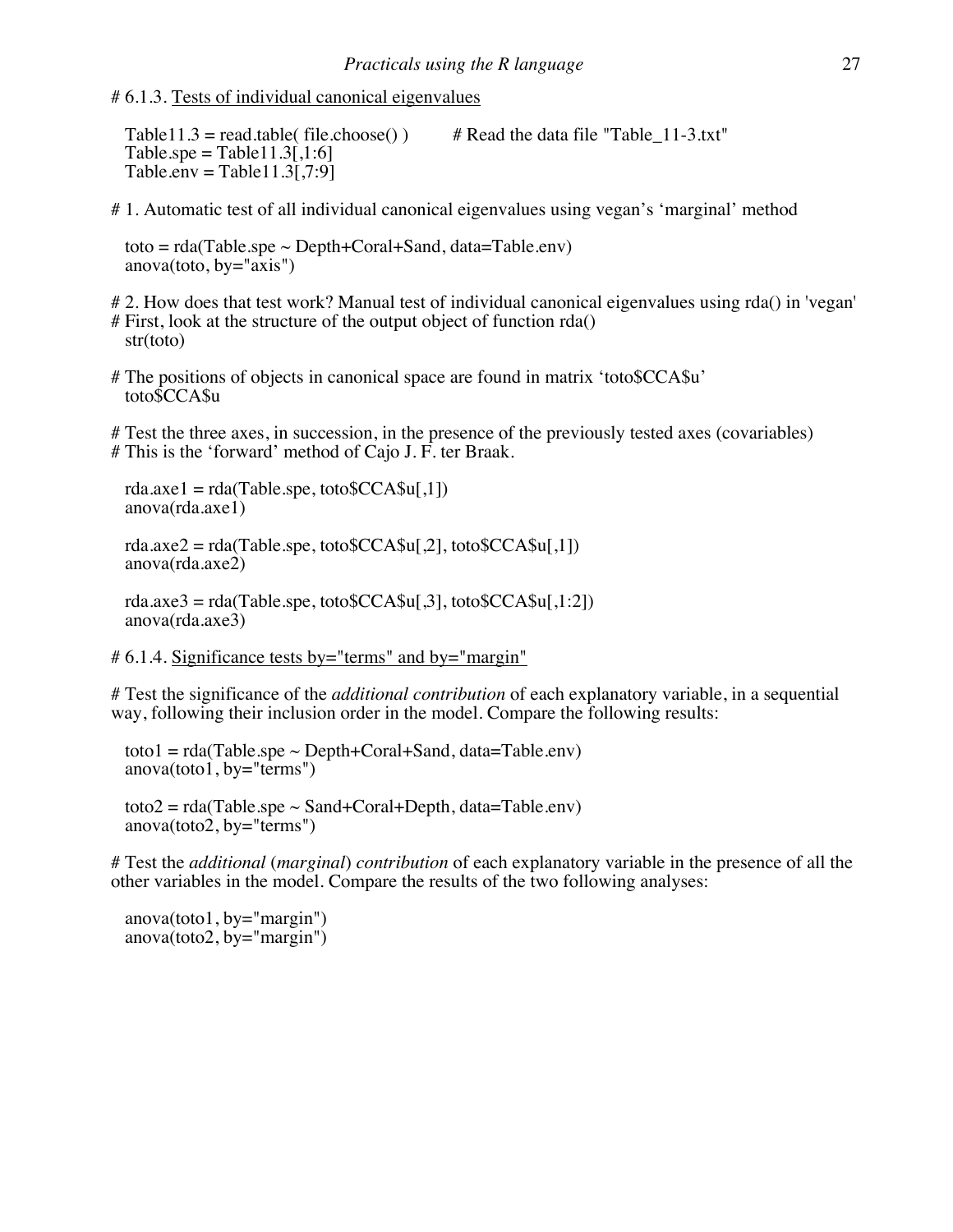#### # 6.2. **Partial** canonical redundancy analysis

# 6.2.1. Example of **partial** canonical redundancy analysis using matrix algebra

# Example: compute the partial, unique contribution of variable 'Depth'  $#$  to the variation of Y, in the presence of the other variables of matrix X.

# Read the data, etc.

Table11.3 = read.table( file.choose() )  $#$  Read the data file "Table\_11-3.txt" Table11.3.mat = as.matrix(Table11.3) Y.mat=Table11.3.mat[,1:6] X.mat=Table11.3.mat[,7:10]  $Y = scale(Y.mat, center = TRUE, scale = FALSE)$  # or:  $Y = apply(Y.mat,2, scale, center = T, scale = F)$  $X = scale(X, mat, center = TRUE, scale = TRUE)$  # or:  $X = apply(X, mat, 2, scale, center = T, scale = T)$  Y X

# Create matrix XX containing variable 'Depth' as well as the

 $#$  matrix of covariables W containing the other three variables of X:

 $XX = X[0,1]$  $W = X[0,2:4]$ 

 $#$  Regress depth  $(XX)$  on the covariables  $(W)$ ;

# compute the residuals of that regression: library(MASS) invWprW = ginv(t(W)  $\%* \% W$ ) proj $\overline{W} = W \ \overline{\%} * \mathcal{C}$  invWprW  $\mathcal{C} * \mathcal{C}$  t(W)  $Xres.W = XX - (projW \% * \% XX)$ 

# Compute the canonical analysis (RDA) of Y by XXres:

 $invXprX = ginv(t(Xres.W) %$  %  $\%$  Xres.W) proj $\overline{X}$ res.W = Xres.W %\*% invXprX %\*% t(Xres.W) YhatXX = projXres.W %\*% Y  $YhatXX.cov = cov(YhatXX)$  $YhatXX.eig = eigen(YhatXX.cov)$  $Z$ .mat = YhatXX %<sup>\*</sup>% YhatXX.eig\$vectors[,1]

# Examine the single canonical eigenvalue and the positions of the objects along the canonical axis:

 YhatXX.eig\$values[1] Z.mat

# Express the canonical eigenvalue as a fraction of the total variance in matrix Y # (eigenvalue =  $0.083$ ,  $P = 0.001$ ):

EigvalPercent = YhatXX.eig\$values[1] / sum(diag(cov(Y))) EigvalPercent

# This standardized eigenvalue gives the partial contribution of 'Depth' to the explanation of the # variance of Y in the presence of the other variables of matrix X (semipartial  $R$ <sup>2</sup>).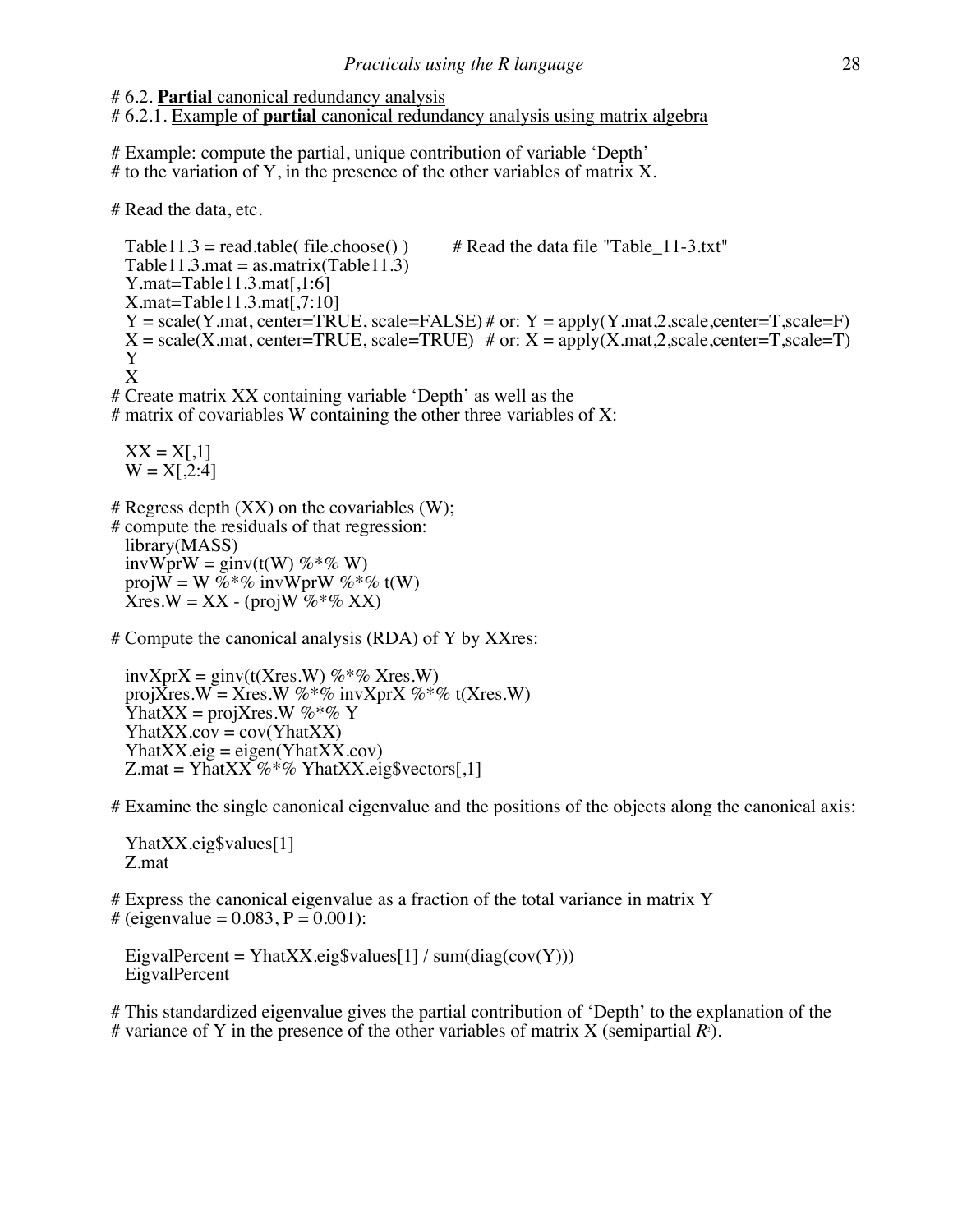# 6.2.2. Example of **partial** canonical analysis (here RDA) using 'vegan' #

# Compute the partial (unique) contribution of variable "Depth" to the explanation of the variance # of **Y** in the presence of the other variables of matrix **X**:

```
rda.out = rda(Table11.3[1:6] \sim Depth + Condition(Coral+Sand+Other), data = Table11.3)
# or else (same results):
 rda.out = rda(Y.math, X.math,1], X.math,2:4] anova(rda.out)
```
Permutation test for rda under reduced model

```
Model: rda(X = Y.math, Y = X.math[, 1], Z = X.math[, 2:4]) Df Var F N.Perm Pr(>F) 
Model 1 9.3407 12.322 999 0.002 **
Residual 6 4.5481 
---
Signif. codes: 0 `***' 0.001 `**' 0.01 `*' 0.05 `.' 0.1 ` ' 1
```
# Compute the semipartial *R*<sup>2</sup> ; there is no adjusted R-square in partial RDA.

RsquareAdj(rda.out)

# 6.3. Canonical correspondence analysis (CCA)

# Beware: there are cca functions in other R packages, in particular in ade4.

# CCA example 1: spider data library(vegan)

# Load the data set "spiders.RData" by dragging it out to the R console, or using the load() command. The data files "spiders" and "spiders.env4" will appear among the files of your R console.

| # Download the two data tables (response and explanatory variables)<br>$\lg()$                                                                                                  |                                                                                          |
|---------------------------------------------------------------------------------------------------------------------------------------------------------------------------------|------------------------------------------------------------------------------------------|
| dim(spiders)                                                                                                                                                                    | # Response variables                                                                     |
| dim(spiders.env4)                                                                                                                                                               | # Explanatory variables                                                                  |
| $\sigma$ (spider.cca = cca(spiders $\sim$ ., spiders.env4))<br>$plot(spider.cca, scaling=1)$                                                                                    |                                                                                          |
| summary(spider.cca, scaling=1, axes=3)                                                                                                                                          |                                                                                          |
| anova(spider.cca)                                                                                                                                                               | # Test of significance of the canonical relationahip $(R^2)$                             |
| # CCA example 2: the cafés of Neuchâtel (D. Borcard)<br>library(vegan)                                                                                                          |                                                                                          |
| $cases.\text{spe} = \text{read.table}(\text{file.choose}()$<br>$cases env = read_table(file.close())$<br>$\text{(cafes.cca} = \text{cca}(\text{cafes.spe}, \text{cafes.env})$ ) | $#$ Read the data file "Cafes_10x6_spe.txt"<br># Read the data file "Cafes 10x3 env.txt" |
| $plot(cafes.cca, scaling=1)$                                                                                                                                                    |                                                                                          |
| summary (cafes.cca, scaling=2, axes=3)<br>anova(cafes.cca)                                                                                                                      |                                                                                          |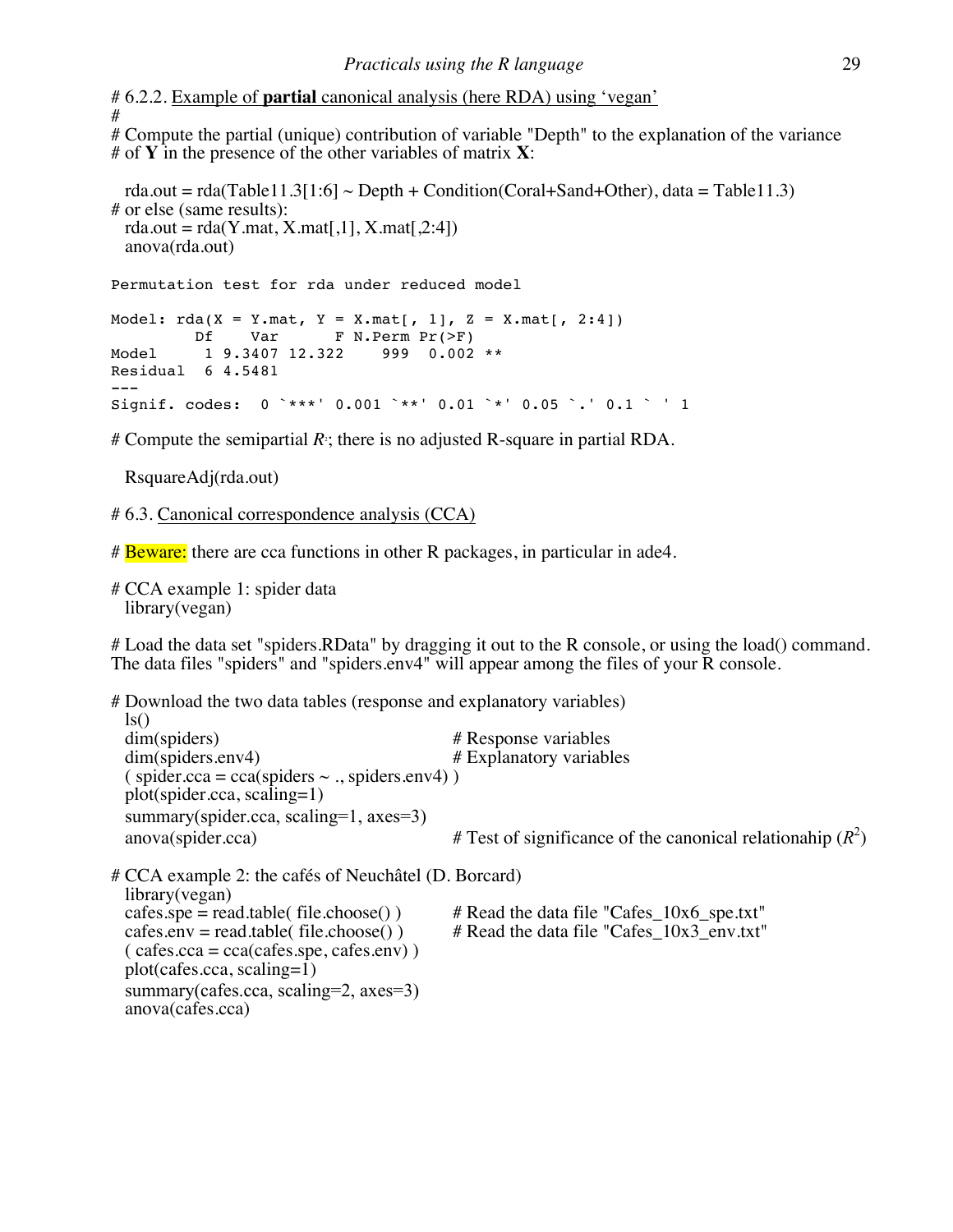# **7. Two-way Manova by RDA**

# Use RDA to carry out a two-way multivariate analysis of variance (Manova).

# The two crossed factors (A, B) are represented by Helmert contrasts. Their interaction is represented by variables that are the product of the variables coding for the main factors. Properties: (1) the sum of each variable is zero; (2) all variables are orthogonal (their scalar products are all zero). The group of variables coding for factor A is orthogonal to the group of variables coding for factor B and to the group of variables coding for the interaction A\*B.

1. Read the data table (24 rows, 5 columns) table.sp = read.table( file.choose() )  $\qquad$  # Read the data file "Table sp.txt" table.sp # Row labels indicate levels of factors A (3 levels) and B (4 levels), and the replicate number (1, 2)

2. Generate variables representing the two factors

# Use 'gl' to generate a variable representing factor A with 3 levels and 8 replicates  $A = gl(3, 8)$ 

# Use 'gl' to generate a variable representing factor B with 4 levels and 2 replicates repeated 3 times  $B = gl(\overline{4}, 2, length=24)$ 

# Check that the values so produced correspond to the arrangement of the factors in the data table

3. Create Helmert contrasts for the factors, as well as variables representing the interaction A\*B # Examine the documentation files of functions 'model.matrix', 'contrast', and 'contr.helmert'

helmert = model.matrix( $\sim A^*B$ , contrasts=list( $A$ ="contr.helmert", B="contr.helmert")) # Examine this table. Which columns represent factor A? Factor B? The interaction?<br>apply(helmert[.2:12], 2, sum)  $\#$  Check property 1 of Helmert contrast apply(helmert[,2:12], 2, sum)  $\#$  Check property 1 of Helmert contrasts t(helmert[,2:12]) %  $\%$  helmert[,2:12]  $\#$  Check property 2; or: cor(helmert[,2:12]  $#$  Check property 2; or: cor(helmert[,2:12])

4. Test the interaction using RDA. Factors A and B form the matrix of covariables

interaction.rda = rda(table.sp, helmert[,7:12], helmert[,2:6]) anova(interaction.rda, model="direct") # Is the interaction significant?

5. Test main factor A using RDA. Factor B and the interaction form the matrix of covariables.

 $factor A. rda = rda(table.sp, helmert[,2:3], helmert[,4:12])$ anova(factorA.rda, model="direct") # Is factor A significant?

6. Test main factor B using RDA. Factor A and the interaction form the matrix of covariables.

factorB.rda = rda(table.sp, helmert[,4:6], helmert[, $c(2:3, 7:12)$ ]) anova(factorB.rda, model="direct") # Is factor B significant?

# Can you calculate the R-square corresponding to the explanation by factors A and B (separately)?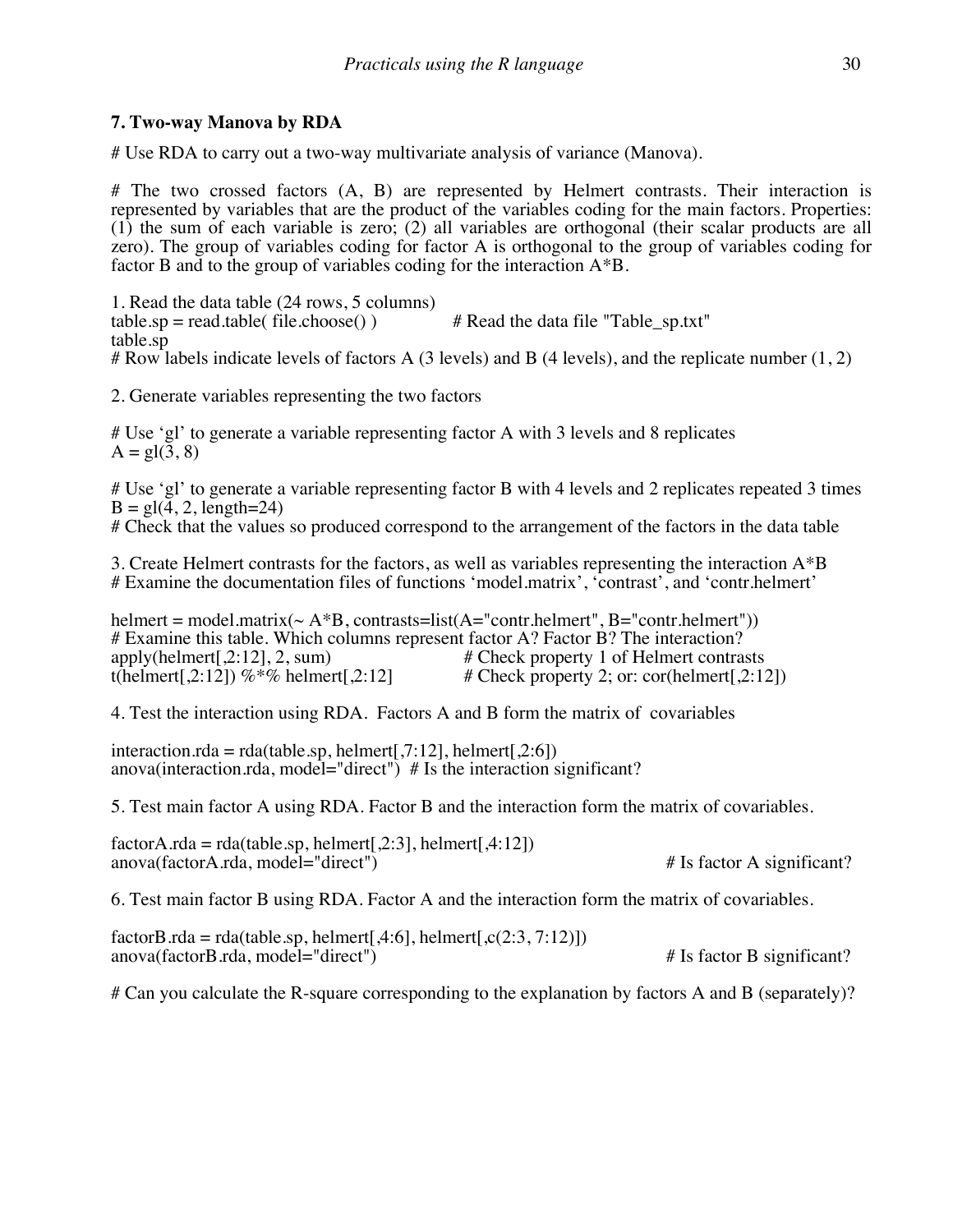# **8. Selection of explanatory variables in RDA**

8.1. Forward selection using *forward.sel()* of the 'adespatial' package

# This function uses two files: the response variables and the explanatory variables.

library(adespatial) # Examine the documentation file of function *forward.sel()* ?forward.sel

# Load the data set "spiders.RData" by dragging it out to the R console, or using the load() command. # The data files "spiders" and "spiders.env $\overline{15}$ " will appear among the files of your R console. ls()<br>dim(spiders) dim(spiders) # Response variables<br>dim(spiders.env15) # Explanatory variables  $#$  Explanatory variables.

# Function *forward.sel()* produces a table showing the stepwise inclusion of the explanatory # variables. The user decides from this table which variables will be retained for the RDA # computed using "vegan".

res = forward.sel(spiders, spiders.env15)

# Quick method to run vegan's *rda()* function, using only the selected columns (variables) of file # "spiders.env15". Example using only the first three variables selected by forward.sel():

rda(spiders, spiders.env15[, res\$order[1:3]])

8.2. Forward, backward or stepwise selection using *ordistep()* or *ordiR2step()*

# Functions *ordistep()* and *ordiR2step()* are available in the vegan package. # Function *ordiR2step()* produces the same selection as *forward.sel()* described in section 8.1.

# Read the documentation file and run the Examples:

?ordistep  $\#$  or: ?ordiR2step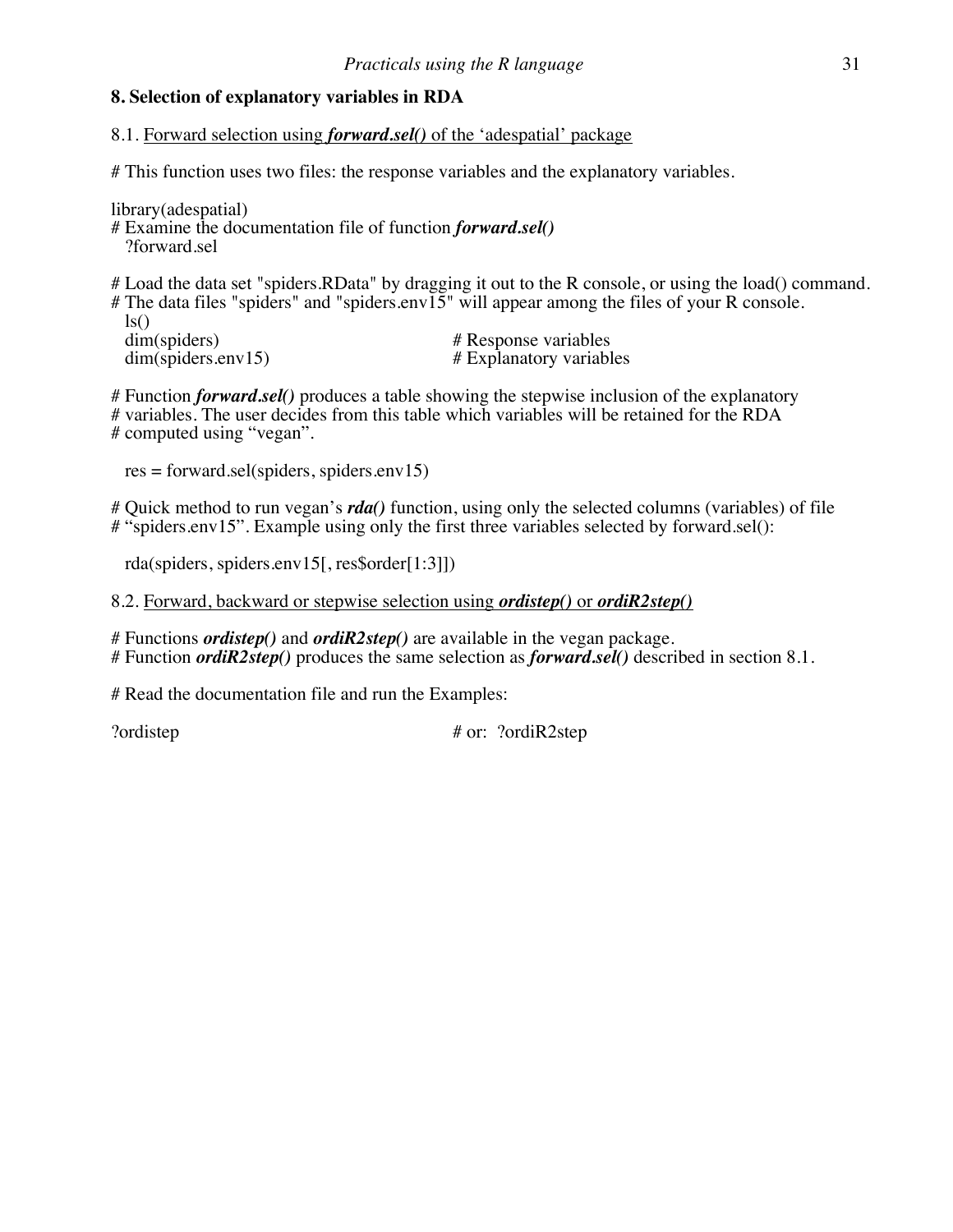#### **9. Spatial detrending**

It is important to remove linear spatial trends that may be present in the response data prior to most forms of spatial analysis. That includes spatial eigenfunction (dbMEM) analysis (section 10). Linear trends represent processes acting at a scale much larger than the study area. These processes cannot be modelled correctly using data acquired in the study area only.

# 1. Detrending by regression, function *lm()*. Univariate case.

 $var1 = c(1:20)$  $var2 = \text{norm}(20.0, 3)$  $var3 = var1 + var2$ <br>plot(var1, var3)  $#$  Examine variable 'var3' produced, as a function of 'var1' (abscissa) model.lm =  $lm(var3 \sim var1)$ resid = residuals(model.lm)<br>plot(var1, resid) # Example  $#$  Examine the residuals, as a function of 'var1' (abscissa) ========== # 2. Detrending the response data by multivariate regression, manual eq. 10.16. # Example using the mite data (multivariate) available in  $\{vegan\}$ library(vegan)<br>data(mite) data(mite)  $\qquad$  # Species data, 70 x 35<br>data(mite.xy)  $\qquad$  # Site coordinates, 70 x # Site coordinates, 70 x 2  $Y = mite$  $X =$  mite.xy # Centre Y and X  $Y = scale(Y, center = TRUE, scale = FALSE)$  $X = scale(X, center = TRUE, scale = FALSE)$ # Matrix algebra equation for multivariate regression and calculation of residuals mite.res =  $\overline{Y}$  - (X %<sup>\*</sup>% solve(t(X)%<sup>\*</sup>%X) %<sup>\*</sup>% t(X) %<sup>\*</sup>% Y) ==========

# 3. Detrending multivariate response data by regression, function *lm()*. # Example: multivariate mite data

mite.lm =  $lm(as.matrix(mite) \sim .$ , mite.xy)  $mite.read = residuals(mite.lm)$ head(mite.resid)

# Check the results

sum(abs(mite.res - mite.resid)) # The two sets of residuals do not differ diag(cor(mite.res, mite.resid)) # The two sets of residuals have correlat  $#$  The two sets of residuals have correlations of 1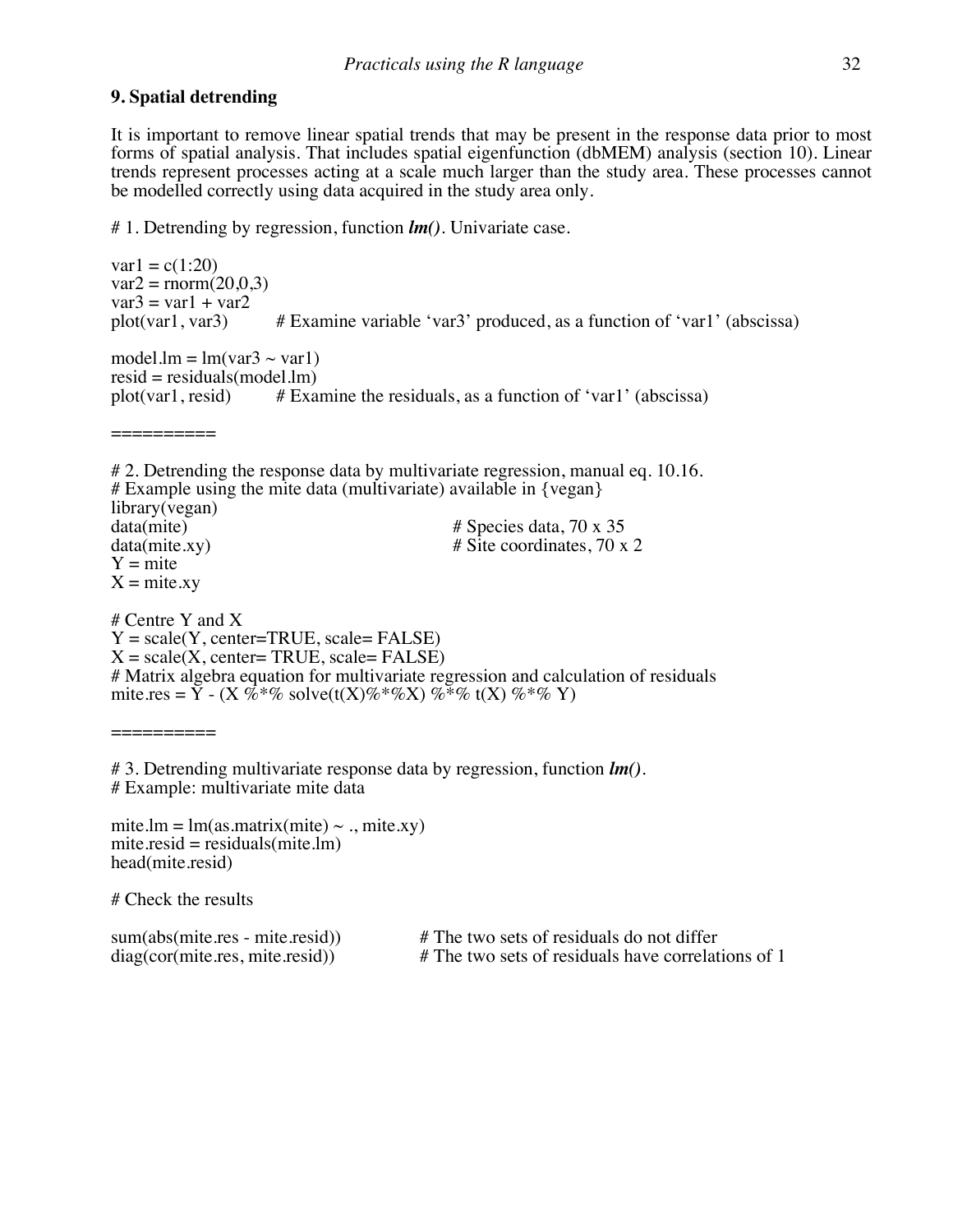# **10. dbMEM spatial (or temporal) eigenfunction analysis** (formerly called PCNM analysis)<sup>1</sup>

# Load the packages required for this exercise.

# It is important to load the packages *in the specified order*, loading ade4 *before* adegraphics. In that way, some functions of ade4 are masked (i.e. they are turned off) by the same-name functions of new package adegraphics. Later, the same-name functions of ade4 will be discarded.

library(ade4) library(adegraphics) library(adespatial)

# Load the mite data files available in {vegan}

library(vegan)<br>data(mite) data(mite) # Mite species data from "vegan", 70 x 35<br>data(mite.xy) # Geographic coordinates from "vegan", 70 # Geographic coordinates from "vegan", 70 x 2

# Transform the species data (Practicals p. 16) mite.hel <- decostand(mite, "hellinger")

# Read file "mite\_env.txt" from the folder of Practicals mite  $env = read.title ( file.close())$ 

# Plot a rough map of the 70 sampling points plot(mite.xy, asp=1) text(mite.xy, labels=rownames(mite.xy), pos=3)

 $\#$  ========

# dbMEM analysis by steps

# 1. Detrend the species data (Practicals p. 32)

mite.lm =  $lm(as.matrix(mite.hel) \sim as.matrix(mite.xy))$  $mite.resid = residuals(mite.lm)$ 

 <sup>1</sup> The *pcnm()* function of vegan produces *classical PCNM* eigenfunctions, for which the eigenvalues do not correspond to the associated Moran's *I* indices; the eigenvectors modelling positive spatial correlation are, however, perfectly correlated to the same-rank dbMEM eigenfunctions. They act in the same way when they are used as explanatory variables in a regression or RDA model. Typically, for *n* sites, PCNMs produce approximately  $2n/3$  eigenfunctions that have positive eigenvalues. The last third of those have negative Moran's *I*, which indicate that they model negative spatial correlation. The *pcnm()* function of vegan can use weights, and this allows the construction of PCNM variables that remain orthogonal when they are used in canonical correspondence analysis (vegan's function *cca()*, section 6.3 in these *Practicals*).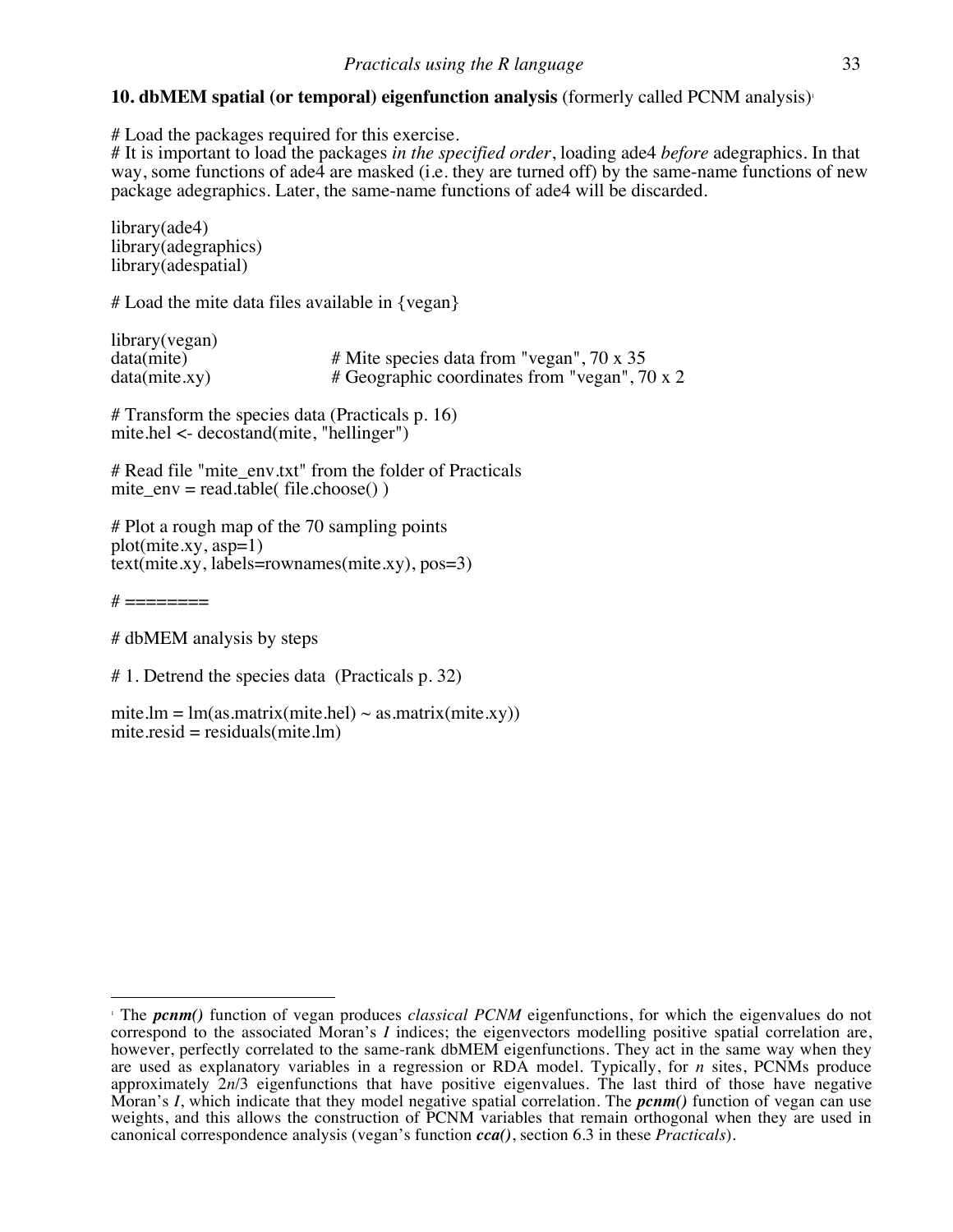# 2. Construct the dbMEM eigenfunctions using the *dbmem()* function. See ?dbmem. Note that *dbmem()* can use the xy coordinates of the sites *or* a pre-computed geographic distance matrix. # The default option of argument MEM.autocor is to compute only the eigenfunctions modelling positive spatial correlation. However, other options are available for argument MEM.autocor.

# ?dbmem

mite.dbmem = dbmem(mite.xy, silent=FALSE)  $#$  Note the truncation value summary(mite.dbmem)

# Examine the positive eigenvalues attributes(mite.dbmem)\$values

# Get the dbMEM eigenvectors modelling positive spatial correlation mite.mem = as.matrix(mite.dbmem)<br>dim(mite.mem) #  $H$  $#$  How many are there?

# Plot the spatial weighting matrix of this analysis, showing all edges > truncation value s.label(mite.xy,  $nb = attr(mite.dbmem, "listw"))$ )

# Plot maps of the first 9 dbMEM eigenfunctions using the new *s.value()* function of adegraphics: s.value(mite.xy, mite.dbmem[,1:9])

# This plot can also be obtained using function *s.value()* of ade4 (slower); it involves, however, the writing of a *for* loop:

 $par(mfrow=c(3,3))$ for(i in 1:9)  $\{$ ade4::s.value(mite.xy, mite.mem[ ,i], addaxes=FALSE, include.origin=FALSE, sub=paste("dbMEM  $#$ ",i), csub=1.5) }

# Compute and test the Moran's *I* values associated with the dbMEM eigenfunctions # One can check that the eigenvalues are perfectly proportional to Moran's *I*

 $($  test  $\lt$ - moran.randtest(mite.dbmem, nrepet = 999)) plot(test\$obs, attr(mite.dbmem, "values"), xlab = "Moran's I", ylab = "Eigenvalues")

# Plot the decreasing values of Moran's *I* describing the successive dbMEM eigenfunctions.  $#$  The red line is the expected value of Moran's *I* under H<sub>0</sub>.

plot(test\$obs, xlab="MEM rank", ylab="Moran's I")  $abline(h=-1/(nrow(mite.xy) - 1), col="red")$ 

# 3. Compute the  $R$ <sup>2</sup> and the  $R$ <sup>2</sup> aljusted for the global model that includes all positive dbMEM

RsquareAdj(rda(mite.resid, mite.mem))

#4. Forward selection (p. 28): identify the significant dbMEM among those that model positive spatial correlation. Use the adjusted  $\mathbb{R}^2$  above as value for stopping criterion "adjR2thresh".

 $(mite. sel = forward. sel/mite. resid, mite. mem, adiR2thresh=0.2455)$ 

# The selected dbMEM variables are listed in vector "mite.sel\$order" (column 2 of output table) ( mite.sel\$order )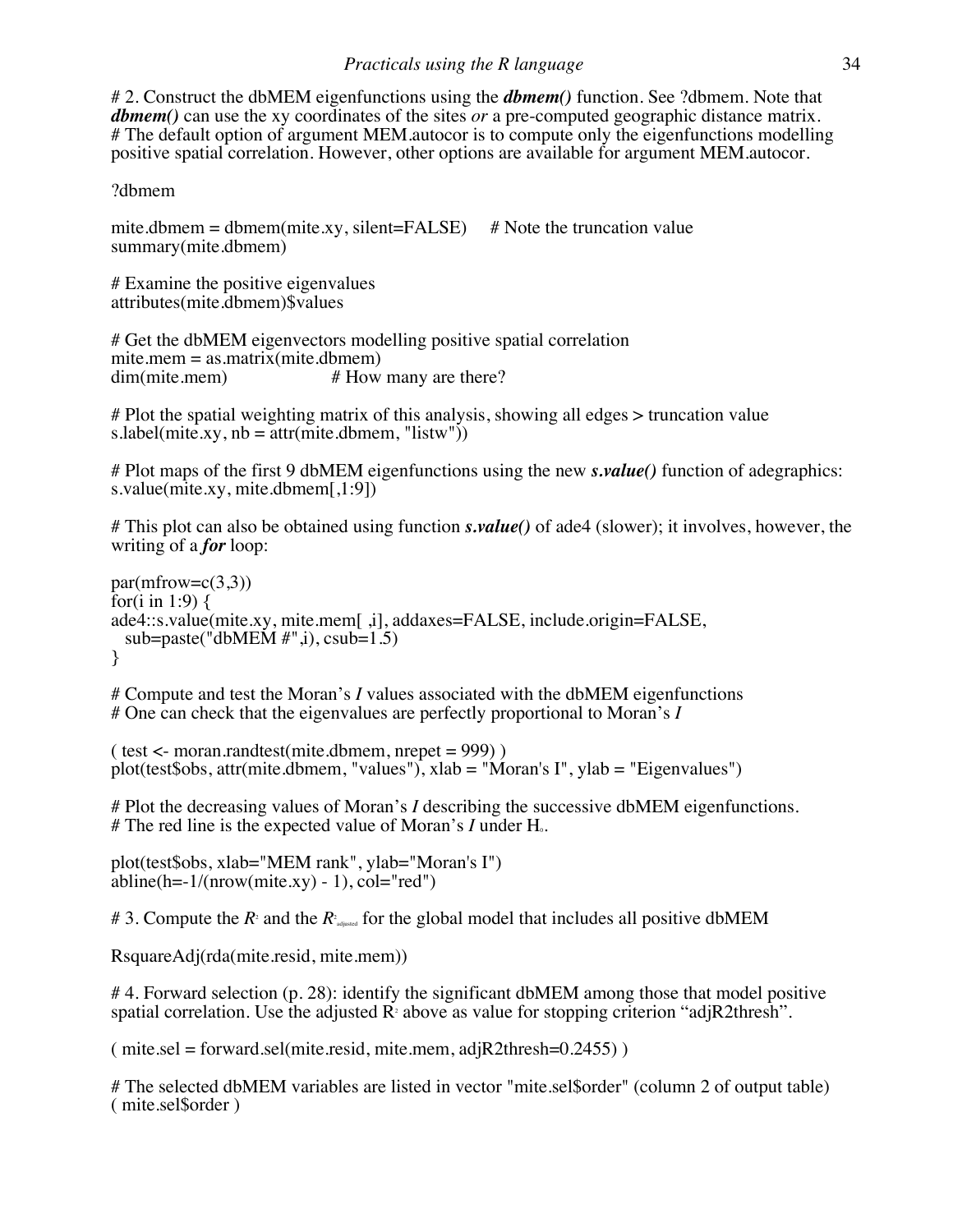# Obtain an ordered list of the selected variable numbers:

 $(sel.dbmem = sort(mite.sel\$order))$ 

# Look at the adjusted R-square of the model containing the 8 selected dbMEM (line 8 of table): mite.sel[8,]

# 5. Draw maps of the selected eigenfunctions using the new *s.value()* function of adegraphics:

s.value(mite.xy, mite.mem[ ,sel.dbmem])

# This plot can be obtained using function *s.value()* of ade4 (slower); it involves writing a *for* loop:

```
par(mfrow=c(3,3))for(i in 1:length(sel.dbmem)) \{ade4::s.value(mite.xy, mite.mem[ ,sel.dbmem[i]], addaxes=FALSE, include.origin=FALSE, 
sub=paste("dbMEM #", sel.dbmem[i]), csub=1.5) }
```
# 6. Canonical analysis (RDA): compute the dbMEM spatial model

```
mite.rda = rda(mite.resid \sim ., data=as.data.frame(mite.mem[,sel.dbmem]))
anova(mite.rda)
anova(mite, rda, by="axis")
```

```
\# How many axes of the canonical model are significant at level alpha = 0.05?
anova(mite.rda, by="axis", cutoff=0.05)
```
# 7. Draw maps of the three significant canonical axes using function *s.value()* of ade4 (larger maps)

```
par(mfrow=c(1,3))for(i in 1:3) \{ade4::s.value(mite.xy, mite.rda$CCA$u[,i], addaxes=FALSE, include.origin=FALSE, 
sub=paste("Canonical axis \#", i), csub=1.5) }
```
# These maps could have been produced with the *s.value()* function of adegraphics. Can you do it?

# 8. Other examples of dbMEM analysis are found in the documentation file of the function ?dbmem

 $\#$  ========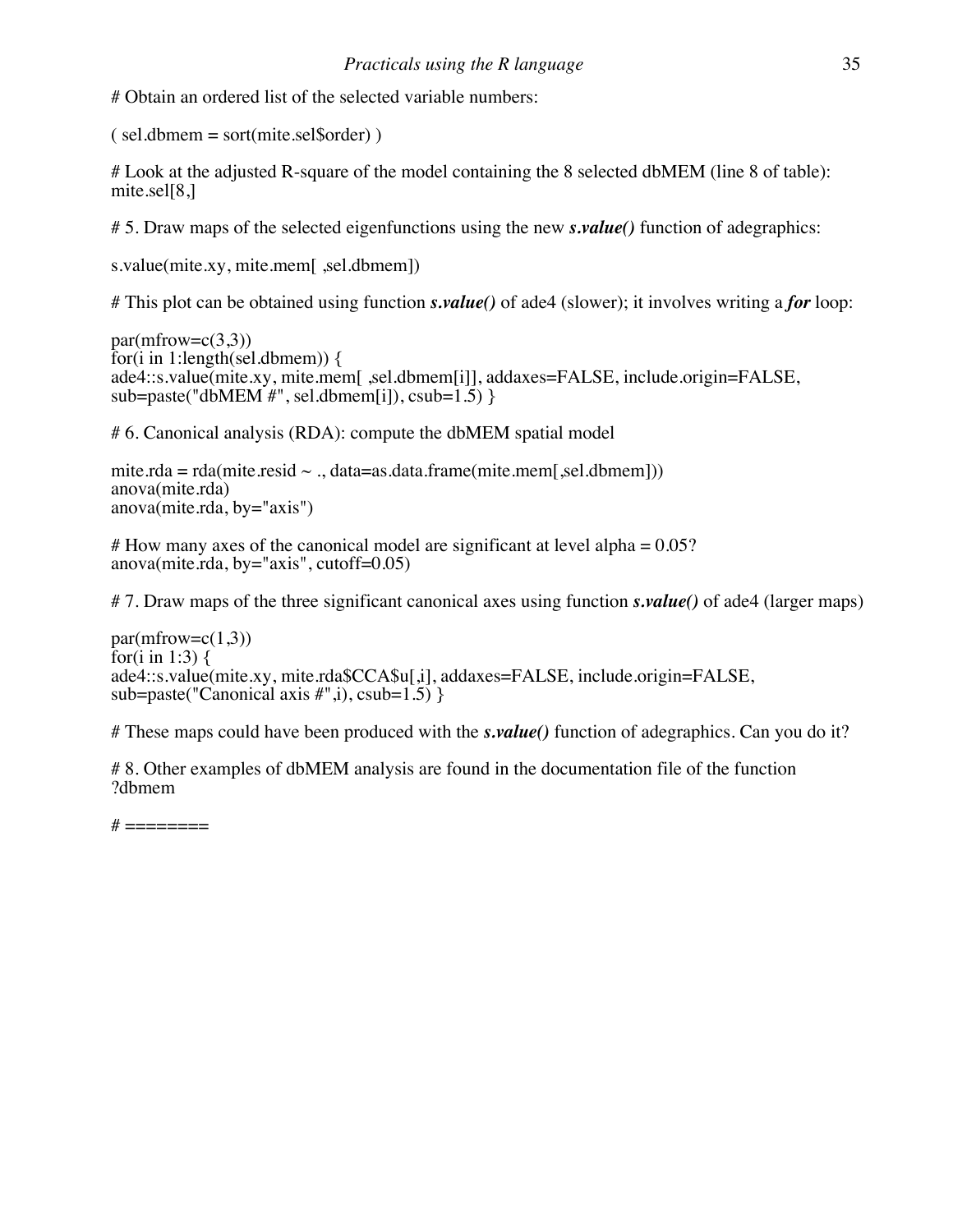#### **11. Variation partitioning**

# Function *varpart* (from 'vegan') partitions the variation of a response table **Y** with respect to 2, 3, or 4 explanatory tables **X1**, **X2**, **X3**, **X4**. The underlying method of analysis is canonical redundancy analysis (RDA). It is not necessary to eliminate collinear variables from the explanatory tables before partitioning. The transformations available in *decostand* (described section 4 above) can be called as options of the *varpart* function. As usual in R, the help file of *varpart* is obtained by:

 library(vegan) ?varpart

# The examples provided with the function *varpart* use Borcard's soil mite data, available in vegan.

 data(mite) data(mite.env) data(mite.pcnm) # These are *classical* PCNM eigenfunctions. See note at bottom of p. 30.

# Example for **two explanatory tables**, "mite.env" and "mite.pcnm". "mite" is the **Y** (response) # table. "mite.env" contains multistate qualitative variables coded as factors.

# There are two ways to write the model:

# 1. One can write the file names one after the other, starting with the response table **Y**, followed by the explanatory data tables. The general format is: result = varpart(**Y**, **X**1, **X**2) the explanatory data tables. The general format is:

# Table 'mite.env' contains the nominal variable 'Substrate' coded as a factor. We must, first, create a new table in which that variable will be recoded by dummy variables. In this example, the ordinal variable 'Shrub' has a mostly linear contribution to the explanation of the mite data.

 $mm = model.matrix(\sim SubsDens +WatrCont +Substrate +as.numeric(Shrub) +Topo, mite.env)[-1]$ 

# The function 'model.matrix' creates a first column of '1' that is used to compute the intercept in regression. The statement [,-1] at the end of the line removes that column before creating 'mm'.

 $result2 = varpart(mite, mm, mite.pcmm, transfo="hel")$ result2

# The parameter **transfo="hel"** specifies that the Hellinger transformation is to be applied to the response table ('mite') before variation partitioning. *varpart* calls *decostand* for the transformation.

# 2. Researchers who are used to writing regression models with a 'tilde' (~), in function *lm*, can use the same form in *varpart*. Using this writing, it is not necessary to unpack the variables coded as factors before running *varpart*.

result2 = varpart(mite,  $\sim$  SubsDens + WatrCont + Substrate + as numeric(Shrub) + Topo, mite.pcnm, data=mite.env, transfo="hel")<br>result2 # Same result as above

showvarparts(2) # Plot a Venn diagram with the fraction names plot(result2, bg=2:3) # Plot a Venn diagram with the fraction values

# This new version of varpart appeared in version 2.3-1 of vegan. It produces coloured Venn diagrams upon request. The choice of colours is specified by parameter 'bg' (*background colours*).

# The testable fractions can be tested for significance using **vegan**'s function **rda**. # For example, we will test the significance of fraction [a] as follows.

# Function *rda* does not allow one to include a table of covariables residing in a separate file when using the formula with tilde  $(\sim)$ . Before calling *rda*, one must first recode the nominal variable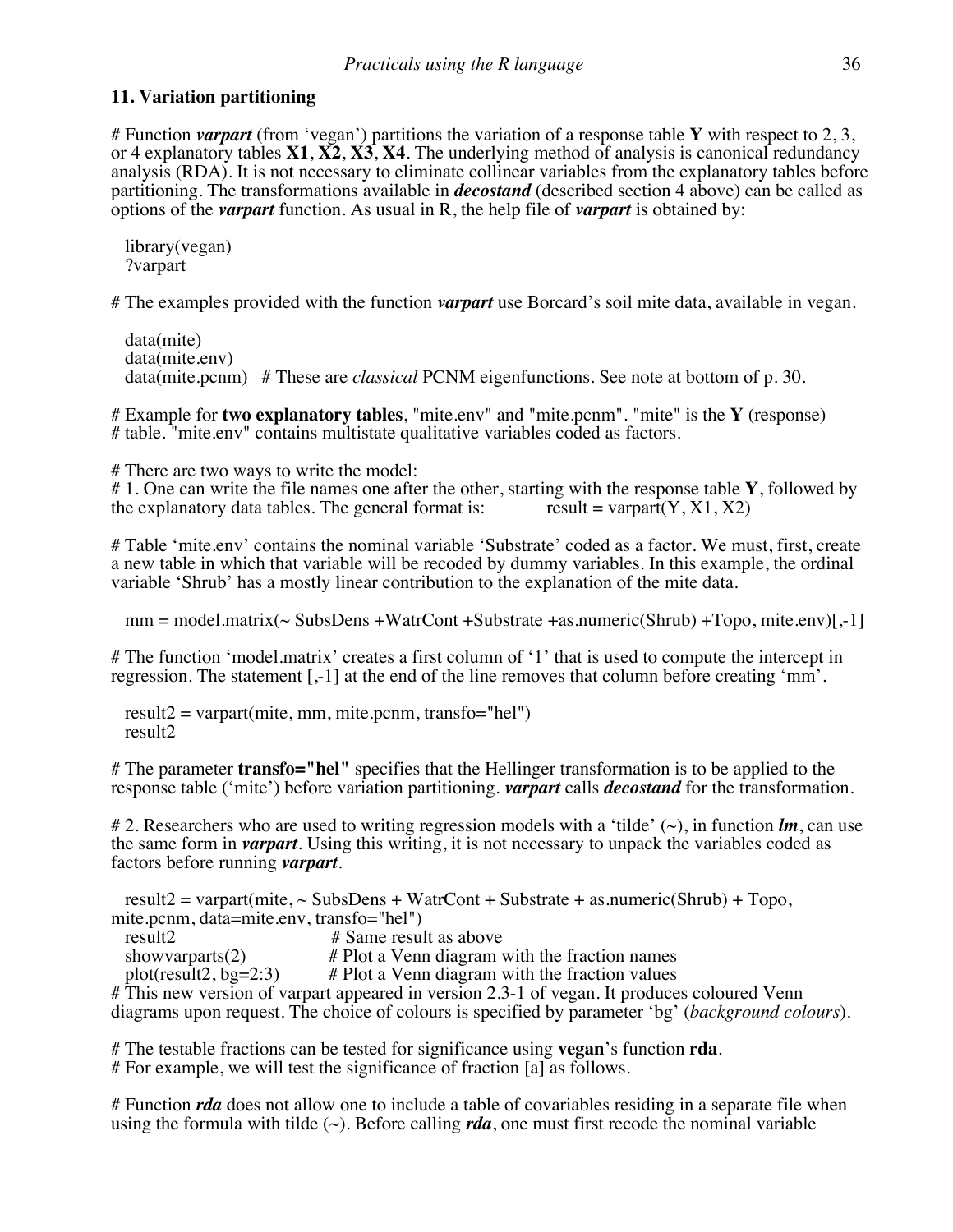'Substrate' in table 'mite.env', if this recoding has not already been done.

 $mm = model.matrix(\sim SubsDens +WatrCont +Substrate + as.numeric(Shrub) + Topo, mite env)$ [-1]

# The following call to *rda* contains a call to *decostand* to apply a Hellinger transformation, specified by "hel", to the mite data prior to the *rda*.

 $rda.read = rda(decostand(mite, "hel"), mm, mite.pcnm)$ anova(rda.result)

# Example for **three explanatory tables**. The two following calls to *varpart* are equivalent.

# 1. First, create matrices of dummy variables (design matrices) for the variables coded as factors:

 $mm1 = model.matrix(\sim SubsDens + WatrCont, mite. env)[-1]$  $mm2 = model.matrix(~Substrate + as.numeric(Shrub) + Topo, mite.env)$ [, -1] result3 = varpart(mite, mm1, mm2, mite.pcnm, transfo="hellinger")<br>showvarparts(3)  $#$  No colours were specified using param showvarparts(3)  $#$  No colours were specified using parameter 'bg' plot(result3, bg=2:4)  $#$  The numbers determine the colours; try different  $#$  The numbers determine the colours; try different combinations

# Parameters can be added to print negative fractions (they are not printed in the default options), set the number of decimals (parameter 'digits'), and choose the font size (parameter 'cex'). Example:

plot(result3, cutoff = -Inf, digits=5, cex =  $0.7$ , bg=5:7)

# 2. If one prefers to write the model in the functional  $(\sim)$  form:

result3 = varpart(mite,  $\sim$  SubsDens+WatrCont,  $\sim$  Substrate + as numeric(Shrub) + Topo, mite.pcnm, data=mite.env, transfo="hel") showvarparts $(3, bg=2:4)$ plot(result3,  $bg=5:7$ )

# For **four explanatory tables**, the function is called using the general form:

result4 = varpart(Y, X1, X2, X3, X4) #  $Y$  = response table, X[1 ... 4] = explanatory tables showvarparts $(4, bg=4:7)$ 

# *Hint: varpart* can be used to obtain the adjusted *R*-square for a single explanatory variable: type the explanatory table's name twice, as in the following example: result1 = varpart( $\dot{Y}$ ,  $X1$ ,  $X1$ )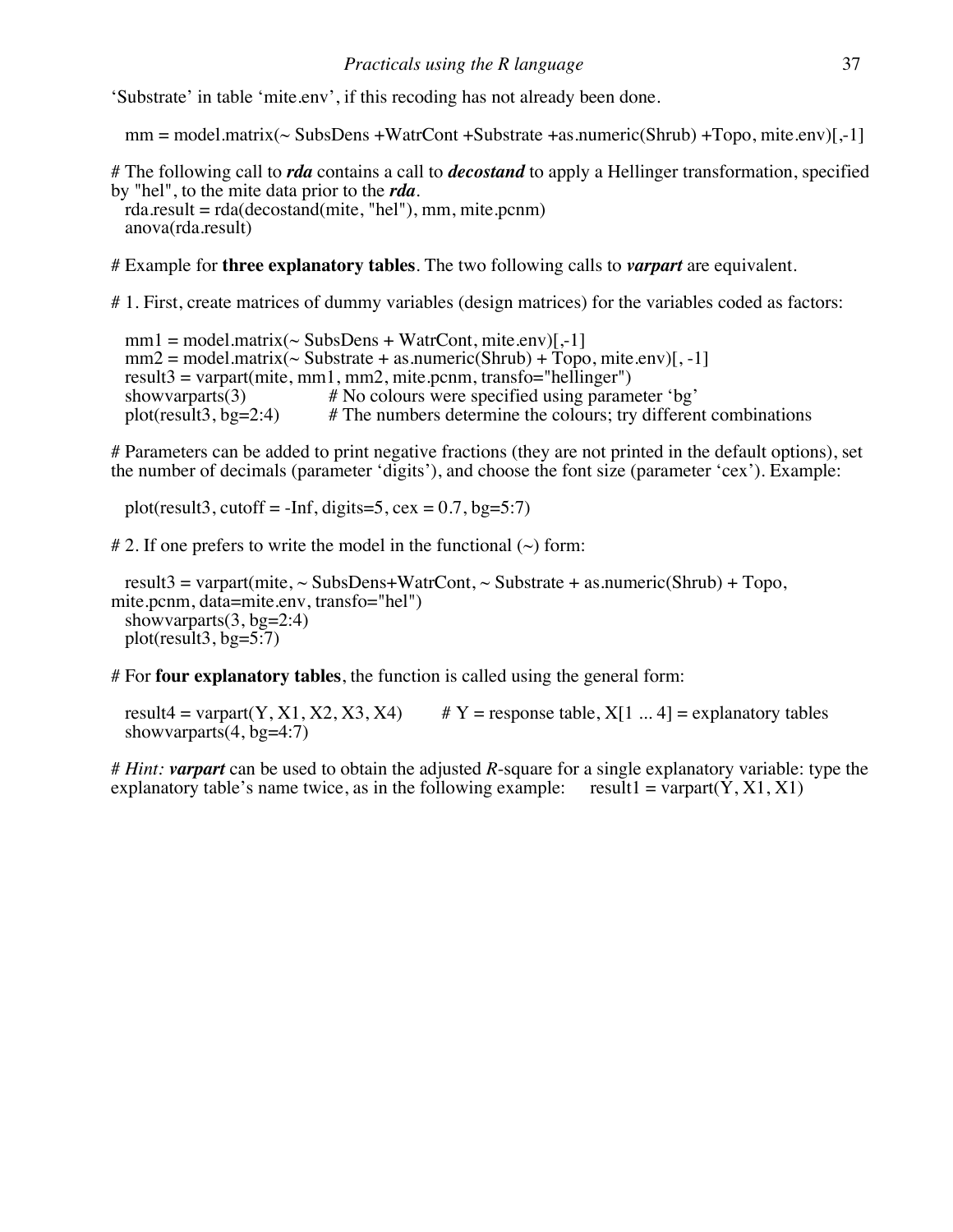# **12. Clustering and partitioning methods**

# 12.1. Partitioning the objects into groups using the *K*-means method

# 1. **Prepare the data table.** Example: file "Bears.txt" (beware: column 1 has a header) bears = read.table(file.choose(), header=TRUE, row.names=1) # Eliminate column 5, which is a qualitative variable. K-means requires quantitative variables.  $bears.math = as.mathix(bears[1:4])$ 

# The variables must first be standardized because they are not expressed in the same physical units.

bears2 = apply(bears.mat, 2, scale, center=TRUE, scale=TRUE)

# Note: the parameter '2' indicates to center by columns, not by rows; # 'center=TRUE' indicates to center the data on the variables' means; 'scale=TRUE' calls for division of the centered values by the variables' standard deviations.

# Or standardize using the 'decostand' function of 'vegan':

 $bears2 = decostand(bears.math, "stand")$ 

# 2. **Compute partitioning** into 5 groups (param. 'centers') using 'cclust' of the 'cclust' package. # This function offers a variety of convex clustering methods; the default method is K-means. # 'cclust' is not the best choice for K-means because it does not allow users to automatically repeat # the analysis a large number of times. That function is interesting for other reasons, though.

library(cclust) result.cclust.5 = cclust(bears2, centers=5)<br>result.cclust.5 # A brief surf result.cclust.5  $\# A$  brief summary of the results<br>summary(result.cclust.5)  $\#$  Structure of the output file givi  $#$  Structure of the output file giving detailed results

# Graphs can be obtained where the groups are identified on bivariate plots of the data: plot(bears.mat[,1:2], col=result.cclust.5\$cluster)  $# K$ -means results on plot of variables 1 and 2 plot(bears.mat[,3:4], col=result.cclust.5\$cluster) # K-means results on plot of variables 3 and 4

# Extension to PCA: compute a PCA of 'bears.mat', then plot K-means results on ordination:

bears.pca = rda(Bear2)  $\#$  Compute PCA using function 'rda' of 'vegan' plot(summary(bears.pca)\$sites, col=result.cclust.5\$cluster)

# Compute stopping criteria using the 'clustIndex' function of 'cclust'. These criteria allow one # to choose the best partition among those corresponding to different values of K. # Milligan & Cooper (1985) recommend to maximize the Calinski-Harabasz index (*F*-statistic). # The maximum of 'ssi' is another good indicator of the best partition in the least-squares sense.

clustIndex(result.cclust.5, bears2) clustIndex(result.cclust.5, bears2, index=c("calinski","ssi")) # Compute 2 indices only

# 3. **Compute partitioning** in 5 groups (parameter 'centers') using 'kmeans' of the 'stats' package.

# This is a more interesting function for K-means because the analysis can be automatically repeated a large number of times (parameter 'nstart'). The function finds the best solution (smallest value of sum of within-groups sums-of-squares) after repeating the analysis 'nstart' times.

result.km.5 = kmeans(bears2, centers=5, nstart=100)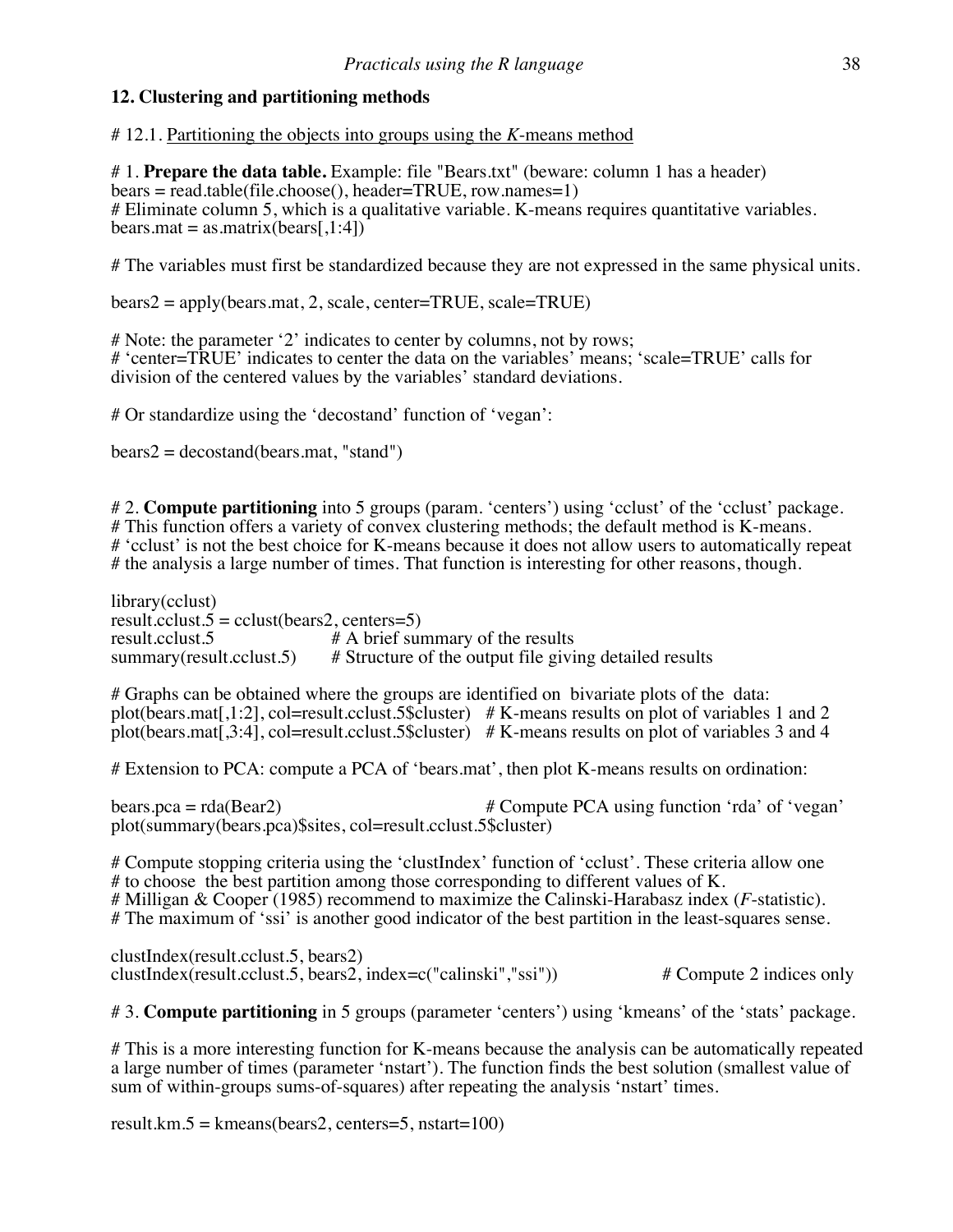result.km.5

```
-----
K-means clustering with 5 clusters of sizes 6, 5, 5, 5, 8
Cluster means:
  Estimated.age Mass.kg Height.cm Length.cm
1 -0.4429883 0.4064977 0.2937206 0.9624910
2 -1.0359111 -0.9007854 -1.6099529 -0.9332289
3 0.9404982 -0.3309587 0.8412004 -0.4314848
4 1.3357801 1.8625307 1.1580161 1.4969575
5 -0.4429883 -0.6991148 -0.4635802 -0.8045206Clustering vector:
[1] 5 5 2 2 1 1 1 2 2 1 2 5 5 1 5 5 5 5 1 3 3 4 4 3 3 4 4 4 3
Within cluster sum of squares by cluster:
[1] 3.3117416 0.9739777 1.8493394 0.6940644 4.1964065
Available components:
[1] "cluster" "centers" "withinss" "size"
-----
```
# Look at the structure of the file. You can use any of the subfiles in further analyses.

summary(result.km.5)

# Compute the sum of the squared within-group residuals (or "error" sum-of-squares, SSE):

SSE = sum(result.km.5\$withinss) SSE [1] 11.02553

# Compute stopping criteria using the 'clustIndex' function of 'cclust':

clustIndex(result.km.5, bears2, index=c("calinski","ssi"))

# Repeat the K-means analysis for  $K = 2$ ,  $K = 3$ ,  $K = 4$ ,  $K = 5$  and compare the values of the indices. # Do the indices reach a maximum for some intermediate value of K? Which partition is the best? Which index seems the most useful?

```
result.km.2 = kmeans(bears2, centers=2, nstart=100)
clustIndex(result.km.2, bears2, index=c("calinski","ssi"))
result.km.3 = kmeans(bears2, centers=3, nstart=100)
clustIndex(result.km.3, bears2, index=c("calinski","ssi"))
result.km.4 = kmeans(bears2, centers=4, nstart=100)
clustIndex(result.km.4, bears2, index=c("calinski","ssi"))
result.km.5 = kmeans(bears2, centers=5, nstart=100)
clustIndex(result.km.5, bears2, index=c("calinski","ssi"))
result.km.6 = kmeans(bears2, centers=6, nstart=100)
clustIndex(result.km.6, bears2, index=c("calinski","ssi"))
result.km.7 = kmeans(bears2, centers=7, nstart=100)
clustIndex(result.km.7, bears2, index=c("calinski","ssi"))
```
# 4. **Compute K-means** for a range of values of K using 'cascadeKM' of the 'vegan' package. # This function is a *wrapper* for the 'kmeans' function of the 'stats' package, that is, a function that # uses a basic function, adding new properties to it. It creates several partitions forming a cascade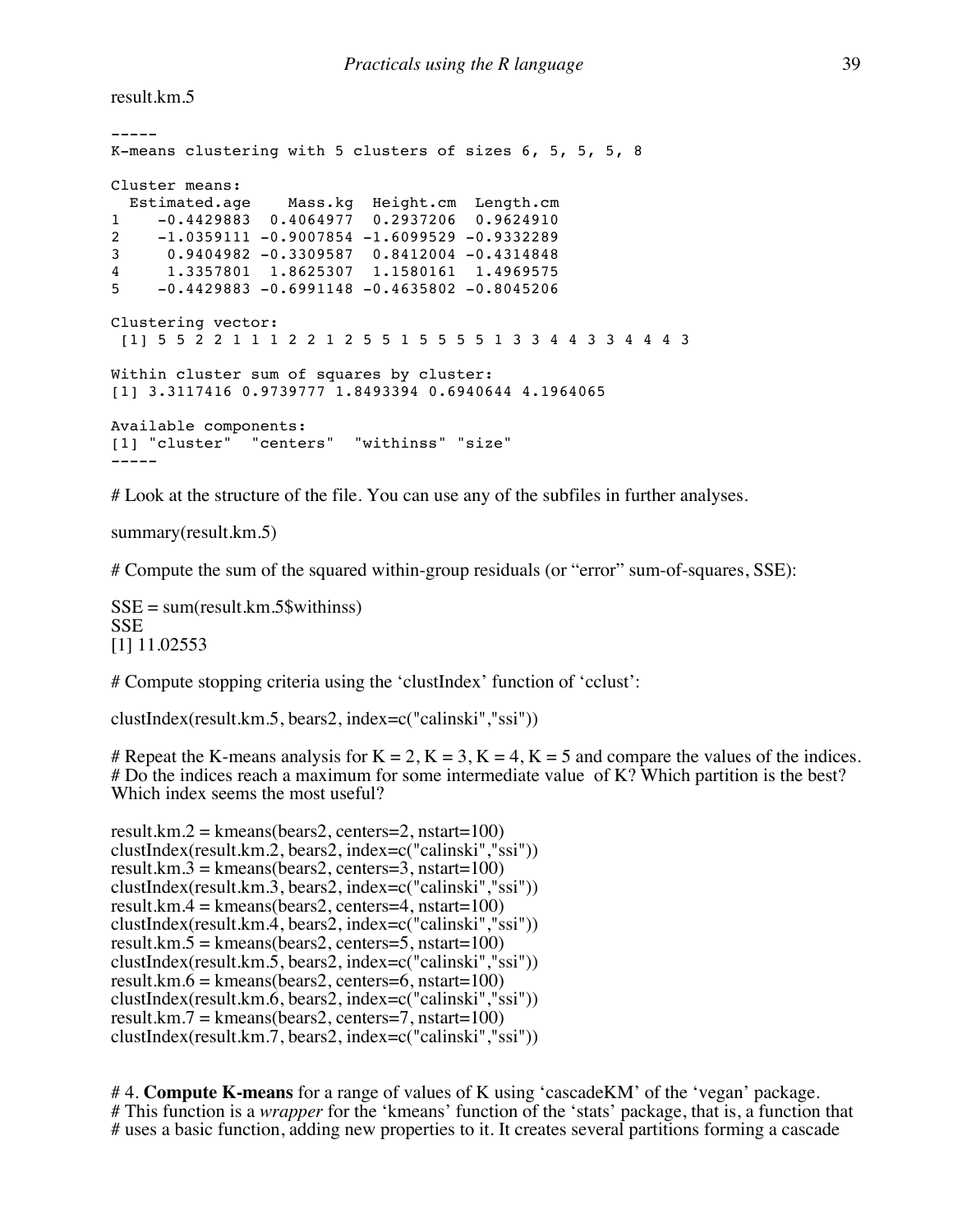# from small (parameter 'inf.gr') to large values of K (parameter 'sup.gr').

result.cascadeKM = cascadeKM(bears2, inf.gr=2, sup.gr=10, iter = 100, criterion = 'ssi')

# Look at the structure of the results file:

summary(result.cascadeKM)

# The element 'partition' contains a table showing the group attributed to each object:

result.cascadeKM\$partition

# Element 'results' gives the SSE statistic as well as the value of the criterion ("calinski" or "ssi") for each value of K. It is easy to identify the partition for which the criterion is maximum. Element 'size' gives the number of objects in each group of every partition.

# A plot shows the group attributed to each object for each partition (rows of the graph). The groups are represented by different colours; there are two colours for  $K = 2$ , three colours for  $K = 3$ , and so on. Another graph shows the values of the chosen stopping criterion for the different values of K:

out.bears = plot(result.cascadeKM)

# Option 'sort=TRUE' reorders the objects in such a way as to put together, insofar as possible, the objects pertaining to each group:

out.bears = plot(result.cascadeKM, sortg=TRUE)

# The R output object, called 'out.bears' in this example, contains a table showing the group attributed to each object, taking into account the new order of the objects.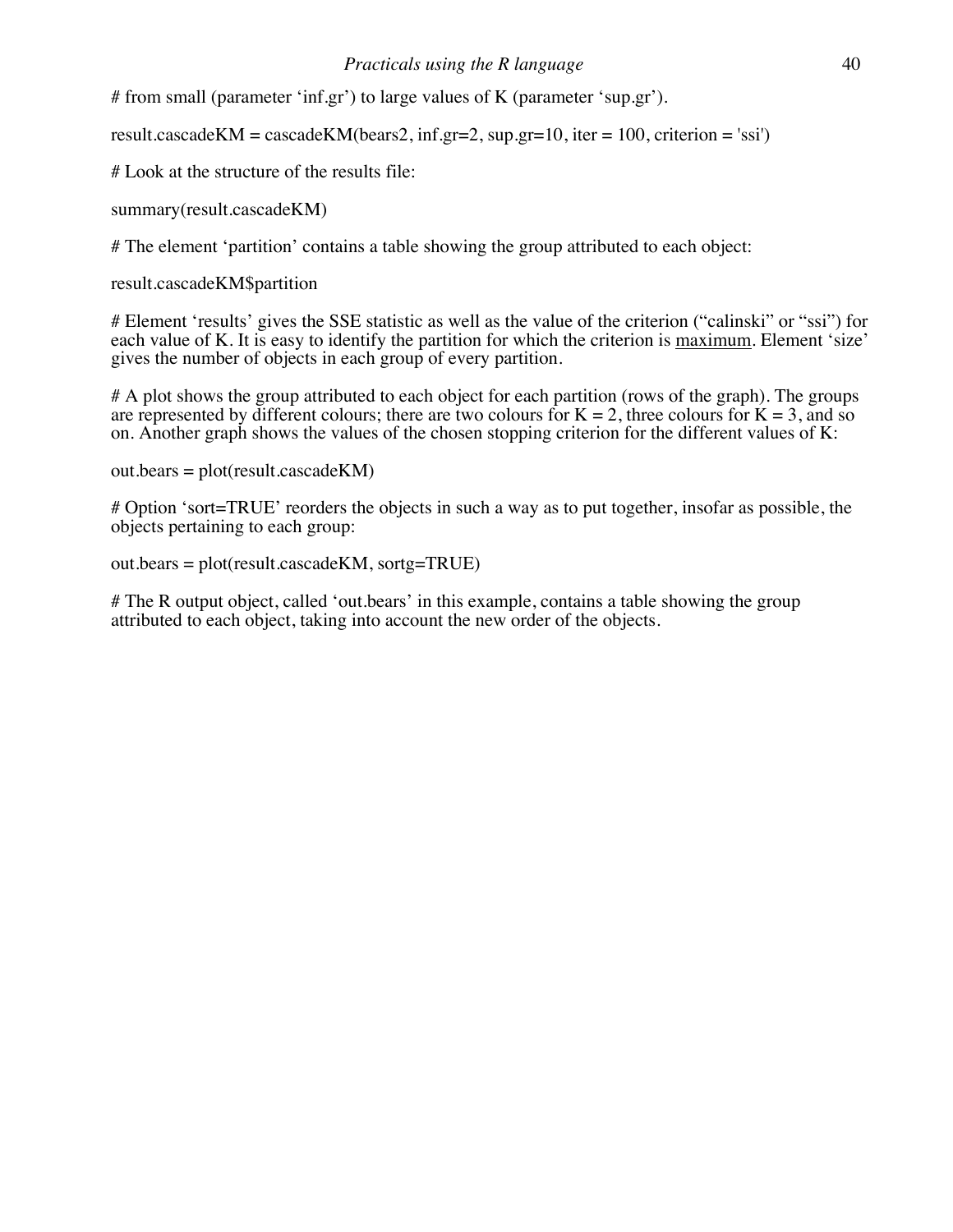# # 12.2. Hierarchical agglomerative clustering

# Example: file 'Bears.txt' # First, standardize the variables in file bears # before computing the matrix of Euclidean distances (see section 3). bears = read.table(file.choose(), header=TRUE, row.names=1)  $\#$  Read the file "Bears.txt"  $bears.math = as.mathix(bears[1:4])$ bears2 = decostand(bears.mat, "stand")  $\#$  Standardize the variables<br>bears.D1 = dist(bears2, method="eucl")  $\#$  Compute Euclidean distance  $bears.D1 = dist(bears2, method="eucl")$ # Methods available in *hclust*: "ward.D", "ward.D2", "single", "complete", "average" (= UPGMA), "mcquitty" (= WPGMA), "median" (= WPGMC)" and "centroid" (= UPGMC). # Agglomerative clustering, UPGMA method: hclust( $D$ , method = "average", members=NULL) bears.cl = hclust(bears.D1, method="average")<br>plot(bears.cl)  $#$  Plot the dendrogram plot(bears.cl, hang=-1) # Examine the following functions: ?identify ?rect.hclust ?cutree ?dendrogram # See in particular option "horiz" # Compute cophenetic correlation # Documentation file: ?cophenetic bears.coph = cophenetic(bears.cl) # Cophenetic distances of the dendrogram cor(bears.D1, bears.coph) # Cophenetic correlation  $# = = = = = = = =$ # Examples of hierarchical agglomerative clustering: Screws and bolts # 1. Hierarchical clustering, using only the binary data in the matrix

Screws=read.table( file.choose() ) # Read the file "Screws and bolts.txt" Screws.bin=Screws[, 2:9] library(ade4) screws.D1=dist.binary(Screws.bin, method=1) # Compute  $D = \sqrt{2}$  = sqrt(1 – Jaccard similarity) screws.cl=hclust(screws.D1, method="average") plot(screws.cl)

# 2. Read a square distance matrix (in ASCII) pre-computed by another program

screws.S15=read.table( file.choose() ) # Read the file "Screws\_D=1-S15.txt"<br>screws.D=as.dist(screws.S15) # Give type "dist" to the distance matr  $#$  Give type "dist" to the distance matrix screws.cl2=hclust(screws.D, method="average") plot(screws.cl2)

 $\#$  ==========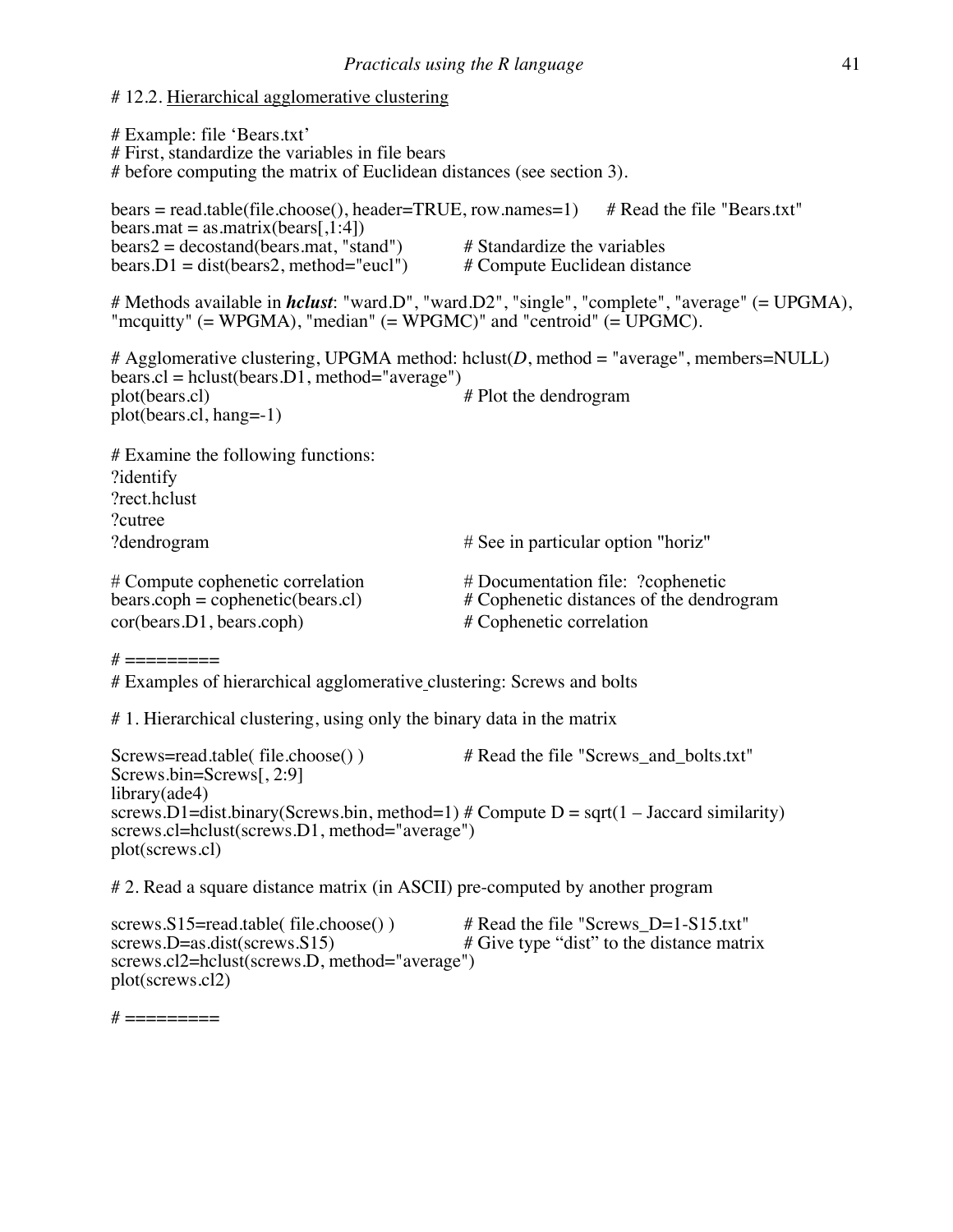# Hierarchical agglomerative clustering: the Ward method

Two different algorithms are found in the literature for Ward clustering. In the *hclust* function of R version >= 3.1.1, the algorithm used by option "ward.D" *does not* implement Ward's (1963) clustering criterion; this is equivalent to the only option "ward" available in R versions  $\leq 3.0.3$ . Following Murtagh and Legendre (2013), the *hclust* function was modified in R version 3.1.1; the new option "ward.D2" implements the Ward (1963) criterion. In that algorithm, the dissimilarities are squared before cluster updating. Note that function *agnes*(\*, method="ward") (*AGglomerative NESting*) of {cluster} also implements Ward's (1963) clustering criterion.

# **Example –**

1. Using function *agnes*(\*, method="ward")

| library(cluster)                                                        | # Documentation file: ?agnes |
|-------------------------------------------------------------------------|------------------------------|
| bears.agnes. Ward. $D2 \le$ agnes (bears. D1, diss=TRUE, method="ward") |                              |
| plot(bears.agnes.Ward.D2)                                               |                              |
| bears.agnes. Ward. D2\$height                                           | $#$ List of fusion levels    |
| range(bears.agnes.Ward.D2\$height)                                      | # Range of the fusion levels |

2. Using function *hclust*(\*, method="ward.D2")

 bears.hclust.Ward.D2 <- hclust(bears.D1, method="ward.D2") plot(bears.hclust.Ward.D2) bears.hclust.Ward.D2\$height # List of fusion levels<br>range(bears.hclust.Ward.D2\$height) # Range of the fusion levels  $range(bears.hclust.Ward.D2$height)$ 

3. Using function *hclust*(\*, method="ward.D") *Note*: in R versions <= 3.0.3, *hclust*(\*, method="ward") produced the same result

| bears.cl <- hclust (bears.D1^2, method="ward.D") # Use <i>squared distances</i> |                                 |
|---------------------------------------------------------------------------------|---------------------------------|
| $bears.class$ bears cl\$height <- sqrt(bears cl\$height)                        | # Square-root the fusion levels |
| $plot(bears.cl, hang=-1)$                                                       | # Draw the dendrogram           |
| bears.cl\$height                                                                | # List of fusion levels         |
| range(bears.cl\$height)                                                         | # Range of the fusion levels    |

# Are the fusion levels the same in all three methods? Are the fusion levels *ranges* the same? What is the cause of these differences?

 $#$  ==========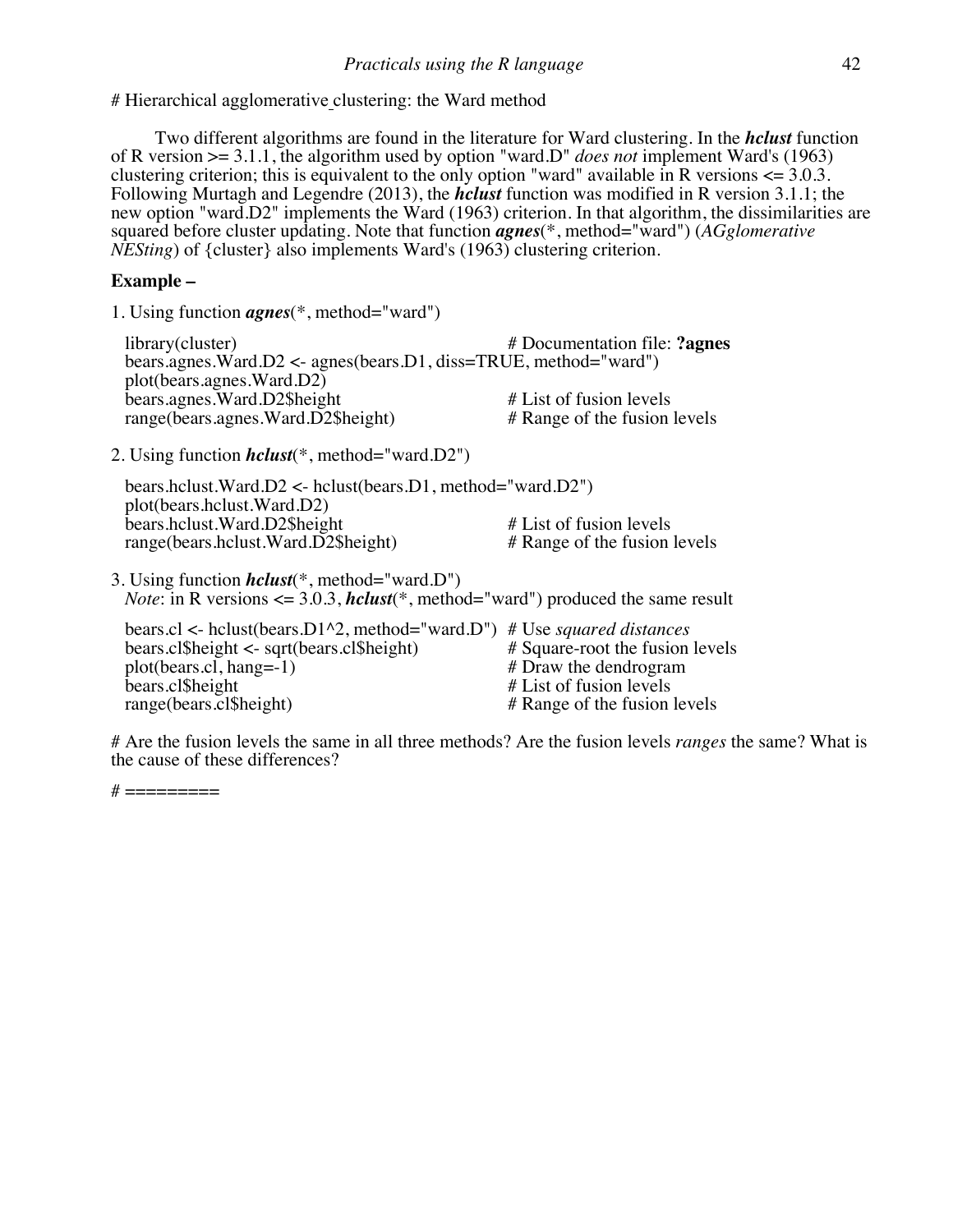# Agglomerative clustering of the spider data

# Load the data set "spiders.RData" by dragging it out to the R console, or using the load() command. The data file "spiders" will appear among the files of your R console.

# 1. Compute the percentage difference dissimilarity (alias Bray-Curtis *D*) using 'vegdist' (vegan package; see section 3.2), followed by agglomerative clustering using *hclust()* (method="average") and *agnes()* (method="ward"). Compute the cophenetic correlation for the *hclust()* result.

# 2. Compute the Hellinger distance: (1) compute a Hellinger transformation of the data (section 4) followed by (2) computation of the Euclidean distance (section 3.1). (3) Then, compute agglomerative clustering using *hclust()* (method="average") and *agnes()* (method="ward"). Compute the cophenetic correlation for the *hclust()* result.

# 3. This exercise will use presence-absence data. Compute the Jaccard distance on the data file using function *dist.binary()* of ade4; see section 3.3. Users don't have to pre-transform the data to presence-absence, the *dist.binary()* function takes care of that transformation. The computed dissimilarities are actually  $D = \sqrt{(1 - \text{Jaccard similarity})}$ . Finally, compute clustering using *hclust()* (method= "average") and *agnes()* (method="ward"). Compute cophenetic correlation for the *hclust()* result.

# Compare the results, as well as the cophenetic correlations, obtained in  $#1, 2$  et 3. Which dissimilarity measure produces the dendrogram with the highest cophenetic correlation?

 $\#$  ==========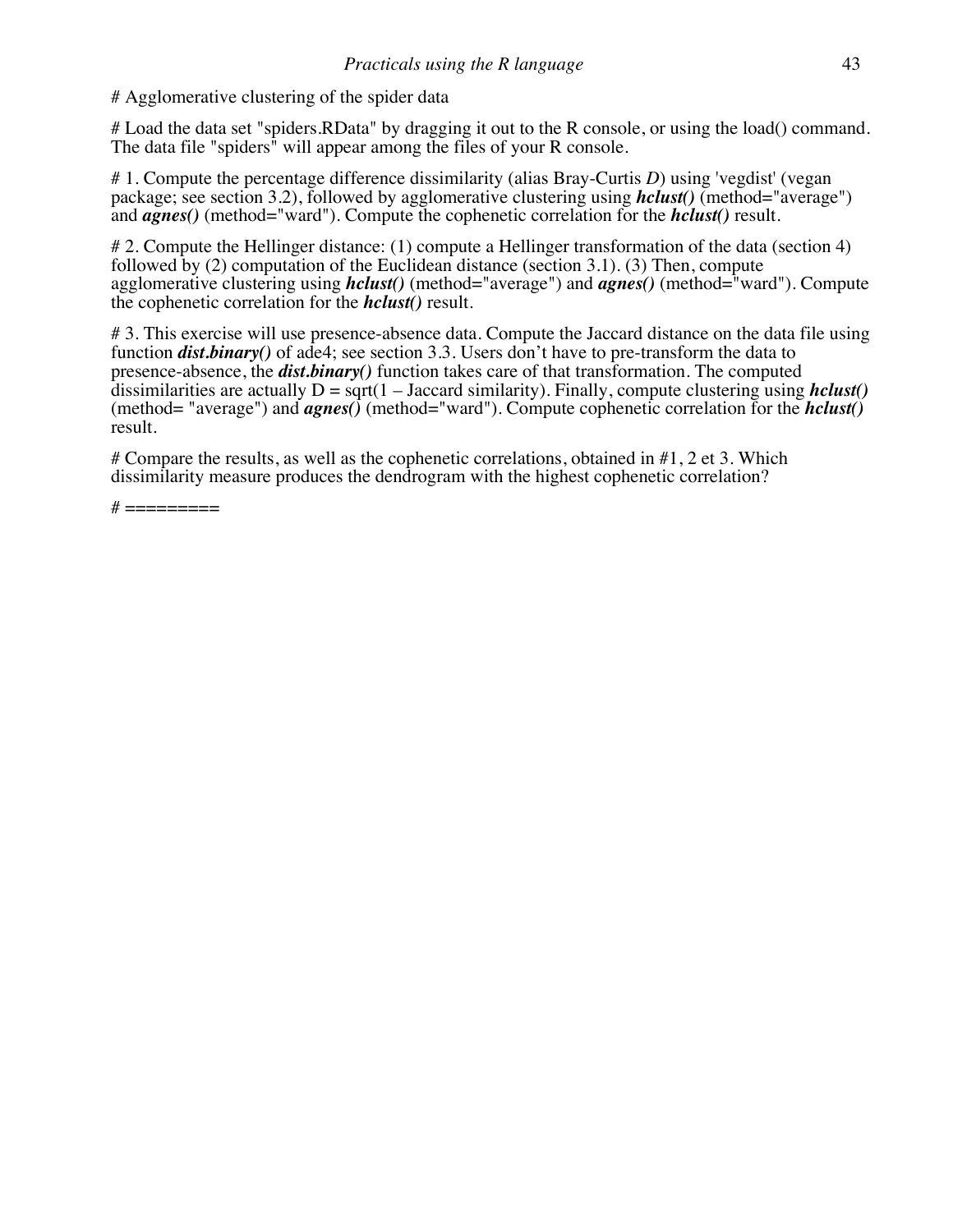# **13. Correlograms**

# Correlograms with tests of significance of individual correlation coefficients are available in:

library(spdep)

# We will compute correlograms for two variables of the file **mite env.txt**, which is available among the data sets of this Short Course. The file **mite.env** is also available in the **vegan** package. Variable #1 is *Substrate density* ('SubsDens') and variable #2 is *Water content* ('WatrCont').

# Load the mite data files available in {vegan} library(vegan)<br>data(mite.env) # Environmental data, 70 x 5

```
subs.density \lt- mite.env[,1]
```
# The geographic coordinates are found in the file **mite\_xy.txt**. Create the file of neighbors.

 $data(mite.xy)$   $\# Geographic coordinates, 70 x 2$ nb1 $\leq$ - dnearneigh(as.matrix(mite.xy), 0, 0.7)

# Compute the correlogram.

```
mite.correlog <- sp.correlogram(nb1, subs.density, order=14, method="I", zero.policy=TRUE)
print(mite.correlog)
plot(mite.correlog)
```
# Correct the probabilities for multiple testing using a Bonferroni correction.

```
print(mite.correlog, "bonferroni")
plot(mite.correlog)
```
# The correlogram based on the spatial correlation function is obtained as follows:

```
mite.correlog2 <- sp.correlogram(nb1, subs.density, order=14, method="corr", zero.policy=TRUE)
print(mite.correlog<sub>2</sub>)plot(mite.correlog2)
```
# Exercise: compute the correlogram for the variable 'water.content'.

water.content <- mite.env[,2]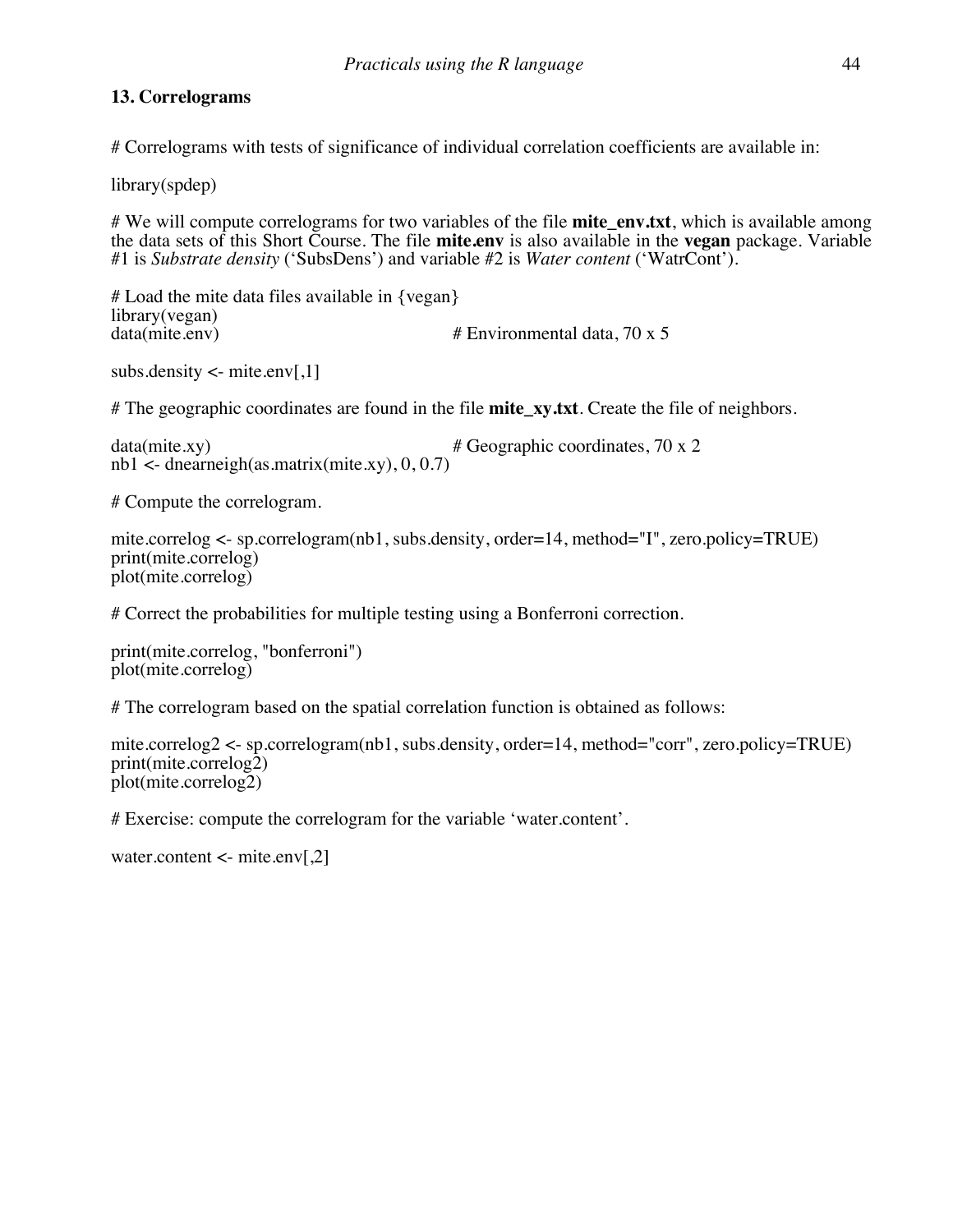#### **14. Variogram and interpolated maps by kriging**

# 1. Basic mapping

# World and country maps are available in R. Examples:

| library (maps)             | # Basic package to draw maps                   |
|----------------------------|------------------------------------------------|
| library(mapdata)           | # Package with specialized maps, e.g. 'rivers' |
| map('world')<br># or map() | # Worls map centered on Europe and Africa      |
| map('world2')              | # World map centered on the Pacific Ocean      |

# Maps by country are also available, for example the map of China.

| $map(region='china')$ | # Map of China without provinces, from the package 'maps' |
|-----------------------|-----------------------------------------------------------|
| map('china')          | # Map of China with provinces, from the package 'mapdata' |

# Draw capitals of Southeast Asia countries, plus Taipei for perspective

capitals = read.table( file.choose() )  $\qquad$  # Read the file "SoutheastAsia\_capitals.txt" map(region=

```
c('cambodia','laos','myanmar','thailand','vietnam','brunei','indonesia','malaysia','philippines'))
points(capitals[,2], capitals[,1], cex=2, pch=20, col="red")
text(capitals [,2], capitals [,1], rownames(capitals), pos=4)
```
# Repeat the exercise using the following map as the base map

map(region= c('china',

'cambodia','laos','myanmar','thailand','vietnam','brunei','indonesia','malaysia','philippines'))

=========

#### # 2. Construct an empirical variogram

library(geoR)

library(vegan)<br>data(mite)

data(mite) <br>data(mite.env) # Species data, 70x35<br># Environmental data. data(mite.env) # Environmental data, 70 x 5<br>data(mite.xy) # Site coordinates, 70 x 2 # Site coordinates, 70 x 2

water.content  $\langle$ - as.matrix(mite.env[.2])

vario.water <- variog(coords=mite.xy, data=water.content) plot(vario.water)

# Fit a variogram model. Save it before quitting the *Eyefit* window.

x11() # For Mac OS X only: open x11 before 'eyefit'. Operation **not necessary** in Windows. model.water <- eyefit(vario.water) # Click on "Save" to save the model, then "Quit'.

# 3. Conventional kriging for fixed variogram model, variable 'water.content'

# 3.1. Define a grid for interpolation. The sampled area is a rectangle 2.5m x 10 m. # *Beware*: The grid spacing must be at least as fine as the precision of the point coordinates # located near the margins of the area to be mapped.

pred.grid <- expand.grid(seq(0, 2.5, 0.05), seq(0, 10, 0.05))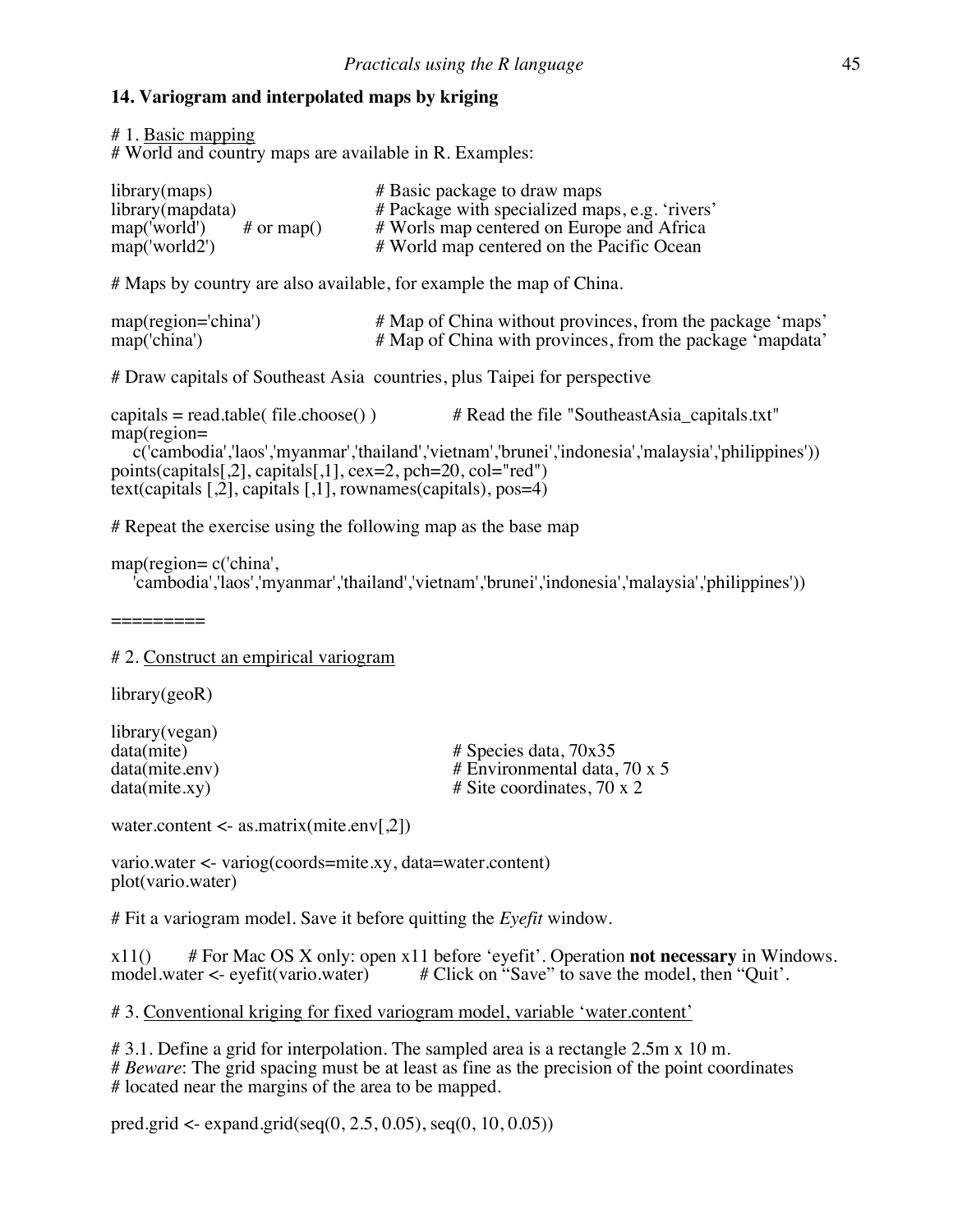# 3.2. Interpolate by ordinary kriging (abbreviated "ok").

kc.water <- krige.conv(coords=mite.xy, data=water.content, loc= pred.grid, krige=krige.control(type.krige="ok", obj.model=model.water))

# 3.3. Map the point estimates and the prediction variance.

# Provide space for two graphs side by side in the window.  $par(mfrow=c(1,2))$ 

# Left portion of the window: draw the interpolated map, using the **image.kriging** function.  $image(kc.water, loc = pred.grid, xlab="X", ylab="Y")$ 

# 3.4. Add the raw data (standardized) to the map. # Use the **s.value** function of the **ade4** package: # empty squares for values smaller than the mean, full squares for values larger than the mean.

library(ade4) s.value(mite.xy, scale(water.content), add.plot=TRUE, csize=0.8, clegend=0)

# 3.5. Right portion of the window: draw the map of prediction variance.

# Define the axes  $x \leq$  seq $(0, 2.5, 0.05)$  $y < -\text{seq}(0, 10, 0.05)$ 

# Write the kriging variance information to a matrix krige.water.var <- matrix(kc.water\$krige.var, nrow=length(x), ncol=length(y))

# Draw the map of kriging variance, using the **image** function of the **graphics** package.  $image(x=x, y=y, z=krige.water.var, asp=1, col=heat-color(30))$ 

# Exercise: repeat the mapping operations by kriging for mite species #15, square-root transformed.

 $sp15.sqrt \leftarrow sqrt(mite.spe[, 15])$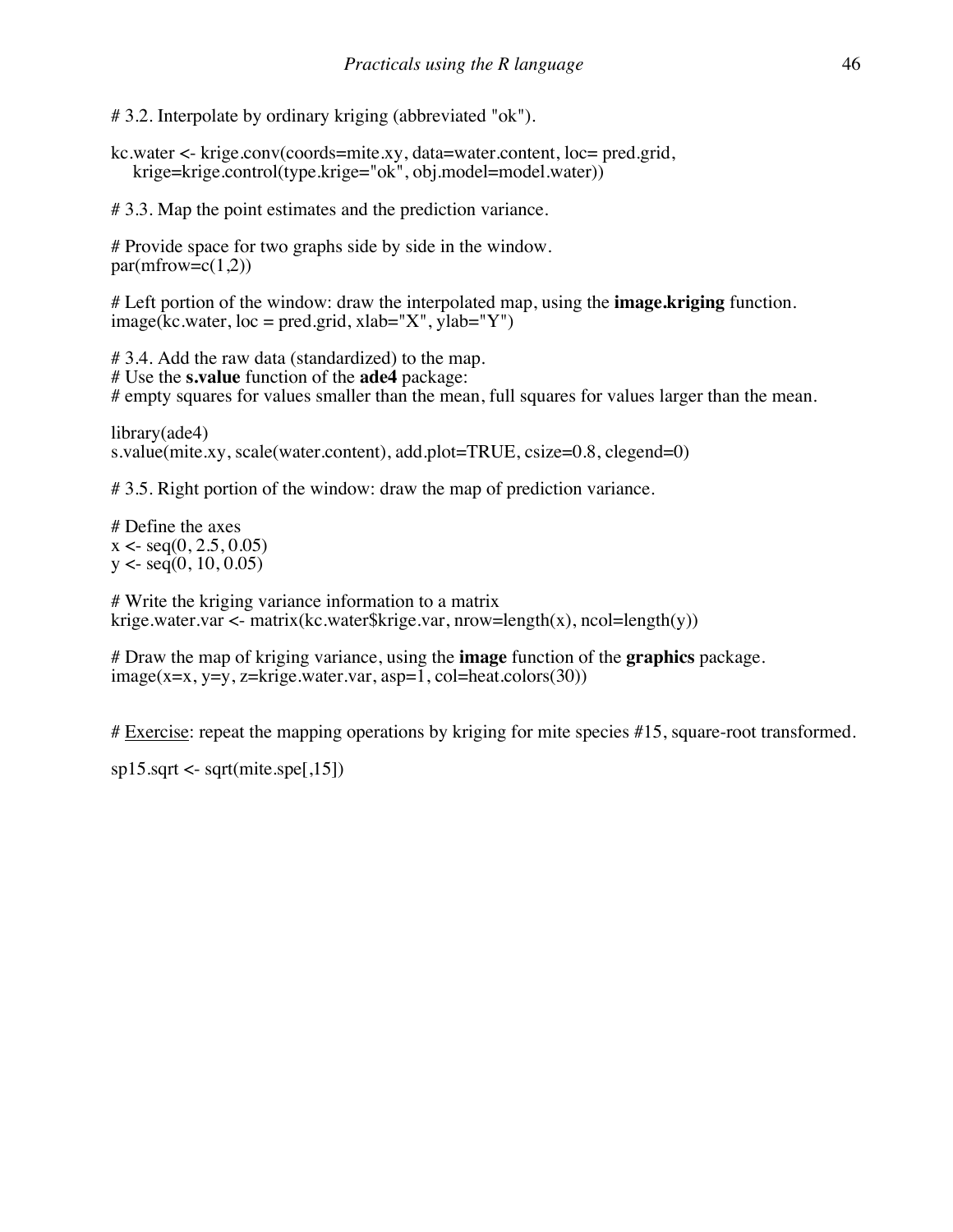# **15. Linear discriminant analysis** – Daniel Borcard, 31 mars 2009

# Load required packages library(ade4) library(vegan)

# Preparation of the Doubs data (package ade4). See: http://fr.wikipedia.org/wiki/Doubs\_(rivière) data(doubs)<br>spe <- doubs\$poi spe <- doubs\$poi # Species abundances<br>env <- doubs\$mil # Environmental data  $env < -$  doubs\$mil # Environmental data<br>spa <- doubs\$xy # Geographical coordi # Geographical coordinates

# Remove empty site 8 spe  $\lt$ - spe $[-8]$  $env < \text{env}[-8]$ spa  $\lt$ - spa[-8,]

# Correct a mistake in env object  $env[6,1] < 268$  $env[7,1] < 324$ 

# Remove the 'das' variable from the env dataset  $env = env[-1]$ 

# Transform the species dataset to allow RDA  $spe.hel = decostand(spe, "hellinger")$ 

# Create subset of 3 explanatory variables: altitude, oxygen concentration and # biological oxygen demand

env.pars2 <- as.matrix(env[ $\text{c}(1,9,10)$ ])

# Create four groups of sites based on the clustering dendrogram of the fish abundances

 $gr = cutree(hclust(vegetist(spe.hel,"euc")^2,'ward"),4) # # D^2 # # #$ gr

# Verify multivariate homogeneity of within-group variances # using Marti Anderson's betadisper() function {vegan}

env.pars2.d1 <- dist(env.pars2) env.MHV <- betadisper(env.pars2.d1,gr)<br>anova(env.MHV) # Parametric test anova(env.MHV) # Parametric test<br>permutest(env.MHV) # Permutational test  $permutest$ (env.MHV)

# Variances are NOT homogeneous. Let us try a log # transformation on variables alt and dbo env.pars3 <- cbind(log(env\$alt), env\$oxy, log(env\$dbo))  $\text{colnames}(\text{env}.\text{pars3}) \leq c("alt.ln", "oxy", "dbo.ln")$ row.names(env.pars3) <- row.names(env) env.pars $3.d1$  <- dist(env.pars $3$ ) env.MHV2 <- betadisper(env.pars3.d1,gr) permutest(env.MHV2)

# This time the variances are homogeneous! We can proceed.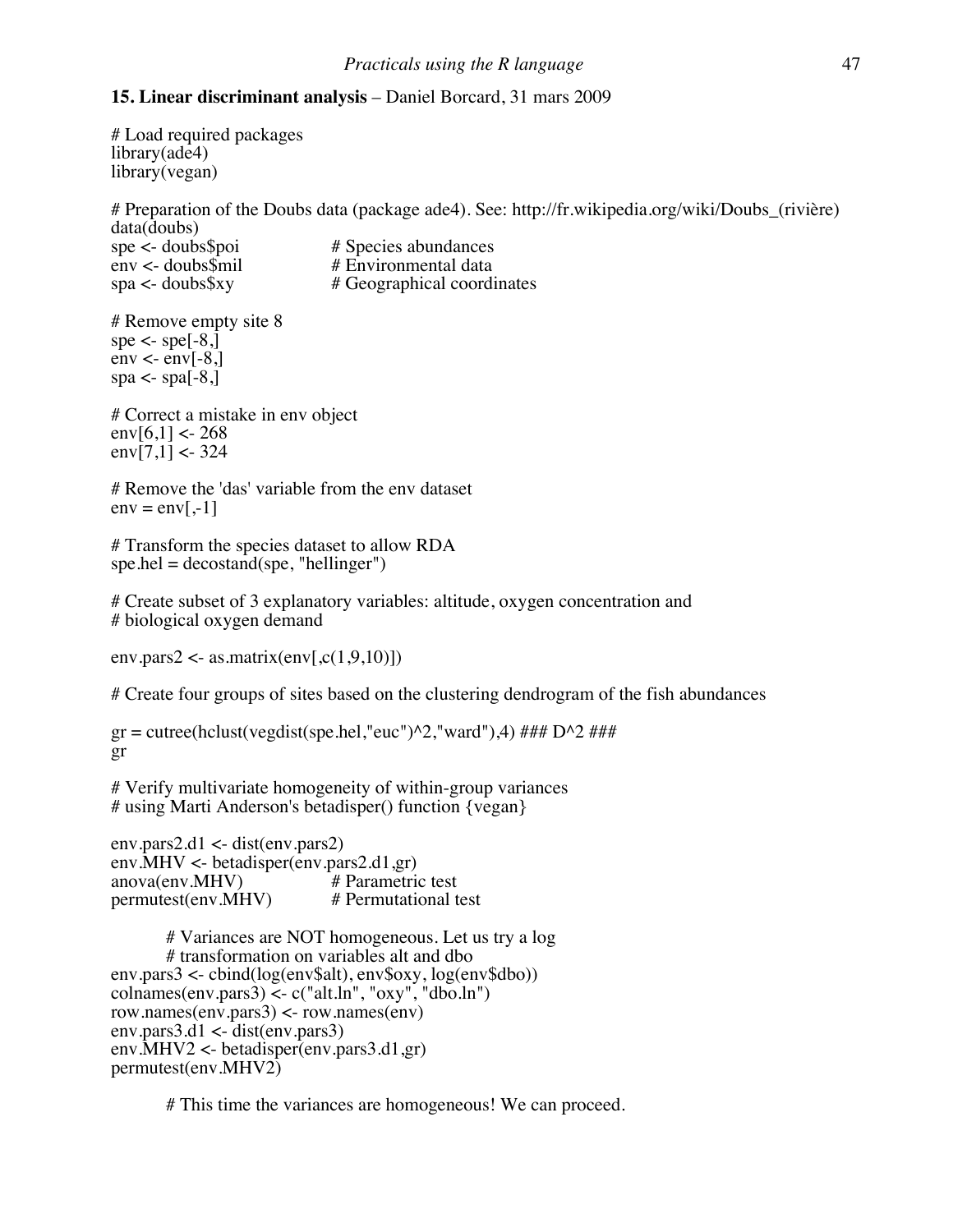# Test of significance of among-group dispersion: # compute Wilks' lambda (eq.  $11.42$ ) and test its significance (eq. 11.43).

# Computation of LDA (discrimination)

library(MASS) env.pars3.df <- as.data.frame(env.pars3) spe.lda <-  $\text{lda}$  (gr  $\sim$  alt.ln + oxy + dbo.ln, data=env.pars3.df) spe.lda

# The result object contains the information necessary to interpret the LDA summary(spe.lda)

# Examine the elements in the output object – # Group means for the 3 variables spe.lda\$means

# Normalized eigenvectors (matrix C, eq.  $11.33$ ) = standardized # discriminant function coefficients  $C \le$ - spe.lda\$scaling

# Canonical eigenvalues spe.lda\$svd^2  $sum.s$   $\langle$  sum(spe.lda\$svd^2) proportion.of.trace <- spe.lda\$svd^2/sum.sl

# Position of the objects in the space of the canonical variates  $F \le$ - predict(spe.lda)\$x # alternative way: F <- scale(env.pars3.df, center=TRUE, scale=FALSE) %\*% C

# Classification of the objects spe.class <- predict(spe.lda)\$class

# Posterior probabilities of objects belonging to the groups spe.post <- predict(spe.lda)\$posterior

# Table of prior vs predicted spe.table  $\lt$ - table(gr, spe.class)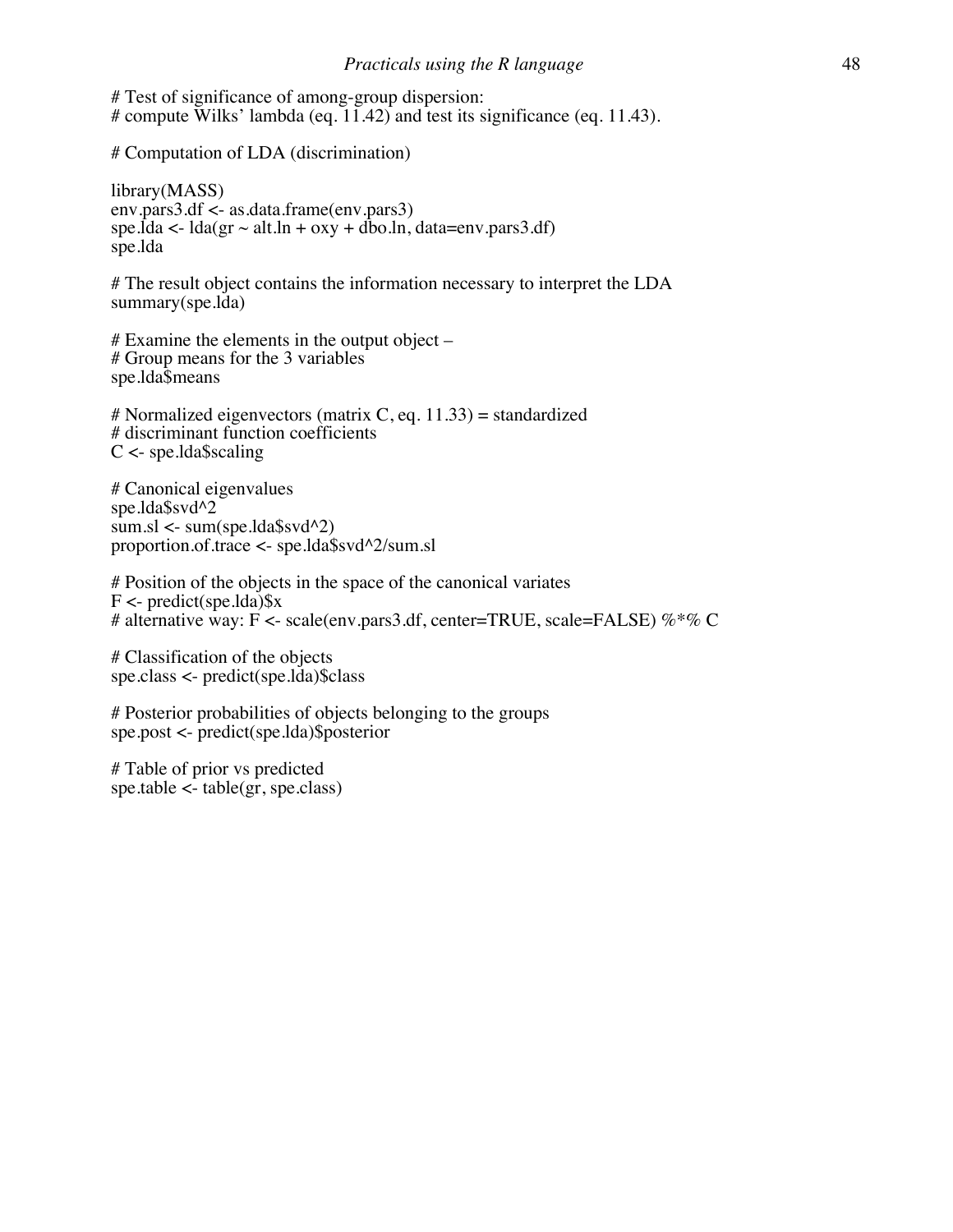# Percentage of correct classification diag(prop.table(spe.table, 1))

R.

```
# Plot of objects in the space of the canonical variates
# with colors according to their classification
plot(F[,1], F[,2], type=\overline{m}")
text(F[,1], F[,2], row.names(env), col=c(as.numeric(spe.class)+1))abline(v=0, lty='dotted")abline(h=0, lty="dotted")
# Draw 95% ellipses around groups
library(ellipse)
for(i in 1:length(levels(as.factor(gr)))) {
 cov \leq cov(F[gr == i,])centre \leq-apply(F[gr==i,], 2, mean)
  lines(ellipse(cov,centre=centre, level=0.95))
}
```

```
# Classification of a new object (identification)
# A new object is created with ln(alt)=6.8, oxygen=90 and ln(dbo)=3.2new = c(6.8, 90, 3.2)new = as.data frame(t(new)) # 'new' must be a row table
collnames(new) = colnames(env.parse3)predict.new <- predict(spe.lda, newdata=new)
predict.new
```
# In which group has the new object has been classified?

# Note: group numbers in vector 'gr' may differ among computer platforms and versions of

# This calculation could have been done in the same way for a whole table of new observations.

# LDA with jackknife-based classification (i.e., leave-one-out cross-validation)

```
spe.lda.jac <- lda(gr \sim alt.ln + oxy + dbo.ln, data=env.pars3.df, CV=TRUE)summary(spe.lda.jac)
```

```
# Number and percentages of correct classification
spe.jac.class <- spe.lda.jac$class
spe.jac.table <- table(gr,spe.jac.class)<br>spe.jac.table # Classi
                                  # Classification table (see Manuel p. 629)
diag(prop.table(spe.jac.table,1))
```
# The classification success in "spe.jac.table" seems not as good as the result in "spe.table". Remember, however, that "spe.table" shows an *a posteriori* classification of the objects that have been used in the computations. It is too optimistic. By comparison, cross-validation results are obtained by computing the 'lda' and classification of each object, in turn, with that object taken out of the 'lda' calculation. It is more realistic.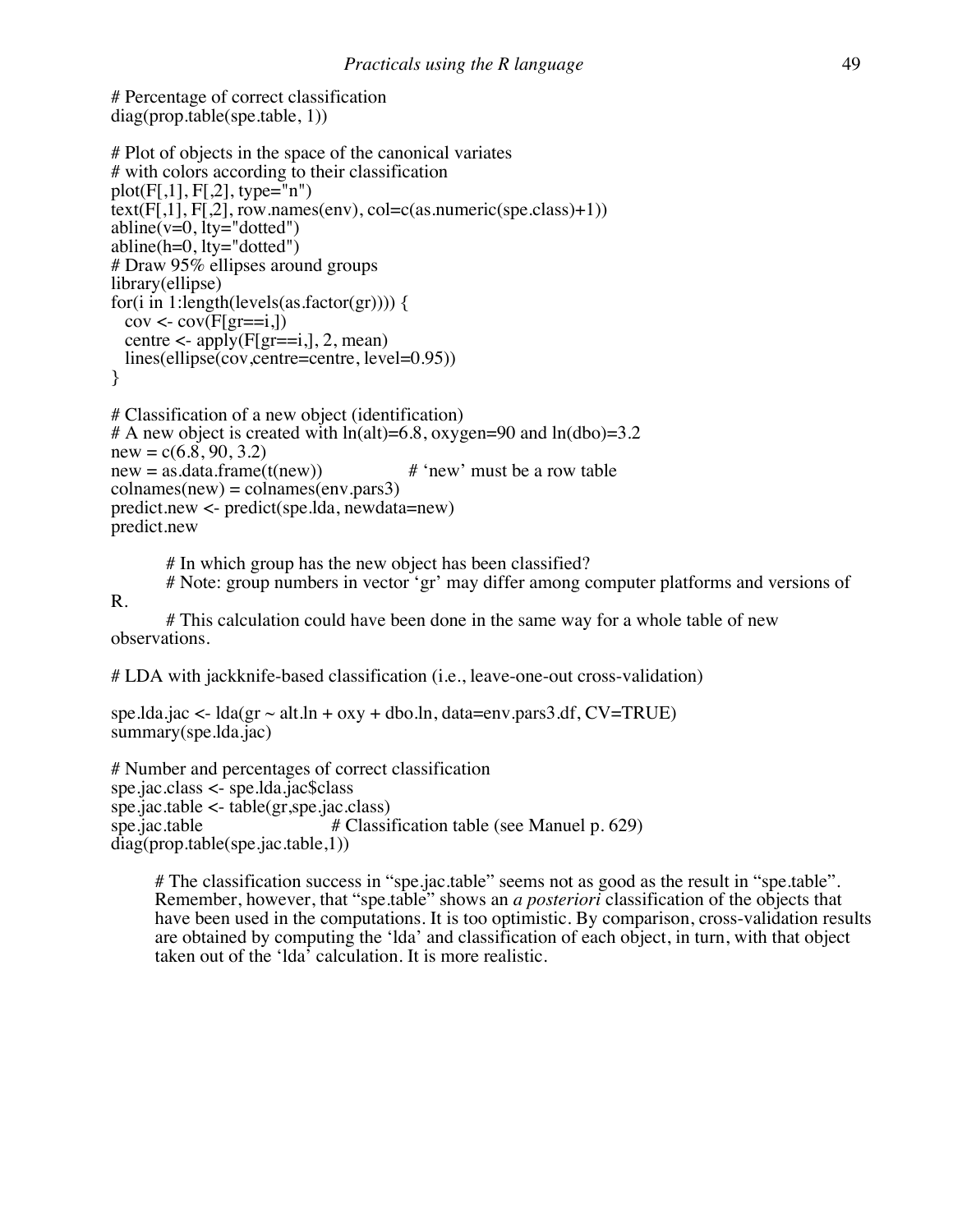# **16. Some common statistical procedures available in R**

Common statistical tests available in package « stats »

t.test: Student's *t*-test. Paired t-test: paired=TRUE pairwise.t.test: a posteriori comparisons between groups by *t*-test var.test: *F*-test of the ratio of two variances bartlett.test: Bartlett's test of homogeneity of variances friedman.test: Friedman's test (nonparametric analysis of variance without replication) kruskal.test: Kruskal-Wallis test ks.test: Kolmogorov-Smirnov goodness-of-fit test mcnemar.test: McNemar's test power.t.test: power of *t*-test, one or two samples shapiro.test: Shapiro-Wilk's normality test wilcox.test: Wilcoxon rank sum and signed rank tests. Mann-Whitney *U*-test: paired=FALSE

chisq.test: contingency table analysis, Pearson's chi-square statistic. One gives either two vectors, or a contingency table. One can obtain a permutation test as an option.

aov: analysis of variance. The factor(s) must be declared "as.factor". summary.aov: 'aov' results manova: multivariate analysis of variance summary.manova: 'manova' results

#### Confidence intervals

t.test: Student's *t*-test and confidence intervals, 1 or 2 groups. confint: confidence intervals of the parameters of a model fitted to the data confint.glm (MASS package): confidence intervals of the parameters of a model fitted to the data norm.ci (BOOT package): confidence intervals based on normal approximation boot.ci (BOOT package): bootstrap confidence intervals print.bootci (BOOT package): prints the bootstrap confidence intervals intervals (librairie NLME): confidence intervals of coefficients

#### Multiple regression

lm (package stats) is used to fit linear models. It can be used to carry out regression, single stratum analysis of variance and analysis of covariance (although aov may provide a more convenient interface for these). This function also computes multivariate regressions for multivariate response tables.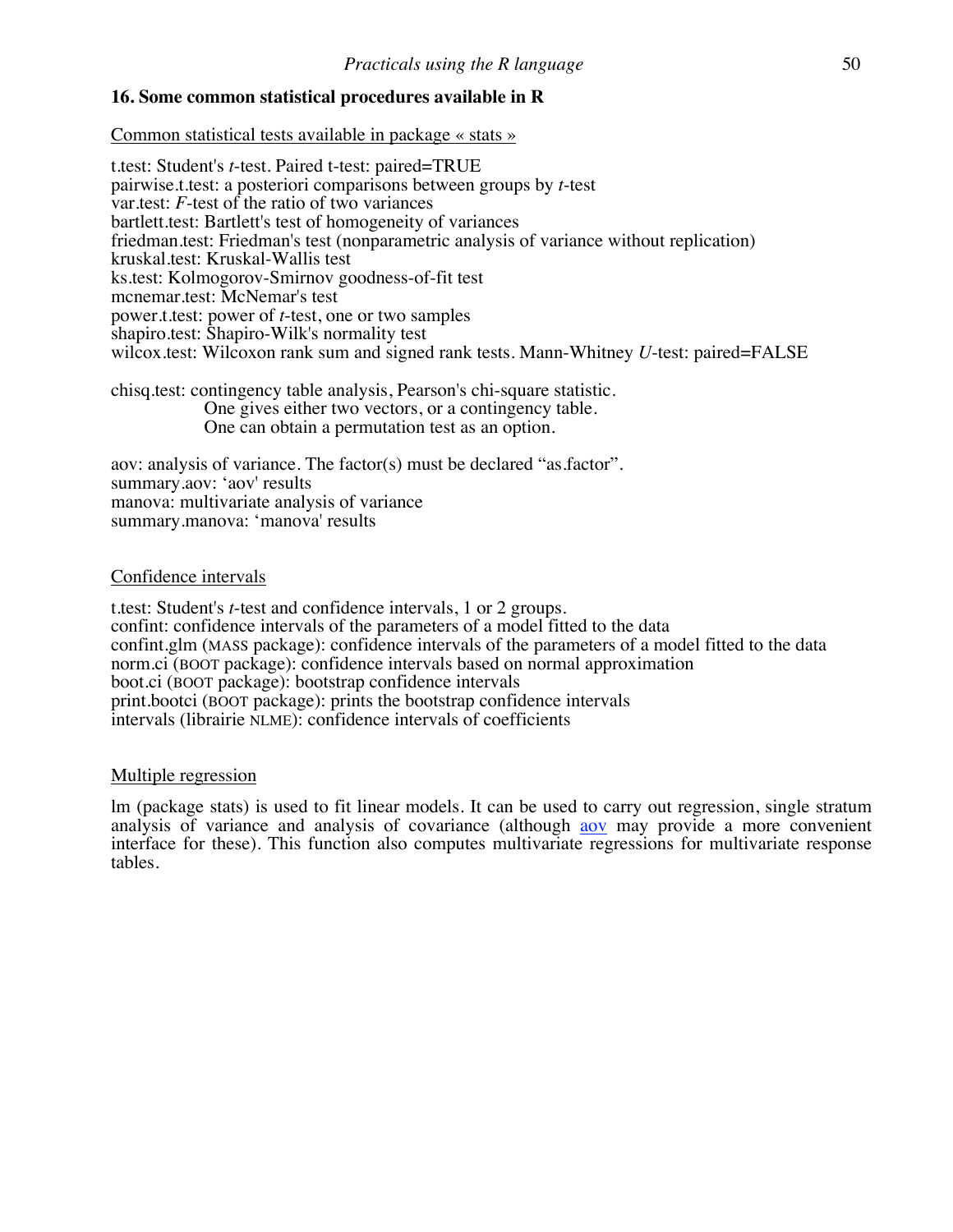Linear discriminant analysis

library(MASS) lda (MASS): linear discriminant analysis ldahist: histogram of diagram of group densities pairs.lda: scattergrams for pairs of groups plot.lda: diagrams for objects of class "lda" predict.lda: lda-based classification of multivariate objects

library(ade4) discrimin: linear discriminant analysis

library(labdsv) spcdisc: a form of discriminant analysis for species data

library(sonarX) This library is distributed on the ESA Web page http://esapubs.org/archive/, inside "Ecological Archives A016-047-S1". ldaTest: linear discriminant analysis

## Canonical correlation analysis

CCorA : function available on the Web page http://www.bio.umontreal.ca/legendre/

# Statistical distributions

# Example : FDist for the F distribution –<br># Ask for information about the F distribution:

?FDist

# Applications :

pf(F,df1,df2,lower.tail=FALSE) to find probabilities associated to the *F* distribution qf(prob,df1,df2,lower.tail=FALSE) to find a value of *F* corresponding to a given probability rf(n,df1,df2) to obtain *n* random numbers extracted from the specified *F* distribution df(F,df1,df2) to obtain the density of the *F* distribution for a given value of *F*

# Ask for information about the other frequently used distributions:

?Normal ?TDist ?Chisquare ?Lognormal ?Binomial ?Multinomial ?NegBinomial ?mvrnorm in package MASS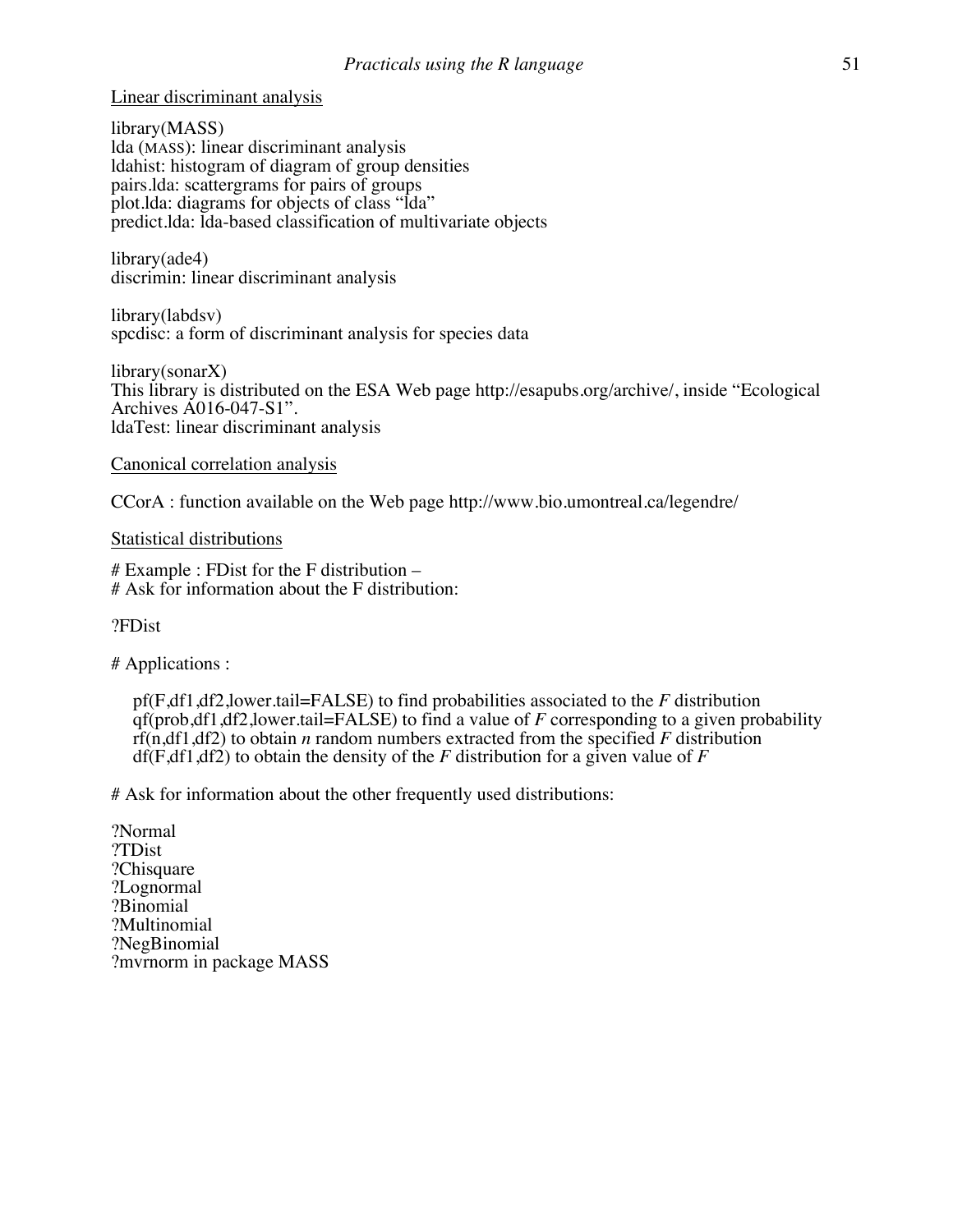# **17. Using R as a calculator**

A simple sum

 1+1 [1] 2

Square root of a number

 sqrt(10) [1] 3.162278

Create a sequence of numbers Information :  $?seq$ 

 seq(0,5,length=6) [1] 0 1 2 3 4 5

plot(sin(seq(0,2\*pi,length=100)))

#### Create a vector of values

 $x = c(2,3,5,2,7,1)$ x

[1] 2 3 5 2 7 1

Calculate the mean

 mean(x) [1] 3.333333

Calculate the standard deviation

 sd(x) [1] 2.250926

Calculate the standard error of the mean

 $sd(x)/sqrt(6)$ [1] 0.9189366

Sort a vector of values **Information** : **?sort** 

 sort(x) [1] 1 2 2 3 5 7 # or try y=sort(x) y [1] 1 2 2 3 5 7

Generate a graph Information : **?plot**